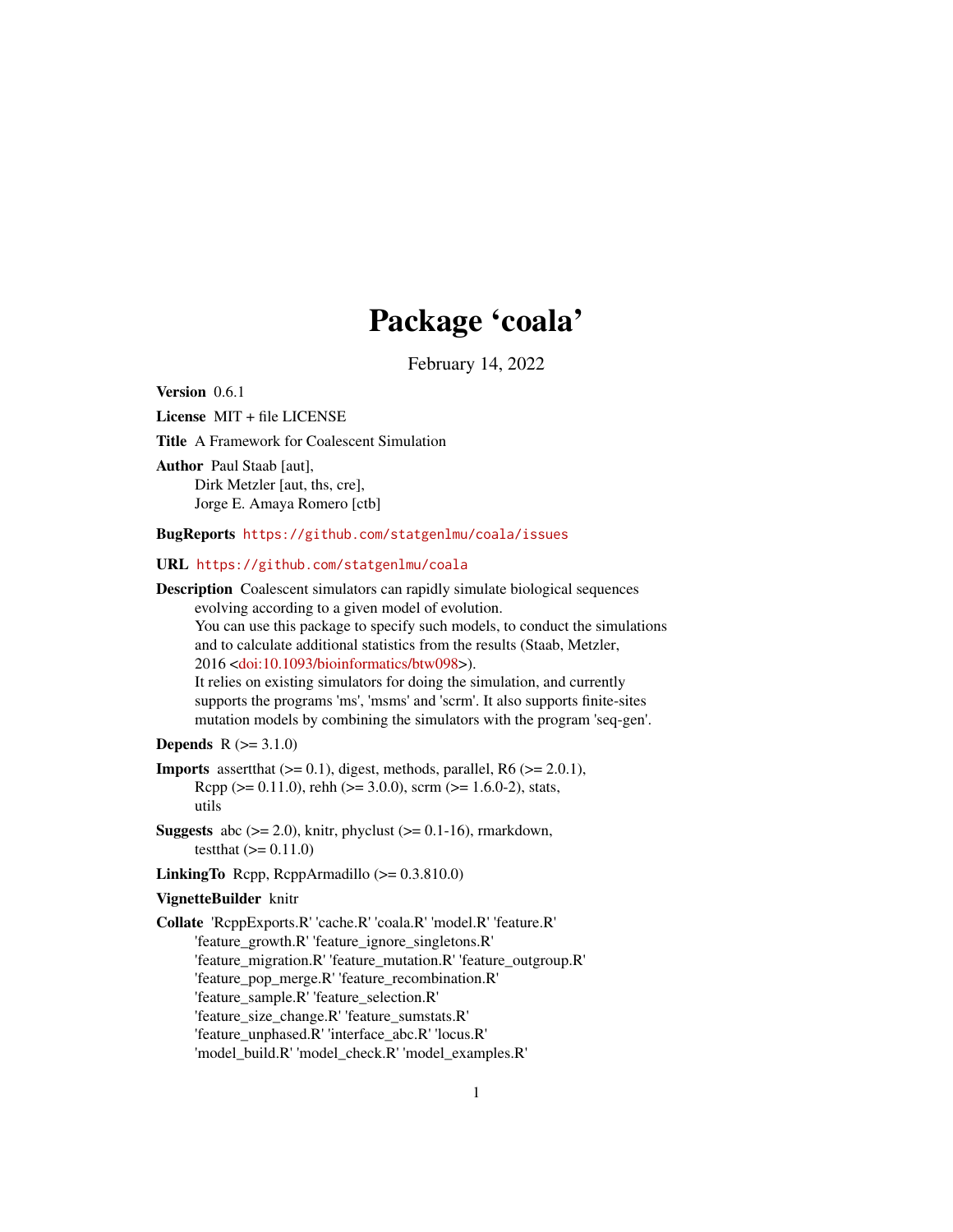'model\_getters.R' 'model\_print.R' 'model\_scale.R' 'model\_simulate.R' 'onLoad.R' 'parameter.R' 'parameter\_prior.R' 'parameter\_variation.R' 'parameter\_zero\_inflation.R' 'search\_executable.R' 'segsites.R' 'simulation\_tasks.R' 'simulator\_class.R' 'simulator\_ms.R' 'simulator\_msms.R' 'simulator\_scrm.R' 'simulator\_seqgen.R' 'sumstat.R' 'sumstat\_dna.R' 'sumstat\_file.R' 'sumstat\_four\_gamete.R' 'sumstat\_ihh.R' 'sumstat\_jsfs.R' 'sumstat\_mcmf.R' 'sumstat\_nucleotide\_div.R' 'sumstat\_omega.R' 'sumstat\_seg\_sites.R' 'sumstat\_sfs.R' 'sumstat\_tajimas\_d.R' 'sumstat\_trees.R' 'tools.R'

## RoxygenNote 7.0.2

NeedsCompilation yes

Maintainer Dirk Metzler <metzler@bio.lmu.de>

Repository CRAN

Date/Publication 2022-02-14 15:40:06 UTC

## R topics documented:

| 3                                                                                                                    |
|----------------------------------------------------------------------------------------------------------------------|
| $\overline{4}$                                                                                                       |
| 5                                                                                                                    |
| 5                                                                                                                    |
| 6                                                                                                                    |
| $\overline{7}$                                                                                                       |
| $\mathbf{8}$                                                                                                         |
| 10                                                                                                                   |
| $feat\_ignore\_singletons \dots \dots \dots \dots \dots \dots \dots \dots \dots \dots \dots \dots \dots \dots$<br>11 |
| 12                                                                                                                   |
| 14                                                                                                                   |
| 16                                                                                                                   |
| 17<br>$feat\_pop\_merge \ldots \ldots \ldots \ldots \ldots \ldots \ldots \ldots \ldots \ldots \ldots \ldots$         |
| 19                                                                                                                   |
| 20                                                                                                                   |
| 20                                                                                                                   |
| 22                                                                                                                   |
| 23                                                                                                                   |
| $list\_simulators \ldots \ldots \ldots \ldots \ldots \ldots \ldots \ldots \ldots \ldots \ldots \ldots \ldots$<br>24  |
| 25                                                                                                                   |
| 26                                                                                                                   |
| 27                                                                                                                   |
| 29                                                                                                                   |
| 30                                                                                                                   |
| 31                                                                                                                   |
| 31                                                                                                                   |
| simulator ms $\dots \dots \dots \dots \dots \dots \dots \dots \dots \dots \dots \dots \dots \dots \dots \dots \dots$ |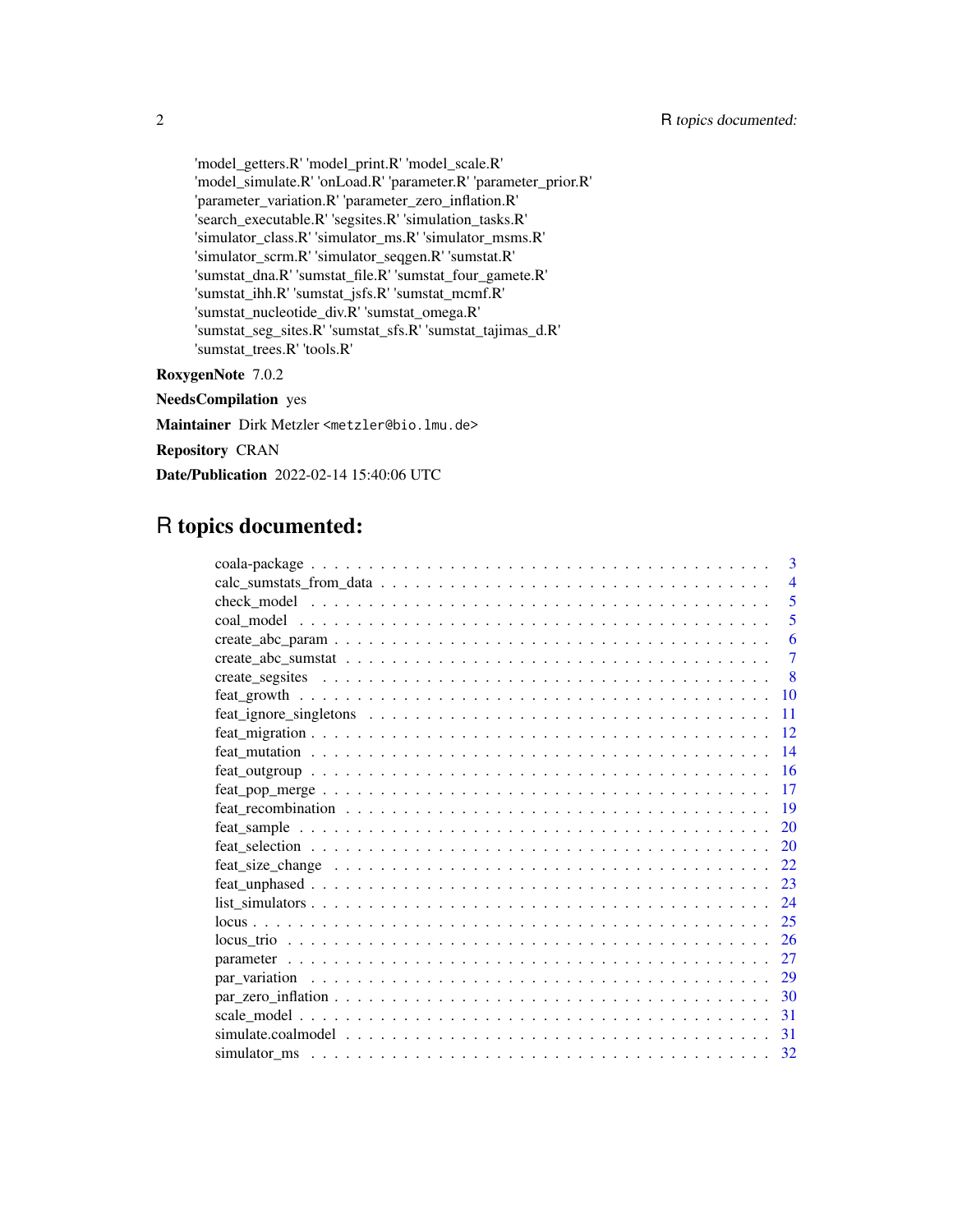## <span id="page-2-0"></span>coala-package 3

| Index | 50 |
|-------|----|

coala-package *A Framework for Coalescent Simulation in R*

## Description

This package allows to specify and simulate coalescent models from within R. The 'introduction' vignette is a good place to start.

## Author(s)

Maintainer: Paul Staab <develop@paulstaab.de>

Authors:

• Dirk Metzler <metzler@bio.lmu.de> [thesis advisor]

Other contributors:

• Jorge E. Amaya Romero [contributor]

## See Also

Useful links:

- <https://github.com/statgenlmu/coala>
- Report bugs at <https://github.com/statgenlmu/coala/issues>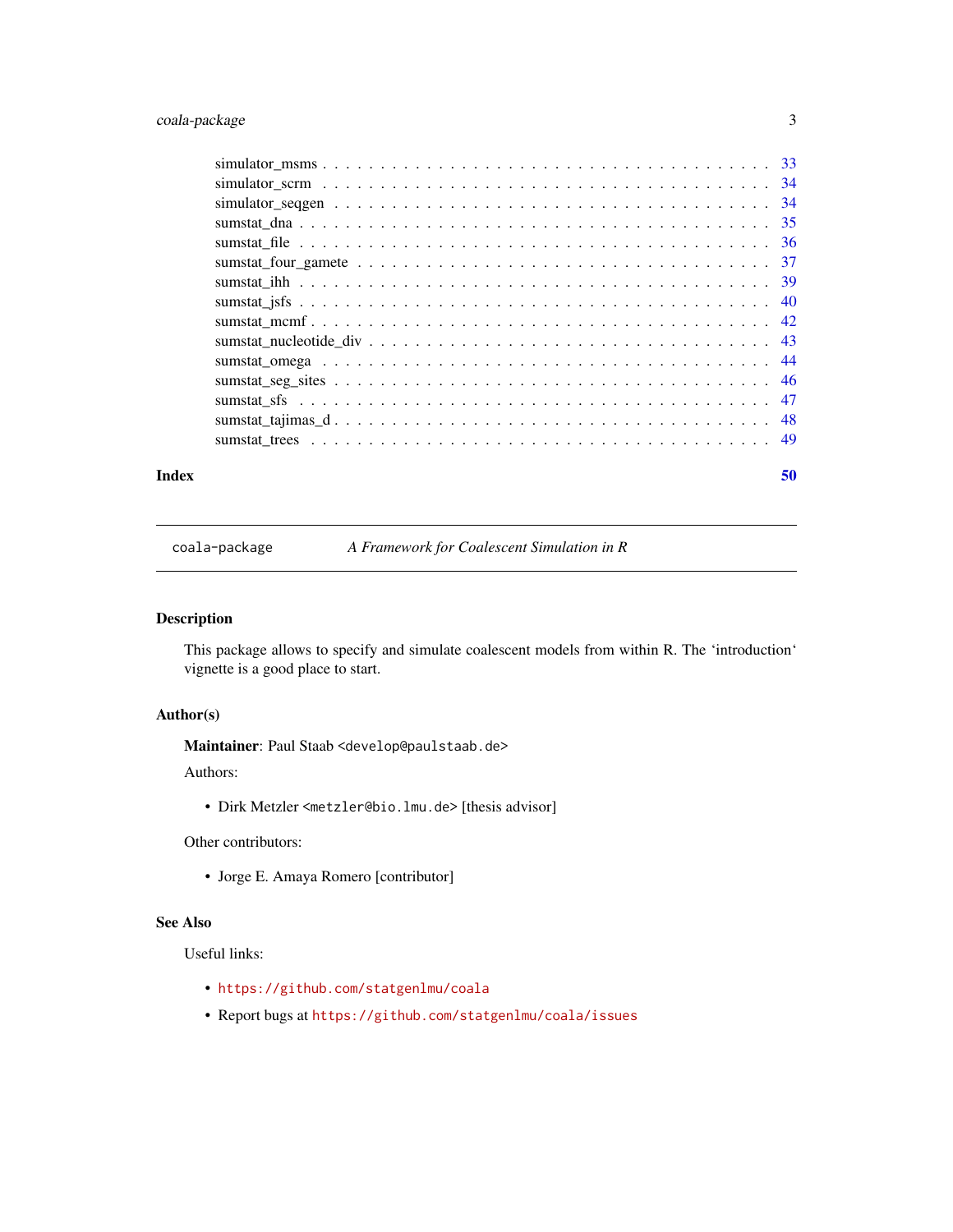```
calc_sumstats_from_data
```
*Calculate summary statistics for biological data*

## Description

This function calculates a model's summary statistic from biological data. The data needs to be provided as a list of segregating sites objects. These objects can be create using the [create\\_segsites](#page-7-1) function.

#### Usage

```
calc_sumstats_from_data(
  model,
  segsites_list = NULL,
  tree_list = NULL,
  trios = NULL,
  ...
\mathcal{L}
```
## Arguments

| model         | The coala model. The summary statistics present in this model will be calcu-<br>lated. The model should fit to the data, in particular regarding the number of<br>loci and haploids.                                                                                                                                                                                                                                                                                                                           |
|---------------|----------------------------------------------------------------------------------------------------------------------------------------------------------------------------------------------------------------------------------------------------------------------------------------------------------------------------------------------------------------------------------------------------------------------------------------------------------------------------------------------------------------|
| segsites_list | A list of segsites objects                                                                                                                                                                                                                                                                                                                                                                                                                                                                                     |
| tree_list     | Not yet implemented.                                                                                                                                                                                                                                                                                                                                                                                                                                                                                           |
| trios         | If your model is using locus trios, then you can create these by combining in-<br>dividual loci. This is a list that defines which loci are combined to a trio. Each<br>entry should consist of either one or three numbers. For one number, the locus<br>used for calculating the summary statistics is locus in the provided data that cor-<br>responds to the number. If three numbers are provided, the locus for calculation<br>is created by combining the corresponding three loci from the given data. |
| .             | Ignored                                                                                                                                                                                                                                                                                                                                                                                                                                                                                                        |
|               |                                                                                                                                                                                                                                                                                                                                                                                                                                                                                                                |

```
segsites <- create_segsites(matrix(c(1, 0, 0,
                                     1, 1, 0,
                                     0, 0, 1), 3, 3, TRUE),
                            c(.1, .3, .5))
model <- coal_model(3, 1) +
  sumstat_sfs() +
  sumstat_nucleotide_div() +
  sumstat_mcmf()
sumstats <- calc_sumstats_from_data(model, list(segsites))
print(sumstats)
```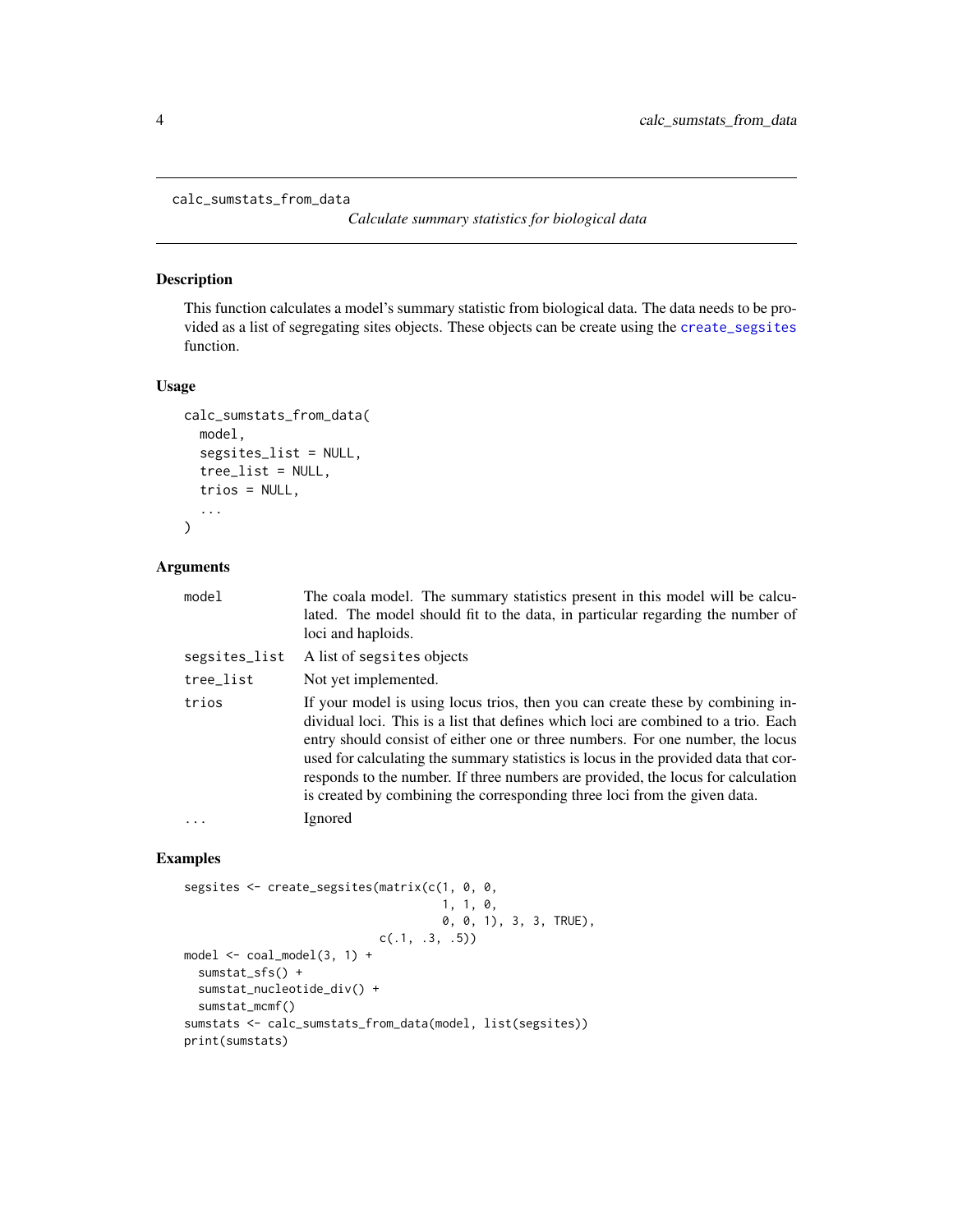<span id="page-4-1"></span><span id="page-4-0"></span>

#### Description

This function checks which of the available simulators can simulate a given model. It also states the problems for the ones that are incompatible with the model.

#### Usage

check\_model(model)

#### Arguments

model The model which is checked

## See Also

Do view the priority of the simulators: [list\\_simulators](#page-23-1)

## Examples

```
model <- coal_model(10, 1) +
  feat_mutation(5, fixed = TRUE)
check_model(model)
```
<span id="page-4-2"></span>coal\_model *Create a Coalescent Model*

## Description

This creates a basic coalescent model to which more features, loci, parameters and summary statistics can be added later. Data under the model can be simulated using the [simulate](#page-30-1) function.

## Usage

```
coal_model(sample_size, loci_number = 0, loci_length = 1000, ploidy = 1)
```
## Arguments

| sample_size | Defines the number of populations and the number of individual sampled from<br>each population. Given as an integer vector where each entry gives the number<br>of individuals sampled from the corresponding population. |
|-------------|---------------------------------------------------------------------------------------------------------------------------------------------------------------------------------------------------------------------------|
| loci_number | You can optionally add a number of loci with equal length to the model. This<br>gives to number of loci to add.                                                                                                           |
| loci_length | This gives the length of the loci to add.                                                                                                                                                                                 |
| ploidy      | The number of chromosomes that will be simulated per individual.                                                                                                                                                          |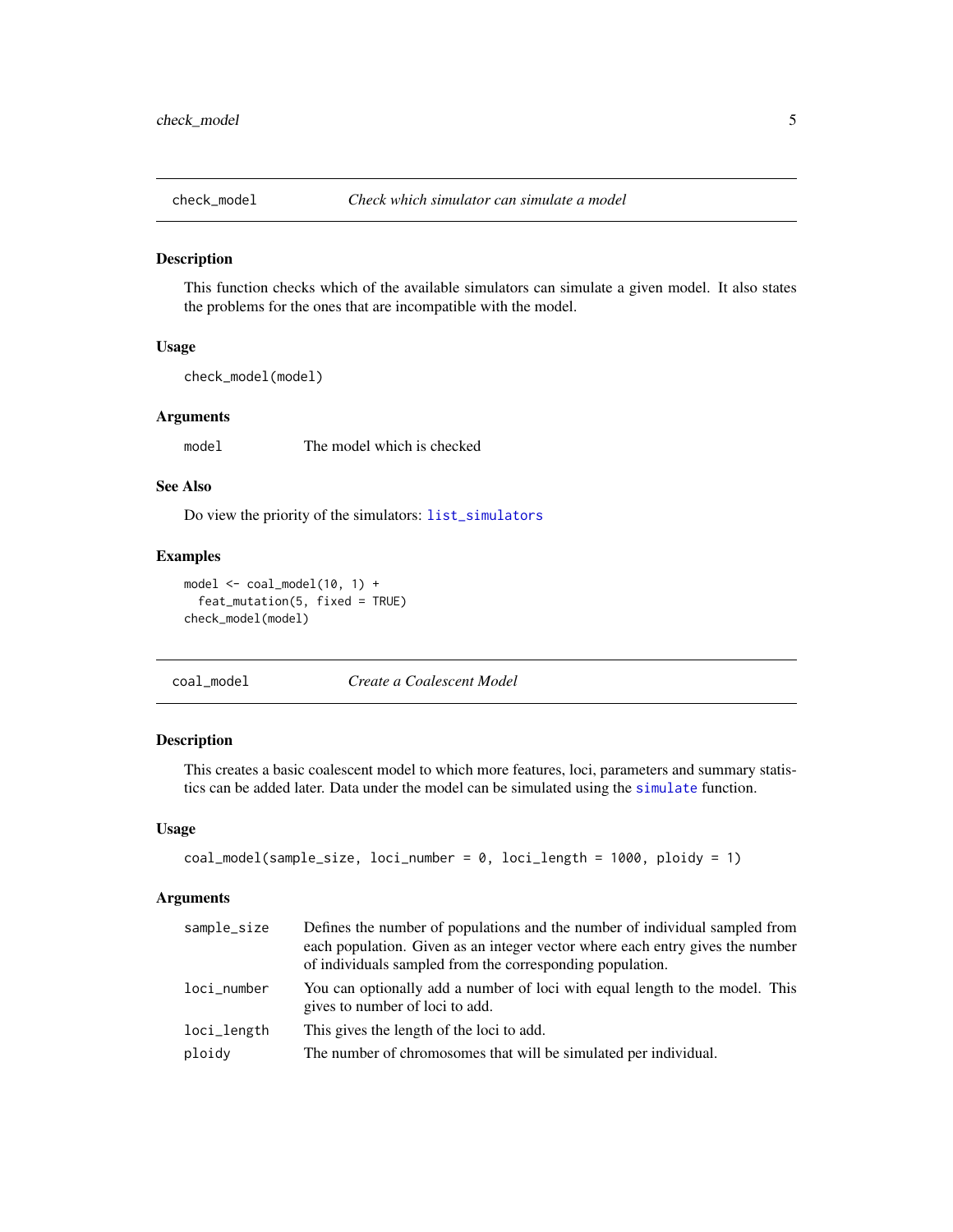#### <span id="page-5-0"></span>Value

The basic coalescent model which can be extended with features, parameters, loci and summary statistics.

## See Also

The 'coala-intro' vignette for a general description on how to extend models.

For checking which simulators can be used for this model: [check\\_model](#page-4-1)

For adding mutation or for a list of other features: [feat\\_mutation](#page-13-1)

For adding loci: [locus\\_single](#page-24-1), [locus\\_averaged](#page-24-1), [locus\\_trio](#page-25-1)

For a generating DNA sequences or for a list of summary statistics: [sumstat\\_dna](#page-34-1)

## Examples

```
# A model with one population and 20 unlinked loci:
model \le coal_model(10, 20) +
  feat_mutation(5) +
  sumstat_tajimas_d()
check_model(model)
simulate(model)
# A model with two populations:
model \le coal_model(c(13, 18), 5) +
  feat_migration(.5, symmetric = TRUE) +
  sumstat_trees()
check_model(model)
simulate(model)
# A model with 10 populations:
model \le coal_model(rep(2, 10), 5) +
  feat_migration(.5, symmetric = TRUE) +
  sumstat_trees()
check_model(model)
simulate(model)
# A model with recombination:
model <- coal_model(20, 1, 1000) +
  feat_recombination(10) +
  feat_mutation(5) +
  sumstat_four_gamete()
check_model(model)
simulate(model)
```
<span id="page-5-1"></span>create\_abc\_param *Convert Simulation Results to abc's Parameter Format*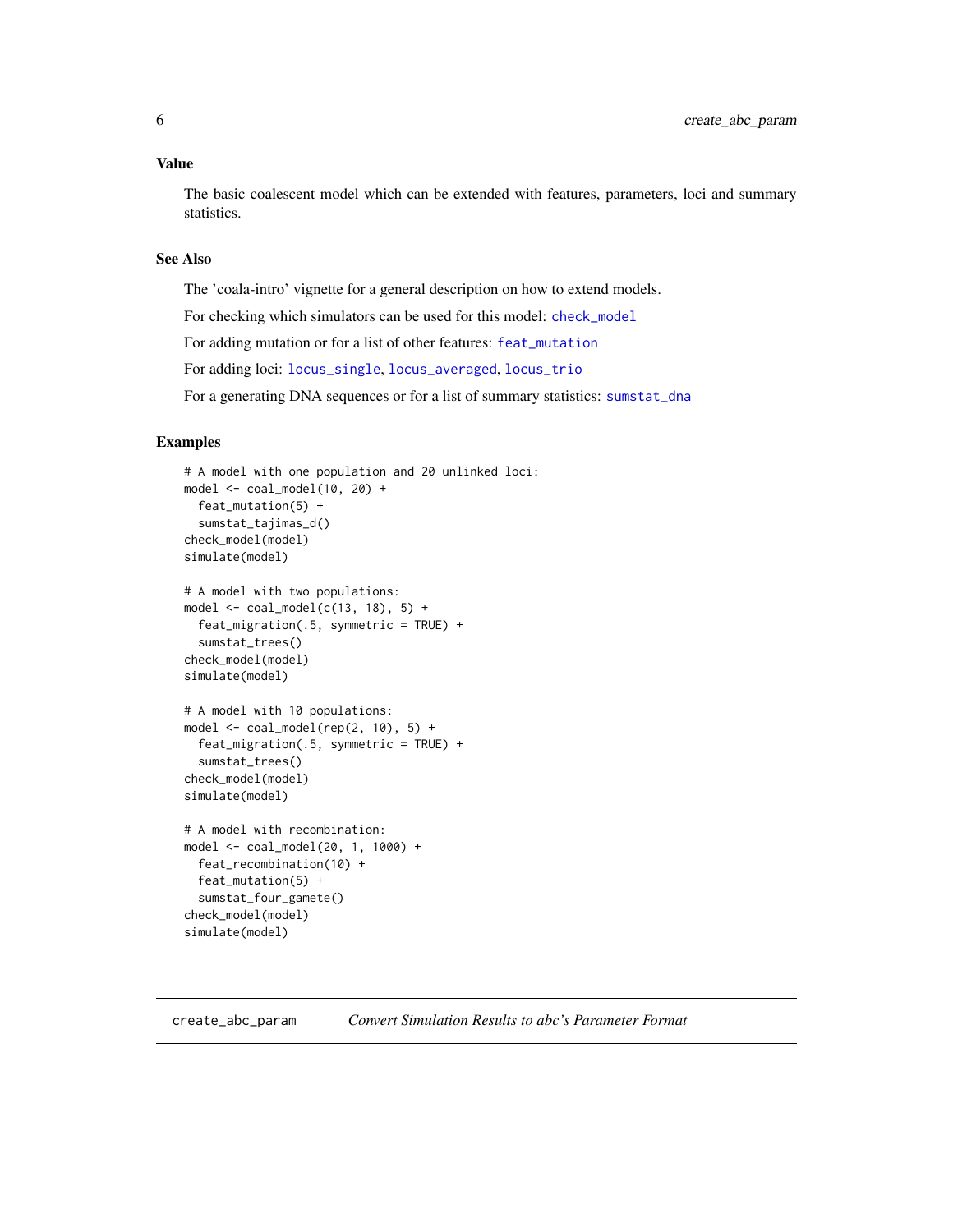#### <span id="page-6-0"></span>Description

This function creates an object compatible with the param argument of the [abc](#page-0-0) function from coala's simulation results.

#### Usage

```
create_abc_param(sim_results, model)
```
### Arguments

| sim results | The simulation results as returned from simulate. |
|-------------|---------------------------------------------------|
| model       | The model used for the simulations.               |

#### Value

A data.frame that can be used as param argument of [abc](#page-0-0).

#### See Also

For generating abc's summary statistics format: [create\\_abc\\_sumstat](#page-6-1)

#### Examples

```
model \leq coal_model(10, 1) +
  feat_mutation(par_prior("theta", rnorm(1, 5, .5))) +
  sumstat_sfs()
sim_results <- simulate(model, nsim = 2)
abc_param <- create_abc_param(sim_results, model)
print(abc_param)
```
<span id="page-6-1"></span>create\_abc\_sumstat *Convert Simulation Results to abc's Summary Statistic Format*

#### Description

This function creates an object compatible with the sumstat argument of the [abc](#page-0-0) function from coala's simulation results. It converts all summary statistics that are in the simulation results and expects that each of them is a numeric vector. Use transformation functions to convert none vectorvalued statistics (e.g. [sumstat\\_jsfs](#page-39-1), [sumstat\\_omega](#page-43-1) or [sumstat\\_trees](#page-48-1)) into a vector.

## Usage

create\_abc\_sumstat(sim\_results, model)

## Arguments

| sim results | The simulation results as returned from simulate. |
|-------------|---------------------------------------------------|
| model       | The model used for the simulations.               |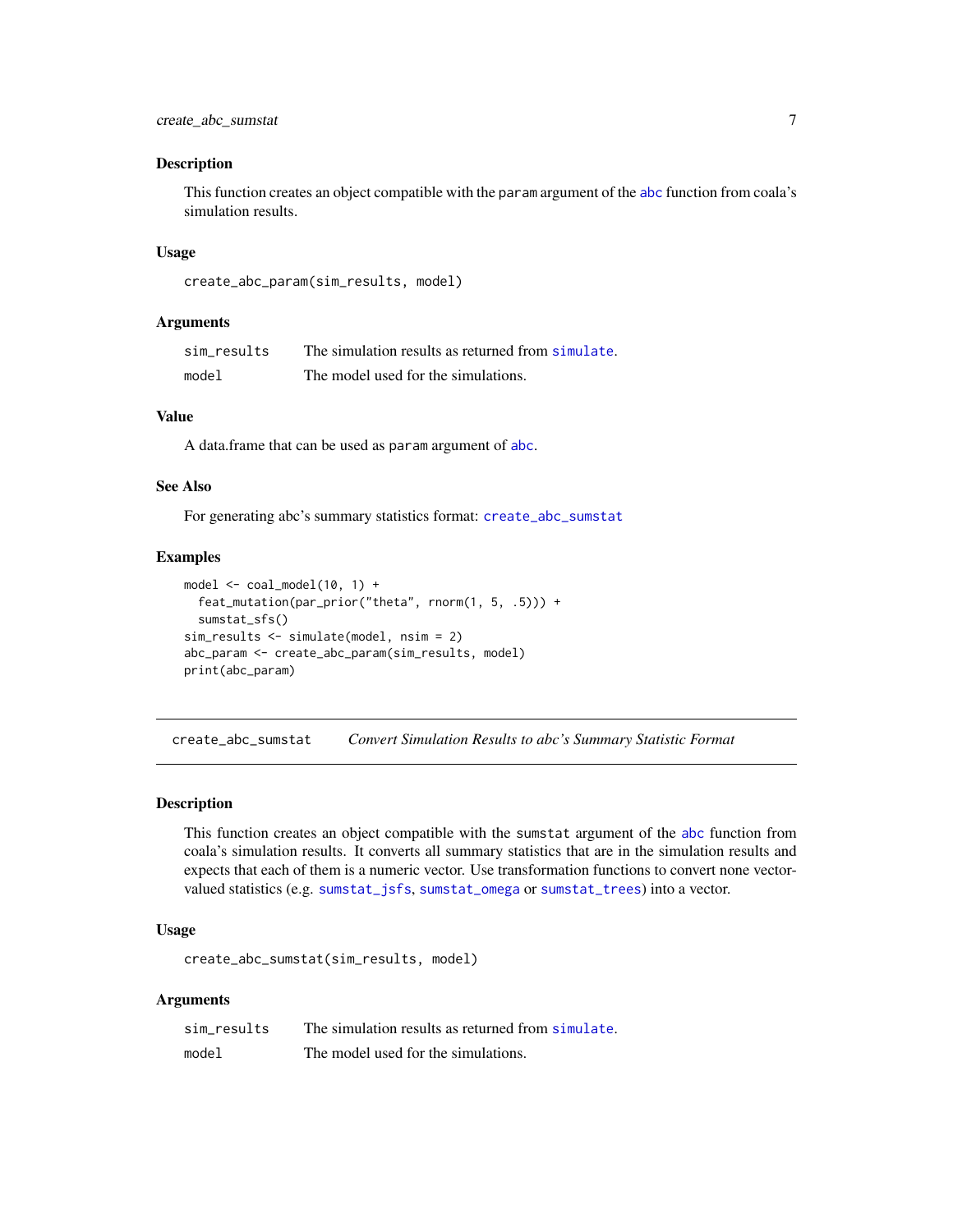## <span id="page-7-0"></span>Value

A data.frame that can be used as sumstat argument of [abc](#page-0-0).

## See Also

For generating abc's parameter format: [create\\_abc\\_param](#page-5-1)

## Examples

```
# Using the SFS:
model \leq - coal_model(10, 1) +feat_mutation(par_prior("theta", rnorm(1, 5, .5))) +
  sumstat_sfs()
sim_results <- simulate(model, nsim = 2)
abc_sumstat <- create_abc_sumstat(sim_results, model)
print(abc_sumstat)
# Using the JSFS and converting it into a vector:
model \le coal_model(c(10, 10), 1) +
  feat_mutation(par_prior("theta", rnorm(1, 5, .5))) +
  feat_migration(par_prior("m", rnorm(1, .5, .1)), symmetri = TRUE) +
  sumstat_jsfs(transformation = function(jsfs) {
    c(sum(jsfs[1, ]), sum(jsfs[, 1]), sum(jsfs[-1, -1]))
  })
sim_results <- simulate(model, nsim = 2)
abc_sumstat <- create_abc_sumstat(sim_results, model)
print(abc_sumstat)
```
<span id="page-7-1"></span>create\_segsites *Segregating Sites*

## Description

These functions create and modify segregating sites objects, which are one of the basic intermediary statistics that is calculated in coala. Segregating sites consist primarily of a SNP matrix that contains all SNPs for one locus, with some additional information attached. The parts of the S3 class are detailed below.

#### Usage

```
create_segsites(snps, positions, trio_locus = numeric(0), check = TRUE)
get_snps(segsites)
get_positions(segsites)
set_positions(segsites, positions)
```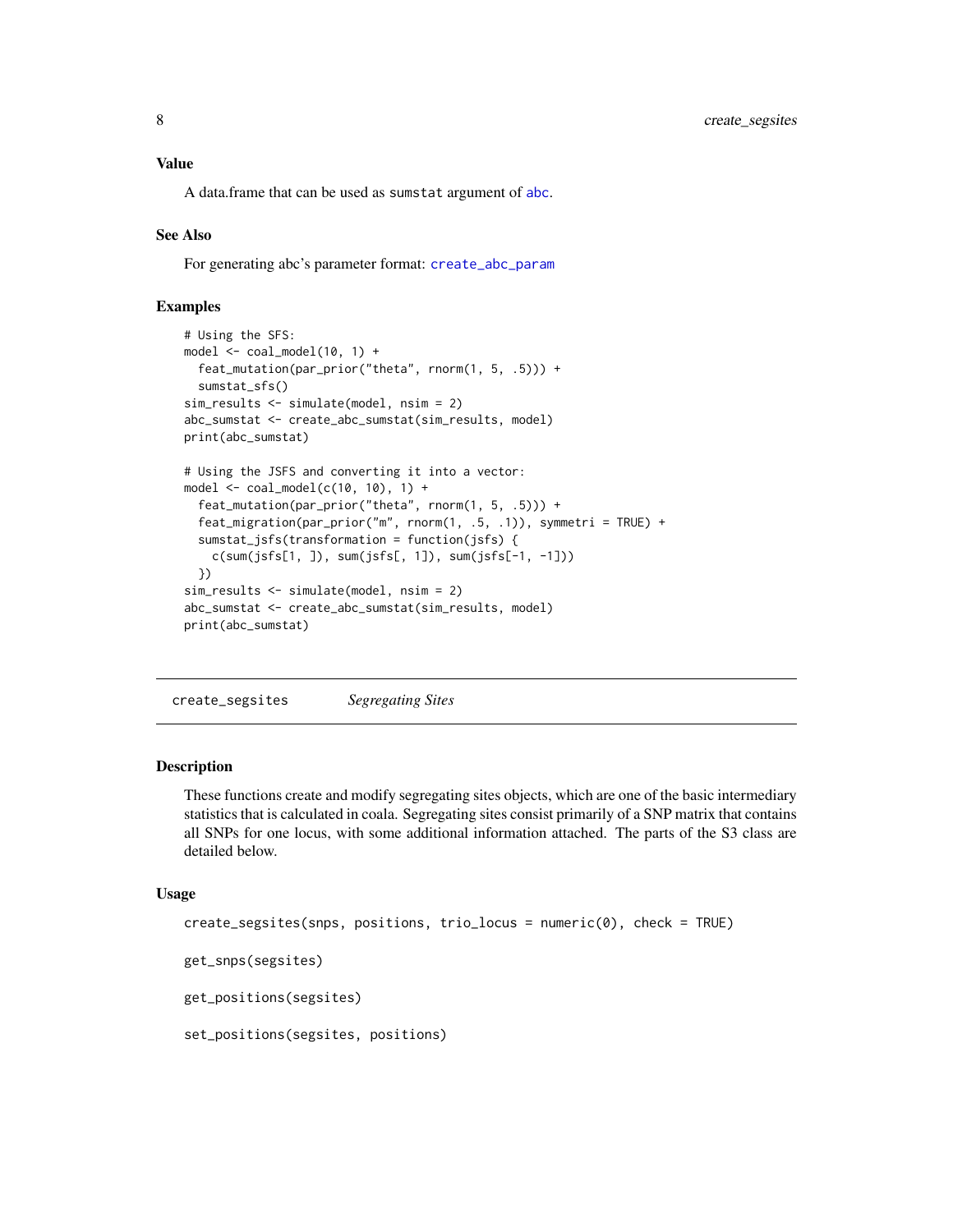## create\_segsites 9

```
get_trio_locus(segsites)
set_trio_locus(segsites, trio_locus)
is_segsites(segsites)
create_locus_trio(left, middle, right)
```
#### Arguments

| snps       | The SNP Matrix (see Details).                                                                  |
|------------|------------------------------------------------------------------------------------------------|
| positions  | A numeric vector indicating the relative positions of each SNP on the locus (see<br>Details).  |
| trio_locus | If the locus consists of a locus trio (see Details).                                           |
| check      | Whether non-segregating sites are removed from the segregating sites (TRUE) or<br>not (FALSE). |
| segsites   | The segregating sites object                                                                   |
| left       | The segregating sites from the left locus                                                      |
| middle     | The segregating sites from the middle locus                                                    |
| right      | The segregating sites from the right locus                                                     |
|            |                                                                                                |

## Details

A segregating sites object contains all SNPs for one genetic locus. Each object consists of three parts: A SNP matrix, a vector of SNP positions and a vector that states which transcript a SNP belong to, if the locus consists of multiple transscripts ('locus trio').

- In the SNP matrix, each row represents a haplotype and each column represents a SNP. An entry is either 1 if the haplotype carries the derived allele for the SNP, or  $\theta$  if it carries the ancestral one.
- In the positions vector, each entry gives the relative position of SNP in the corresponding column of the SNP matrix.
- The trio\_locus vector contains the trio locus each SNP belongs to. Entry of -1,0, 1 represent the left, middle, and right locus, respectively. For normal loci, this just consists of 0's

## Functions

- create\_segsites: Creates segregating sites
- get\_snps: Returns the SNP matrix from a segregating sites object.
- get\_positions: Returns the SNP's positions from a segregating sites object.
- set\_positions: Sets the SNP's positions in a segregating sites object.
- get\_trio\_locus: Returns the trio locus positions from a segregating sites object.
- set\_trio\_locus: Sets the trio locus in a segregating sites object.
- is\_segsites: Checks whether an object is a segsites object.
- create\_locus\_trio: Combines three segregating sites to a locus trio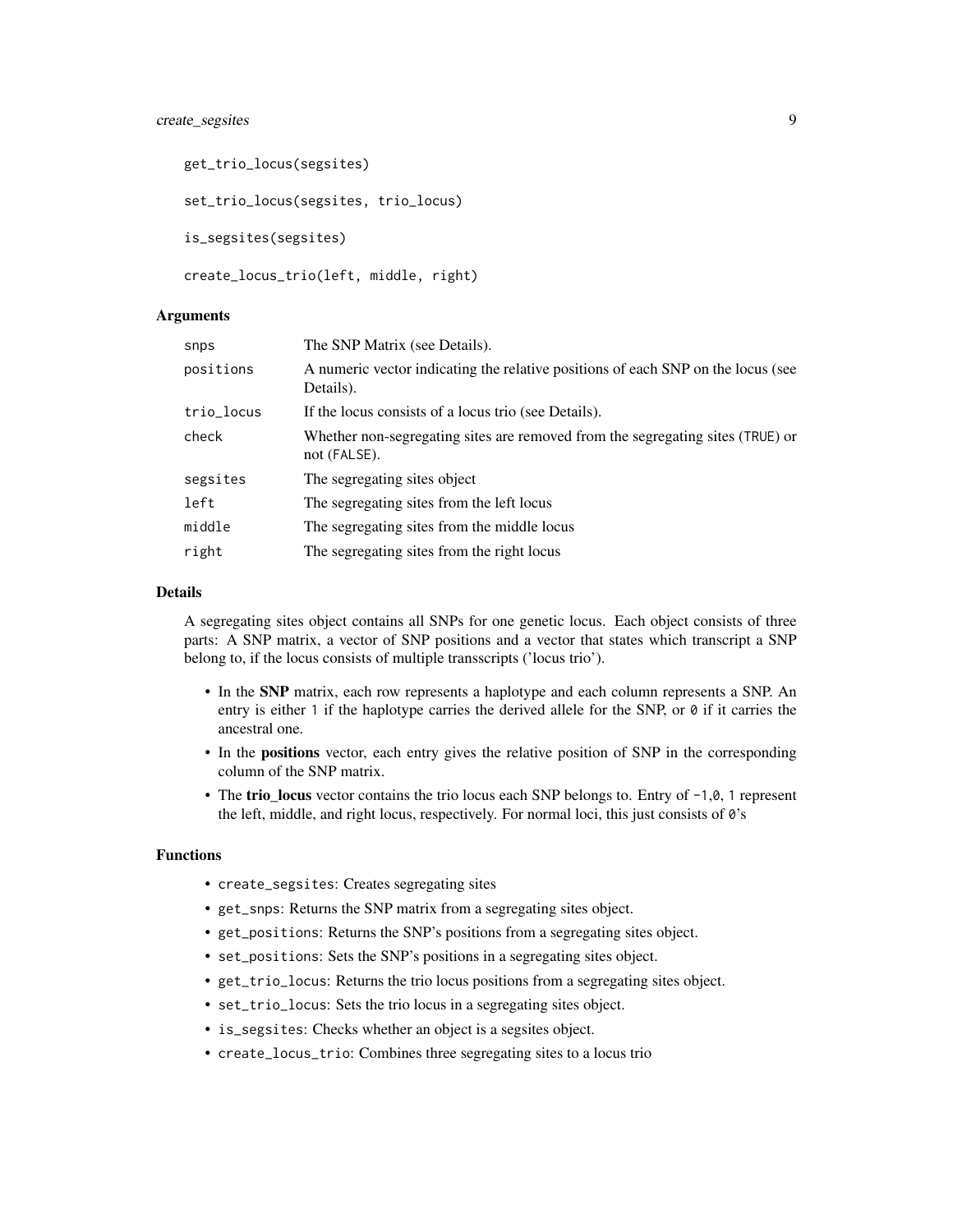## Author(s)

Paul Staab

## Examples

```
snps \leq matrix(c(1, 0, 0,
                 1, 1, 0,
                 0, 0, 1), 3, 3, TRUE)
pos \leq -c(.1, .3, .5)segsites <- create_segsites(snps, pos)
print(segsites)
get_snps(segsites)
get_positions(segsites)
# When subsetting individuals, sites that are not
# segregating in these are automatically removed:
segsites[1:2, 1:3]
```
<span id="page-9-1"></span>feat\_growth *Feature: Exponential population size growth/decline*

## Description

This feature changes the growth factor of a population at given point in time. This factor applies to the time interval further into the past from this point.

#### Usage

```
feat_growth(rate, population = "all", time = "0", locus_group = "all")
```
## Arguments

| rate        | The growth rate. Can be a numeric or a parameter. See Details for an expla-<br>nation how the rate affects the population size.                                                                                                                                                                                                                                                                                                                                                                                                                                                            |
|-------------|--------------------------------------------------------------------------------------------------------------------------------------------------------------------------------------------------------------------------------------------------------------------------------------------------------------------------------------------------------------------------------------------------------------------------------------------------------------------------------------------------------------------------------------------------------------------------------------------|
| population  | The population which growths/declines. Can be "all" for all populations, or the<br>number of one population.                                                                                                                                                                                                                                                                                                                                                                                                                                                                               |
| time        | The time at which the growth rate is changed. Can also be a parameter.                                                                                                                                                                                                                                                                                                                                                                                                                                                                                                                     |
| locus_group | The loci for which this features is used. Can either be "all" (default), in which<br>case the feature is used for simulating all loci, or a numeric vector. In the<br>latter case, the feature is only used for the loci added in locus <sub>-</sub> commands<br>with the corresponding index starting from 1 in order in which the commands<br>where added to the model. For example, if a model has $locus\_single(10)$ +<br>locus_averaged(10,11) + locus_single(12) and this argument is $c(2,3)$ ,<br>than the feature is used for all but the first locus (that is locus $2 - 12$ ). |

<span id="page-9-0"></span>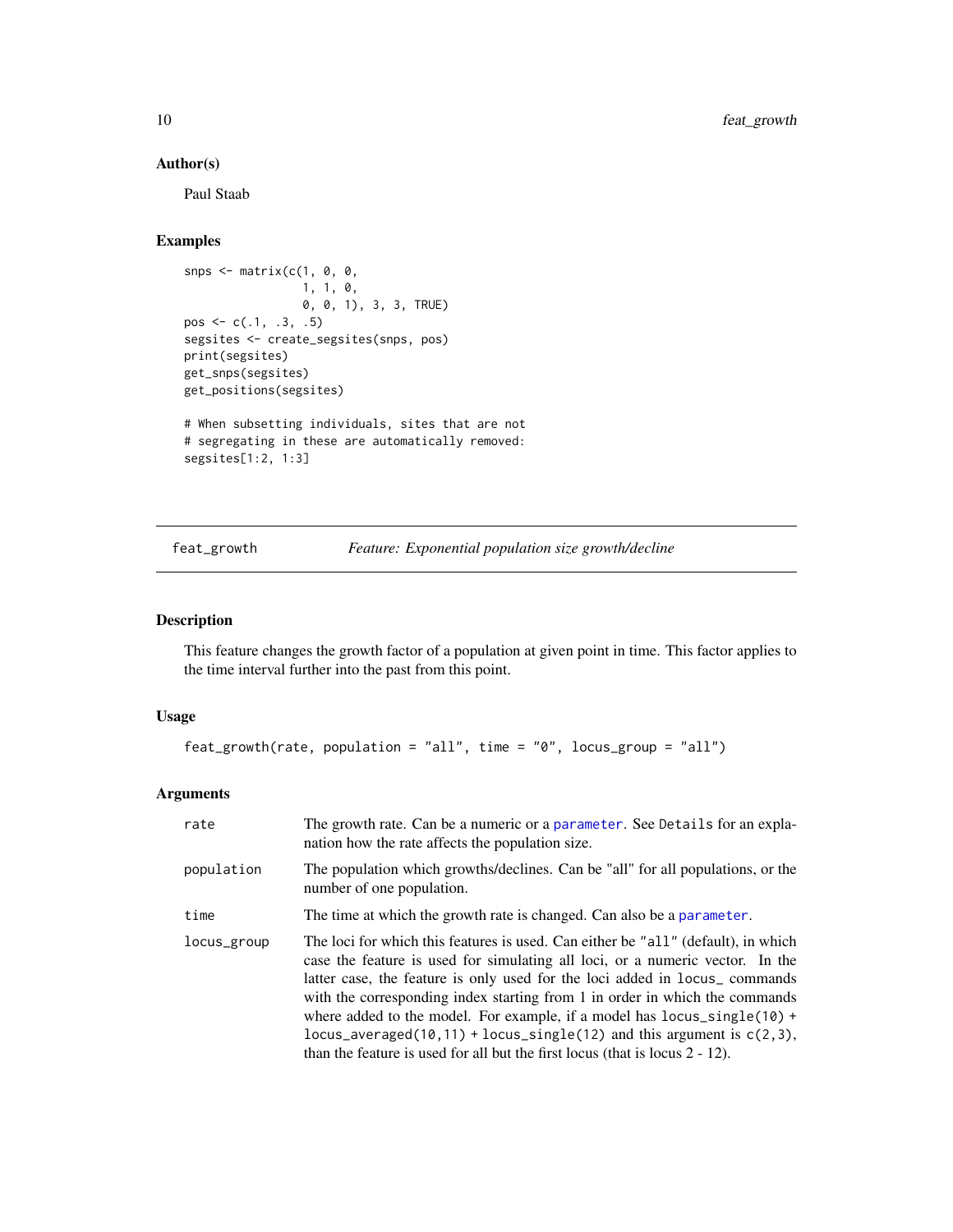## <span id="page-10-0"></span>Details

The population size changes by a factor  $exp(-\alpha * t)$ , where  $\alpha$  is the growth parameter and t is the time since the growth has started. For positive alpha, the population will decline backwards in time or grow forwards in time. For a negative value of  $\alpha$  it will decline (forward in time).

## Value

The feature, which can be added to a model created with [coal\\_model](#page-4-2) using +.

## See Also

For instantaneous population size changes: [feat\\_size\\_change](#page-21-1)

For creating a model: [coal\\_model](#page-4-2)

Other features: [feat\\_ignore\\_singletons\(](#page-10-1)), [feat\\_migration\(](#page-11-1)), [feat\\_mutation\(](#page-13-1)), [feat\\_outgroup\(](#page-15-1)), [feat\\_pop\\_merge\(](#page-16-1)), [feat\\_recombination\(](#page-18-1)), [feat\\_selection\(](#page-19-1)), [feat\\_size\\_change\(](#page-21-1)), [feat\\_unphased\(](#page-22-1))

## Examples

```
# Simulate a haploid population that has been expanding for
# the last 2*Ne generations
model \leq - coal_model(10, 1) +feat_growth(5, time = 0) +
  feat\_growth(0, time = 1) +feat_mutation(10) +
  sumstat_sfs()
simulate(model)
```
<span id="page-10-1"></span>feat\_ignore\_singletons

*Feature: Ignore Singletons*

#### Description

Mutations that are observed in just one haplotype ('singletons') are often regarded as likely candidates for sequencing errors. Sometimes, it can be advantageous to exclude them from an analysis. This feature removes all singletons from the simulated data before the summary statistics are calculated.

## Usage

feat\_ignore\_singletons(locus\_group = "all")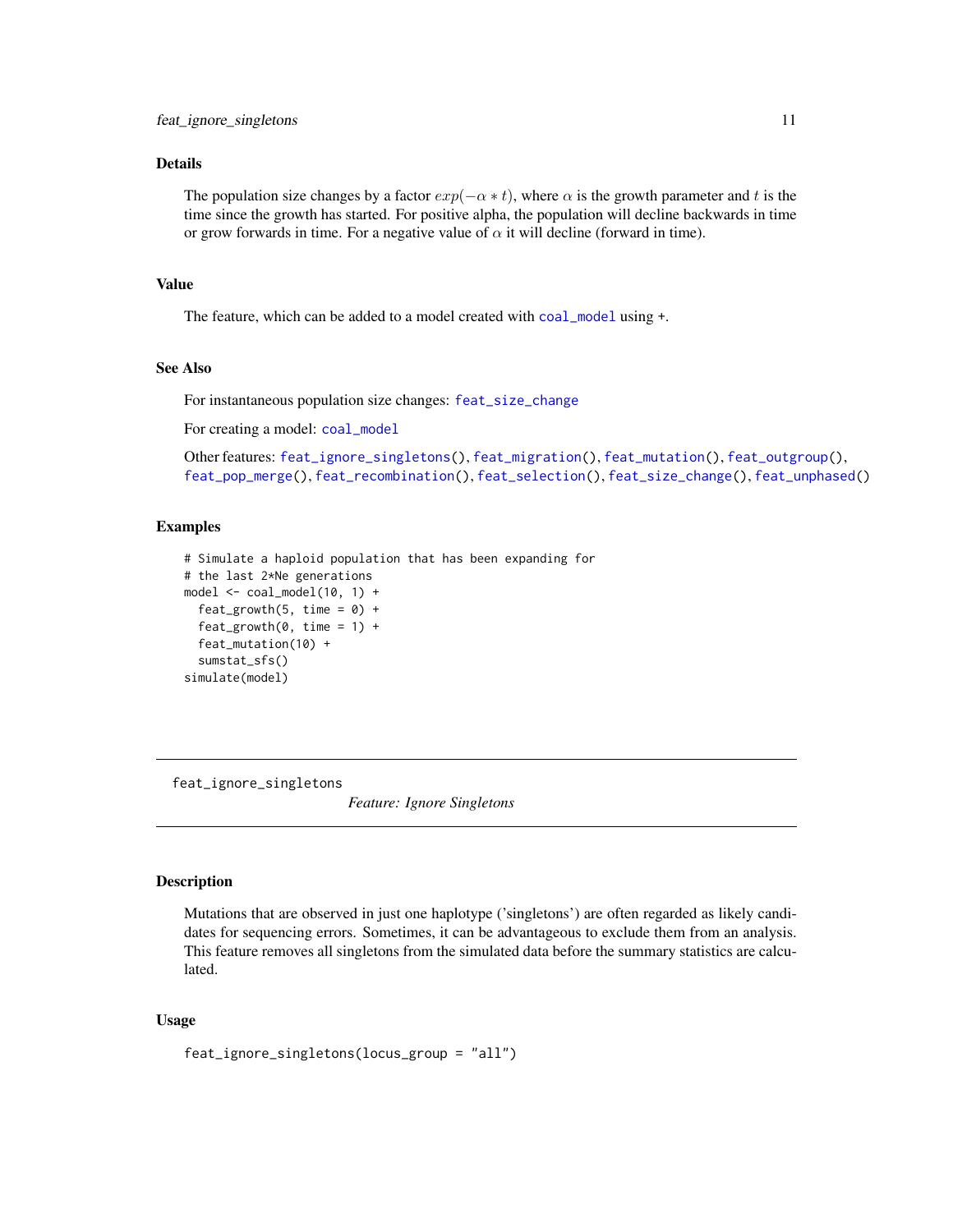#### <span id="page-11-0"></span>Arguments

| locus_group | The loci for which this features is used. Can either be "all" (default), in which |
|-------------|-----------------------------------------------------------------------------------|
|             | case the feature is used for simulating all loci, or a numeric vector. In the     |
|             | latter case, the feature is only used for the loci added in locus_commands        |
|             | with the corresponding index starting from 1 in order in which the commands       |
|             | where added to the model. For example, if a model has $locus\_single(10)$ +       |
|             | locus_averaged(10,11) + locus_single(12) and this argument is $c(2,3)$ ,          |
|             | than the feature is used for all but the first locus (that is locus $2 - 12$ ).   |

## Details

This function assumes that a singleton is a mutation for which the derived allele is observed exactly once in all sequences, regardless of the population structure.

#### Value

The feature, which can be added to a model created with [coal\\_model](#page-4-2) using +.

## See Also

For creating a model: [coal\\_model](#page-4-2)

Other features: [feat\\_growth\(](#page-9-1)), [feat\\_migration\(](#page-11-1)), [feat\\_mutation\(](#page-13-1)), [feat\\_outgroup\(](#page-15-1)), [feat\\_pop\\_merge\(](#page-16-1)), [feat\\_recombination\(](#page-18-1)), [feat\\_selection\(](#page-19-1)), [feat\\_size\\_change\(](#page-21-1)), [feat\\_unphased\(](#page-22-1))

### Examples

```
model \leq - coal_model(2, 1) +feat_mutation(10) +
  feat_ignore_singletons() +
  sumstat_sfs("n_mut", transformation = sum)
# In this model, all mutations are singletons. Therefore,
# the number of mutations is 0 when removing singletons:
simulate(model)$n_mut
```
<span id="page-11-1"></span>feat\_migration *Feature: Migration/Gene Flow*

#### Description

This feature changes the migration rates at a given time point. Per default, no migration between the population occurs, which corresponds to a rate of 0. Set it to a value greater than zero to enable migration from one population to another.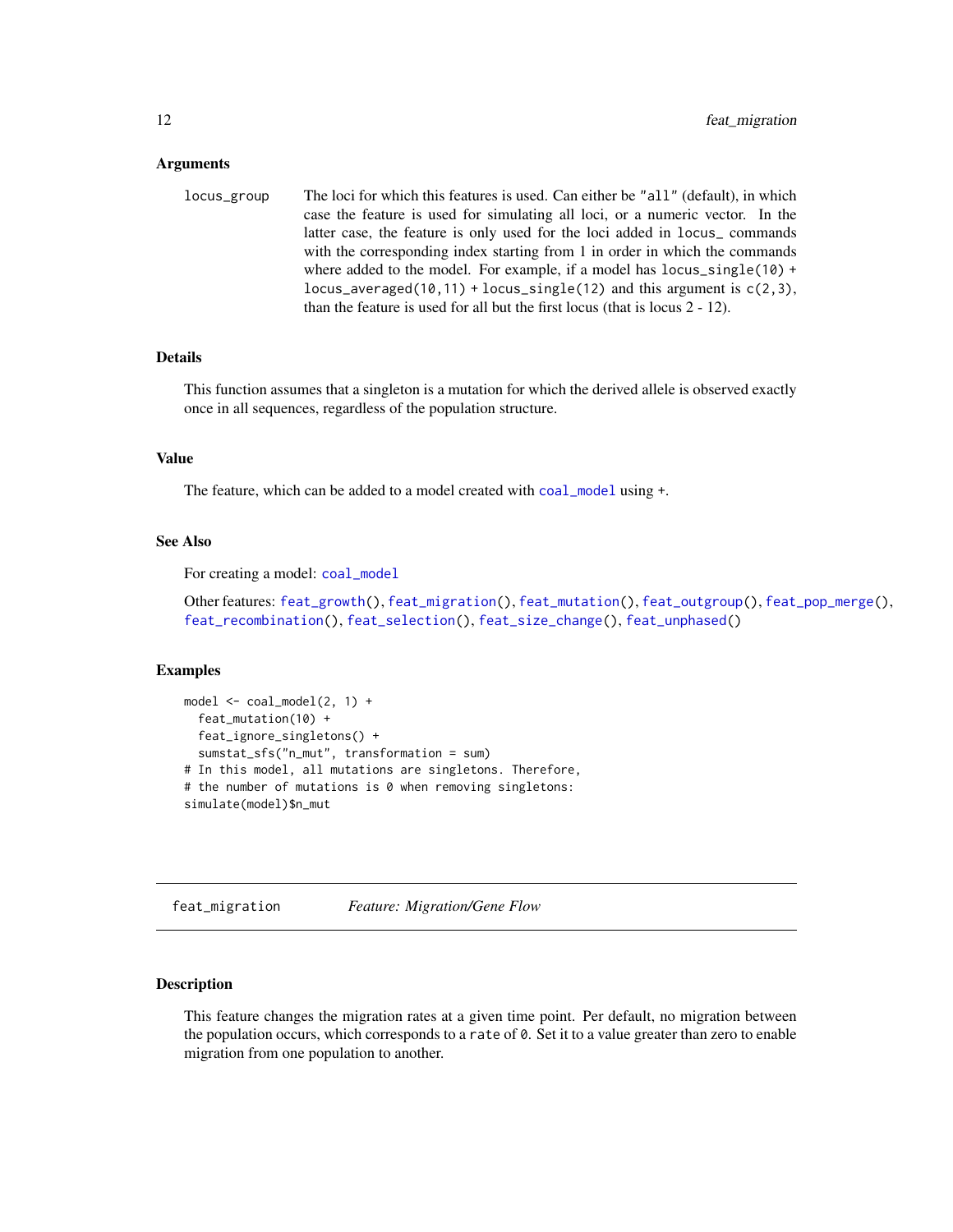<span id="page-12-0"></span>feat\_migration 13

## Usage

```
feat_migration(
  rate,
  pop_from = NULL,
  pop_to = NULL,
  symmetric = FALSE,
  time = "\theta",locus_group = "all"
\mathcal{L}
```
## Arguments

| rate        | The migration rate. Can be a numeric or a parameter. The rate is specified as<br>$4*N0*m$ , where m is the fraction of pop_to that is replaced by migrants from<br>pop_from each generation (in forward time).                                                                                                                                                                                                                                                                                                                                                                             |
|-------------|--------------------------------------------------------------------------------------------------------------------------------------------------------------------------------------------------------------------------------------------------------------------------------------------------------------------------------------------------------------------------------------------------------------------------------------------------------------------------------------------------------------------------------------------------------------------------------------------|
| pop_from    | The population from which the individuals leave.                                                                                                                                                                                                                                                                                                                                                                                                                                                                                                                                           |
| pop_to      | The population to which the individuals move.                                                                                                                                                                                                                                                                                                                                                                                                                                                                                                                                              |
| symmetric   | Use the rate for all pairs of populations.                                                                                                                                                                                                                                                                                                                                                                                                                                                                                                                                                 |
| time        | The time point at which the migration with the migration rate is set. The rate<br>applies to the time past warts of the time point, until it is changed again.                                                                                                                                                                                                                                                                                                                                                                                                                             |
| locus_group | The loci for which this features is used. Can either be "all" (default), in which<br>case the feature is used for simulating all loci, or a numeric vector. In the<br>latter case, the feature is only used for the loci added in locus <sub>-</sub> commands<br>with the corresponding index starting from 1 in order in which the commands<br>where added to the model. For example, if a model has $locus\_single(10)$ +<br>locus_averaged(10,11) + locus_single(12) and this argument is $c(2,3)$ ,<br>than the feature is used for all but the first locus (that is locus $2 - 12$ ). |

## Details

When looking forward in time, a fraction of pop\_to that is replaced by migrants from pop\_from each generation (see rate). When looking backwards in time, ancestral lines in pop\_to move to pop\_from with the given rate.

## Value

The feature, which can be added to a model created with [coal\\_model](#page-4-2) using +.

## See Also

For creating a model: [coal\\_model](#page-4-2)

Other features: [feat\\_growth\(](#page-9-1)), [feat\\_ignore\\_singletons\(](#page-10-1)), [feat\\_mutation\(](#page-13-1)), [feat\\_outgroup\(](#page-15-1)), [feat\\_pop\\_merge\(](#page-16-1)), [feat\\_recombination\(](#page-18-1)), [feat\\_selection\(](#page-19-1)), [feat\\_size\\_change\(](#page-21-1)), [feat\\_unphased\(](#page-22-1))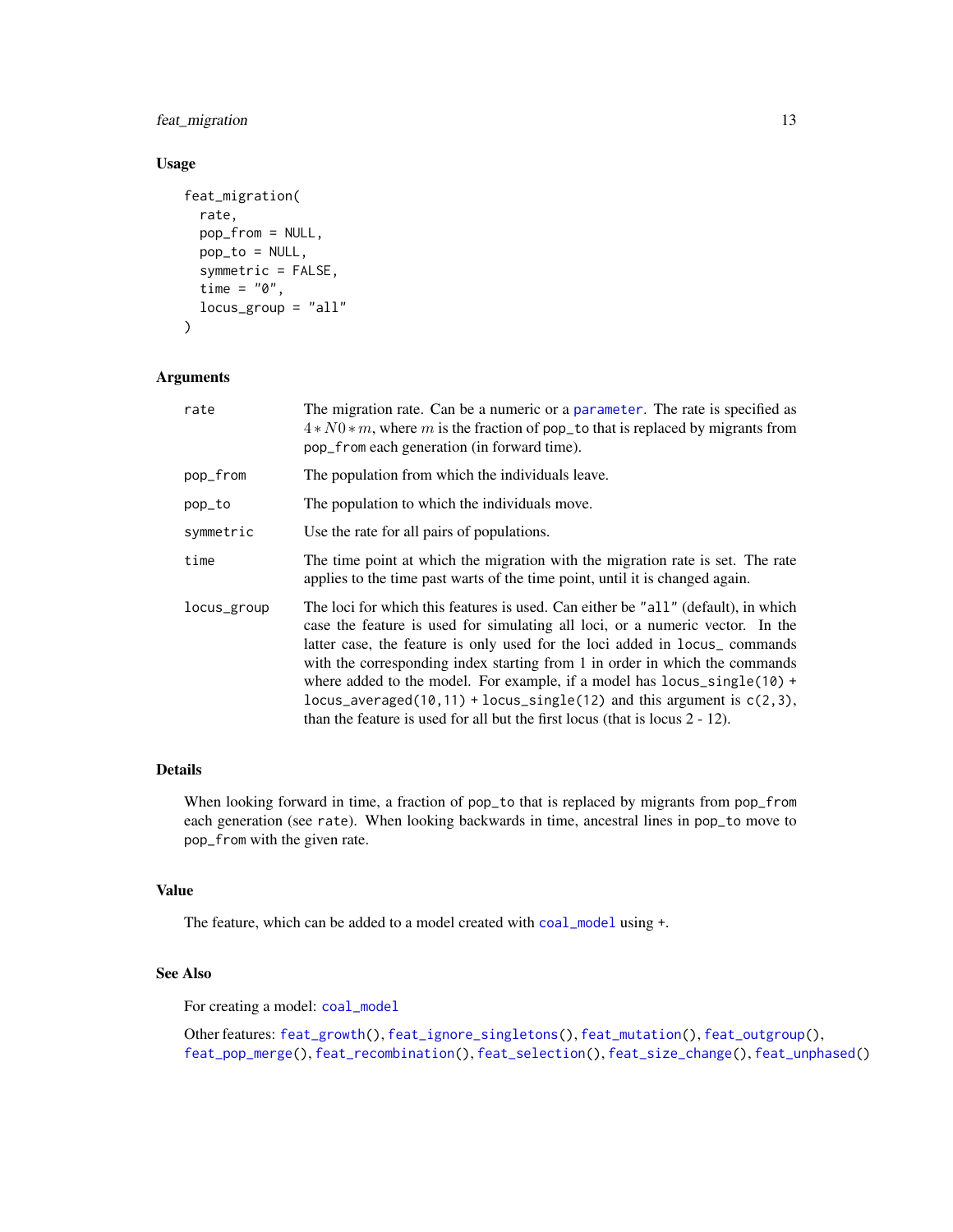## Examples

```
# Asymmetric migration between two populations:
model \le coal_model(c(5, 5), 10) +
  feat_migration(0.5, 1, 2) +
  feat_migration(1.0, 2, 1) +
  feat_mutation(5) +
  sumstat_sfs()
simulate(model)
# Three populations that exchange migrations with equal
# rates at times more than 0.5 time units in the past:
model \le coal_model(c(3, 4, 5), 2) +
  feat_migration(1.2, symmetric = TRUE, time = 0.5) +
  feat_mutation(5) +
  sumstat_sfs()
simulate(model)
```
<span id="page-13-1"></span>feat\_mutation *Feature: Mutation*

## Description

This feature adds mutations to a model. Mutations occur in the genomes of the individuals with a given rate. The rate is per locus for [unlinked loci](#page-24-2) and per trio for linked [locus trios.](#page-25-1) By default, the same mutation rate is used for all loci, but it is possible to change this with [par\\_variation](#page-28-1) and [par\\_zero\\_inflation](#page-29-1).

## Usage

```
feat_mutation(
  rate,
 model = "IFS",
 base_frequencies = NA,
  tstv_ratio = NA,
 gtr_rates = NA,
 fixed_number = FALSE,
 locus_group = "all"
\lambda
```
#### Arguments

| model<br>'GTR'. Refer to the mutation model section for detailed information.<br>base_frequencies<br>that order. | rate | The mutation rate. Can be a numeric or a parameter. The rate is specified as<br>$4*N0*mu$ , where mu is the mutation rate per locus.                              |  |
|------------------------------------------------------------------------------------------------------------------|------|-------------------------------------------------------------------------------------------------------------------------------------------------------------------|--|
|                                                                                                                  |      | The mutation model you want to use. Can be either 'IFS' (default), 'HKY' or                                                                                       |  |
|                                                                                                                  |      |                                                                                                                                                                   |  |
|                                                                                                                  |      | The equilibrium frequencies of the four bases used in the 'HKY' mutation model.<br>Must be a numeric vector of length four, with the values for A, C, G and T, in |  |

<span id="page-13-0"></span>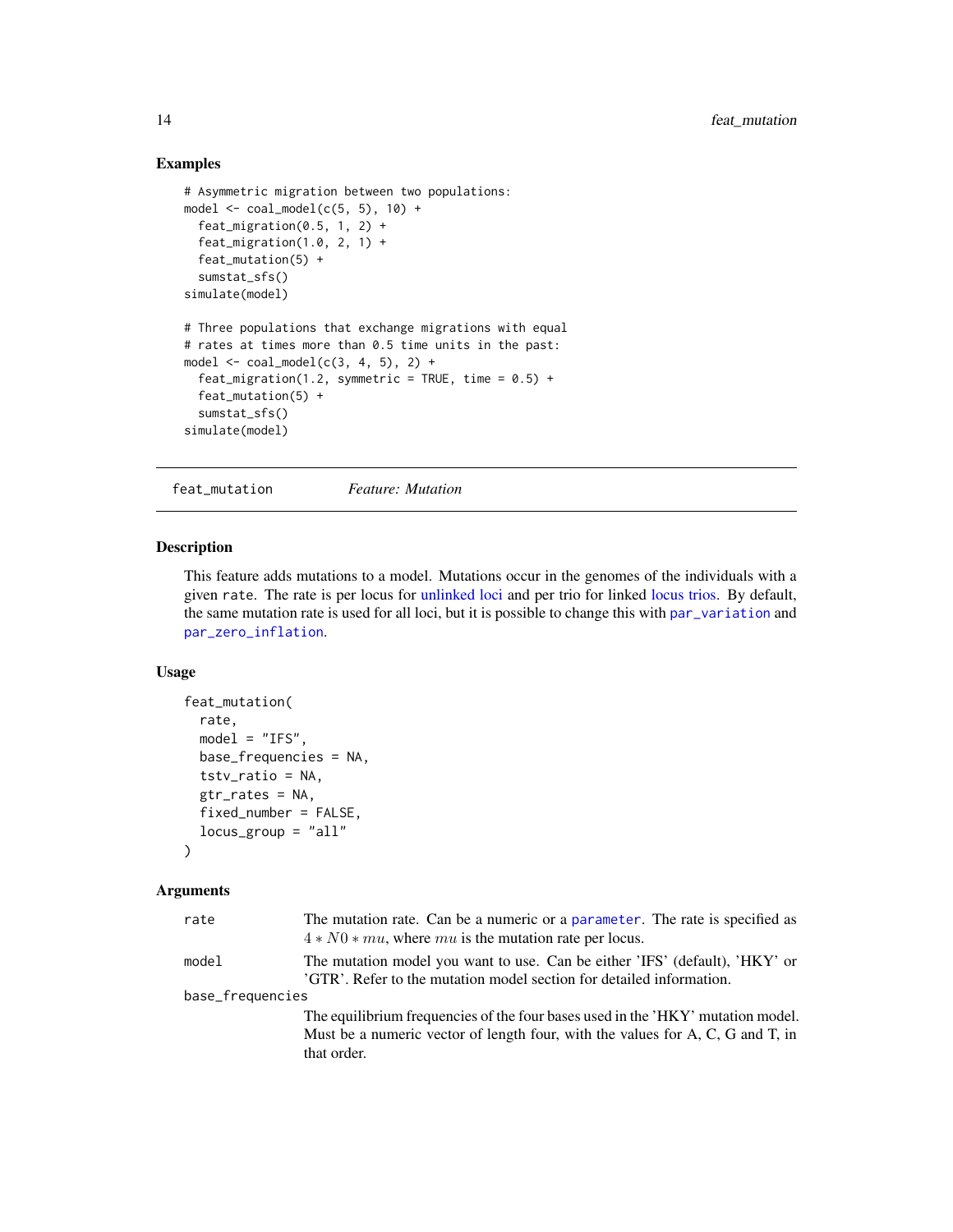<span id="page-14-0"></span>

| tstv_ratio   | The ratio of transitions to transversions used in the 'HKY' muation model.                                                                                                                                                                                                                                                                                                                                                                                                                                                                                                             |
|--------------|----------------------------------------------------------------------------------------------------------------------------------------------------------------------------------------------------------------------------------------------------------------------------------------------------------------------------------------------------------------------------------------------------------------------------------------------------------------------------------------------------------------------------------------------------------------------------------------|
| gtr_rates    | The rates for the six amino acid substitutions used in the 'GTR' model. Must be<br>a numeric vector of length six. Order: A<->C, A<->G, A<->T, C<->G, C<->T,<br>$G \leq \geq T$ .                                                                                                                                                                                                                                                                                                                                                                                                      |
| fixed_number | If set to TRUE, the number of mutations on each locus will always be exactly<br>equal to the rate, rather than happening with a rate along the ancestral tree.                                                                                                                                                                                                                                                                                                                                                                                                                         |
| locus_group  | The loci for which this features is used. Can either be "all" (default), in which<br>case the feature is used for simulating all loci, or a numeric vector. In the<br>latter case, the feature is only used for the loci added in locus_commands<br>with the corresponding index starting from 1 in order in which the commands<br>where added to the model. For example, if a model has $locus\_single(10)$ +<br>locus_averaged( $10, 11$ ) + locus_single( $12$ ) and this argument is $c(2,3)$ ,<br>than the feature is used for all but the first locus (that is locus $2 - 12$ ). |

#### Value

The feature, which can be added to a model using '+'.

The feature, which can be added to a model created with [coal\\_model](#page-4-2) using +.

#### Mutation Models

The infinite sites mutation (IFS) model is a frequently used simplification in population genetics. It assumes that each locus consists of infinitely many sites at which mutations can occur, and each mutation hits a new site. Consequently, there are no back-mutations with this model. It does not generate DNA sequences, but rather only 0/1 coded data, were 0 denotes the ancestral state of the site, and 1 the derived state created by a mutation.

The other mutation models are finite site models that generate more realistic sequences.

The Hasegawa, Kishino and Yano (HKY) model (Hasegawa et al., 1985) allows for a different rate of transitions and transversions (tstv\_ratio) and unequal frequencies of the four nucleotides (base\_frequencies).

The general reversible process  $(GTR)$  model (e.g. Yang, 1994) is more general than the HKY model and allows to define the rates for each type of substitution. The rates are assumed to be symmetric (e.g., the rate for T to G is equal to the one for G to T).

#### See Also

For using rates that variate between the loci in a model: [par\\_variation](#page-28-1), [par\\_zero\\_inflation](#page-29-1)

For adding recombination: [feat\\_recombination](#page-18-1).

For creating a model: [coal\\_model](#page-4-2)

Other features: [feat\\_growth\(](#page-9-1)), [feat\\_ignore\\_singletons\(](#page-10-1)), [feat\\_migration\(](#page-11-1)), [feat\\_outgroup\(](#page-15-1)), [feat\\_pop\\_merge\(](#page-16-1)), [feat\\_recombination\(](#page-18-1)), [feat\\_selection\(](#page-19-1)), [feat\\_size\\_change\(](#page-21-1)), [feat\\_unphased\(](#page-22-1))

```
# A model with a constant mutation rate of 5:
model <- coal_model(5, 1) + feat_mutation(5) + sumstat_seg_sites()
```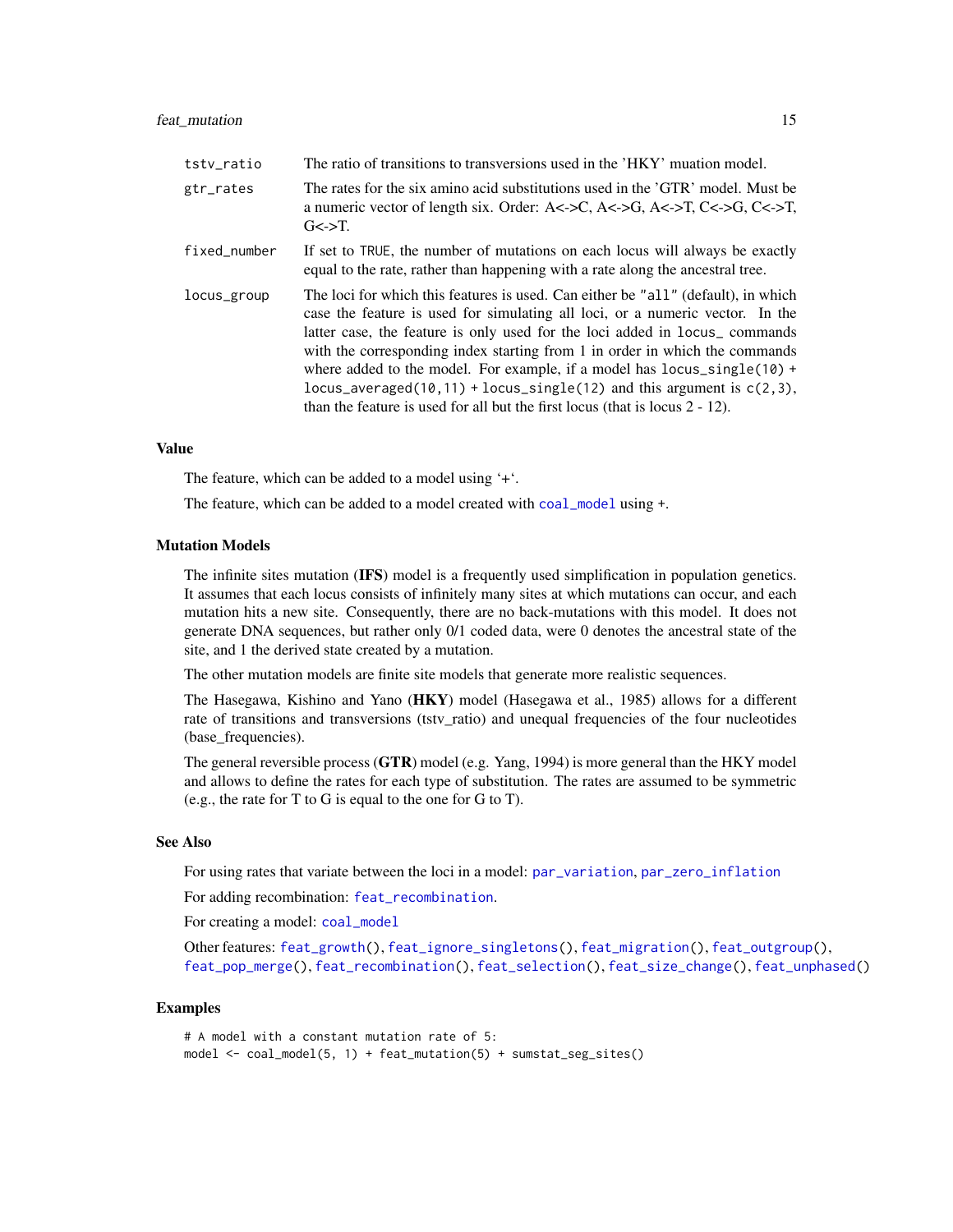```
simulate(model)
```

```
# A model with a mutation of 5.0 for the first 10 loci, and 7.5 for the
# second 10 loci
model <- coal_model(4) +
  locus_averaged(10, 100) +
  locus_averaged(10, 100) +
  feat_mutation(5.0, locus_group = 1) +
  feat_mutation(7.5, locus_group = 2) +
  sumstat_seg_sites()
simulate(model)
# A model with 7 mutations per locus:
model \leq - coal_model(5, 1) +feat_mutation(7, fixed = TRUE) +
  sumstat_seg_sites()
## Not run: simulate(model)
# A model using the HKY model:
model \le coal_model(c(10, 1), 2) +
 feat_mutation(7.5, model = "HKY", tstv\_ratio = 2,base_frequencies = c(.25, .25, .25, .25)) +
  feat_outgroup(2) +
  feat_pop_merge(1.0, 2, 1) +
  sumstat_seg_sites()
## Not run: simulate(model)
# A model using the GTR model:
model <- coal_model(c(10, 1), 1, 25) +
  feat_mutation(7.5, model = "GTR",
                gtr_rates = c(1, 1, 1, 1, 1, 1) / 6) +
  feat_outgroup(2) +
  feat_pop_merge(1.0, 2, 1) +
  sumstat_dna()
## Not run: simulate(model)$dna
```
<span id="page-15-1"></span>feat\_outgroup *Feature: Outgroup*

#### **Description**

This feature declares an existing population as outgroup. Outgroups are used to determine the ancestral allele in finite sites simulations and are required there. All individuals of the outgroup are ignored when calculating summary statistics. If the outgroup consists of multiple individuals, all positions where the individuals have different alleles are ignored.

## Usage

```
feat_outgroup(population, locus_group = "all")
```
<span id="page-15-0"></span>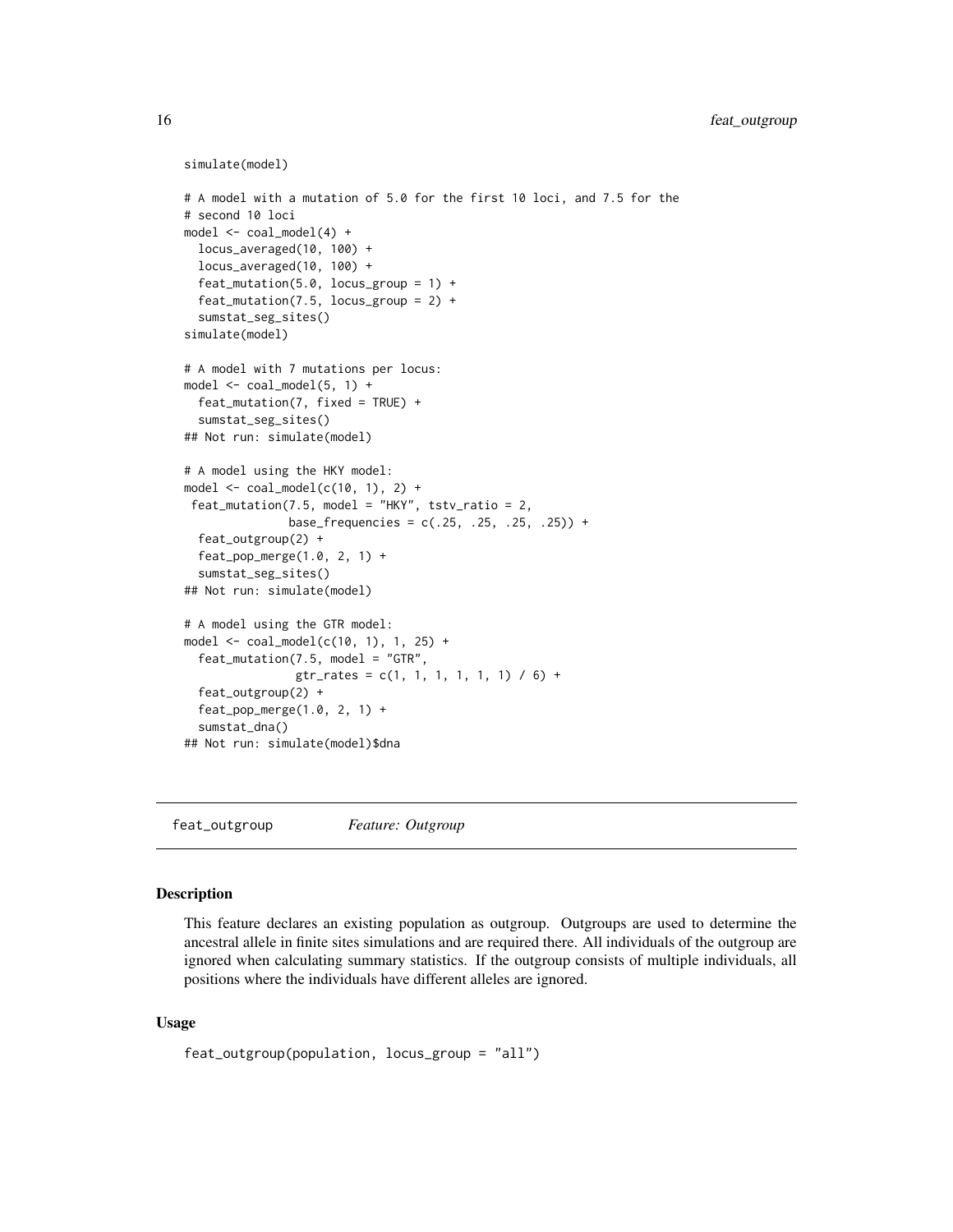## <span id="page-16-0"></span>feat\_pop\_merge 17

#### **Arguments**

| population  | The population that is marked as outgroup.                                                                                                                                                                                                                                                                                                                                                                                                                                                                                                                                     |
|-------------|--------------------------------------------------------------------------------------------------------------------------------------------------------------------------------------------------------------------------------------------------------------------------------------------------------------------------------------------------------------------------------------------------------------------------------------------------------------------------------------------------------------------------------------------------------------------------------|
| locus_group | The loci for which this features is used. Can either be "all" (default), in which<br>case the feature is used for simulating all loci, or a numeric vector. In the<br>latter case, the feature is only used for the loci added in locus_commands<br>with the corresponding index starting from 1 in order in which the commands<br>where added to the model. For example, if a model has locus_single( $10$ ) +<br>locus_averaged(10,11) + locus_single(12) and this argument is $c(2,3)$ ,<br>than the feature is used for all but the first locus (that is locus $2 - 12$ ). |

## Value

The feature, which can be added to a model created with [coal\\_model](#page-4-2) using +.

#### See Also

For creating a model: [coal\\_model](#page-4-2)

Other features: [feat\\_growth\(](#page-9-1)), [feat\\_ignore\\_singletons\(](#page-10-1)), [feat\\_migration\(](#page-11-1)), [feat\\_mutation\(](#page-13-1)), [feat\\_pop\\_merge\(](#page-16-1)), [feat\\_recombination\(](#page-18-1)), [feat\\_selection\(](#page-19-1)), [feat\\_size\\_change\(](#page-21-1)), [feat\\_unphased\(](#page-22-1))

## Examples

```
# A simple finite sites model
model <- coal_model(c(4, 6, 1), 2, 10) +
  feat_outgroup(3) +
  feat_pop_merge(0.5, 2, 1) +
   feat_pop_merge(2, 3, 1) +
   feat_mutation(5, model = "GTR", gr_rates = 1:6)
```
<span id="page-16-1"></span>feat\_pop\_merge *Feature: Population Merge*

## Description

Backwards in time, this feature merges one population into another. Forwards in time, this corresponds to a speciation event.

## Usage

```
feat_pop_merge(time, pop_source, pop_target, locus_group = "all")
```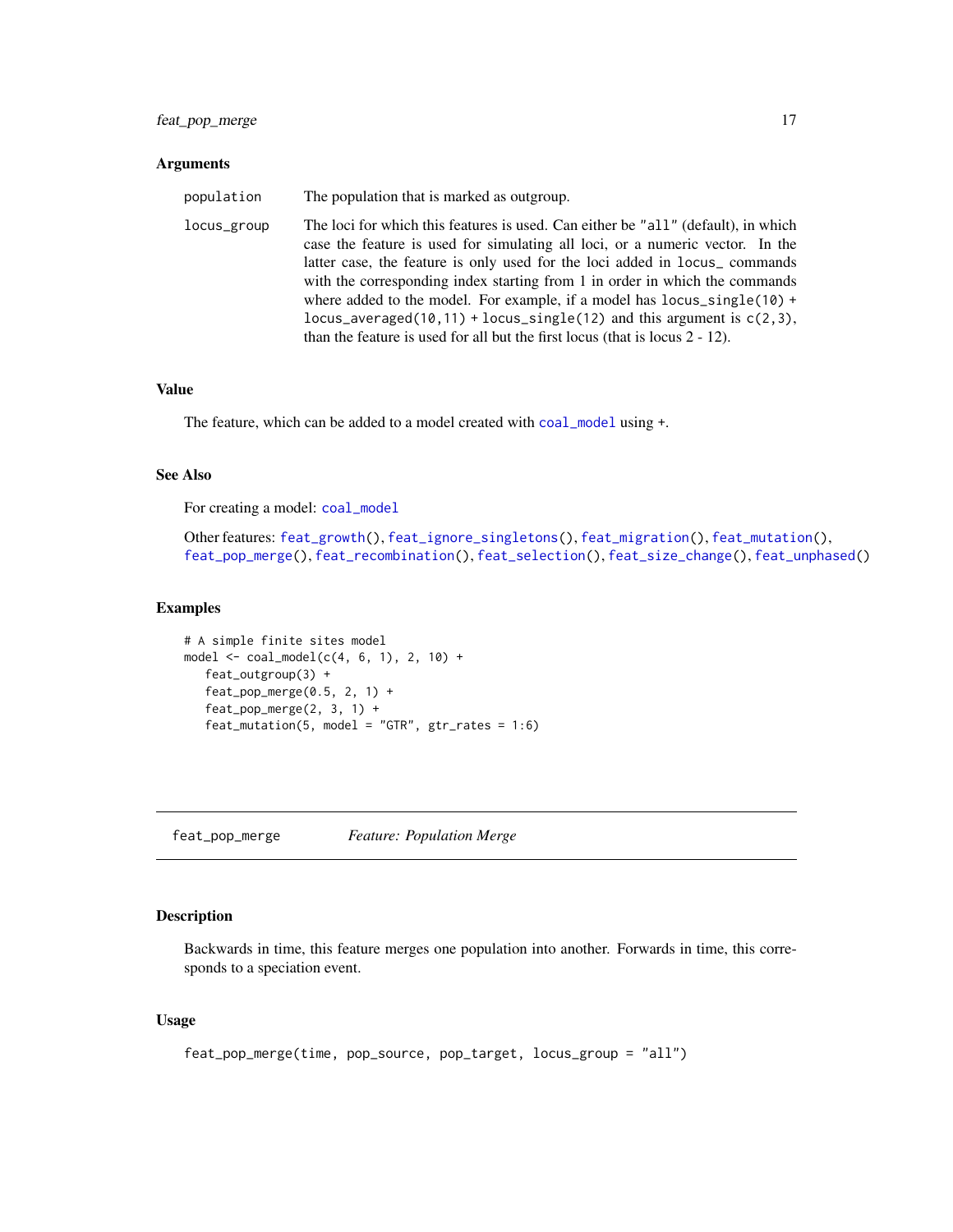#### <span id="page-17-0"></span>**Arguments**

| time        | The time at which the merge occurs.                                                                                                                                                                                                                                                                                                                                                                                                                                                                                                                                           |
|-------------|-------------------------------------------------------------------------------------------------------------------------------------------------------------------------------------------------------------------------------------------------------------------------------------------------------------------------------------------------------------------------------------------------------------------------------------------------------------------------------------------------------------------------------------------------------------------------------|
| pop_source  | The population from which all lines are moved. This is the newly created popu-<br>lation in the speciation event.                                                                                                                                                                                                                                                                                                                                                                                                                                                             |
| pop_target  | The population to which the lines are moved. This is the population in which<br>the speciation event occurs.                                                                                                                                                                                                                                                                                                                                                                                                                                                                  |
| locus_group | The loci for which this features is used. Can either be "all" (default), in which<br>case the feature is used for simulating all loci, or a numeric vector. In the<br>latter case, the feature is only used for the loci added in locus_commands<br>with the corresponding index starting from 1 in order in which the commands<br>where added to the model. For example, if a model has $locus\_single(10)$ +<br>locus_averaged(10,11) + locus_single(12) and this argument is $c(2,3)$ ,<br>than the feature is used for all but the first locus (that is locus $2 - 12$ ). |

## Details

In addition to the merge, the growth rate of and all migration rates from the source population will be set to 0 at the time of the merge to mimic a speciation event forwards in time. Technically, pop\_source is still present in the model, but not used unless migration to the population is manually enabled.

## Value

The feature, which can be added to a model created with [coal\\_model](#page-4-2) using +.

## See Also

For creating a model: [coal\\_model](#page-4-2)

simulate(model\_iwm)

```
Other features: feat_growth(), feat_ignore_singletons(), feat_migration(), feat_mutation(),
feat_outgroup(), feat_recombination(), feat_selection(), feat_size_change(), feat_unphased()
```

```
# Two population which merge after 0.5 time units:
model \leq coal_model(c(25,25), 1) +
  feat\_pop\_merge(0.5, 2, 1) +
  feat_mutation(5) +
  sumstat_tajimas_d()
simulate(model)
# An standard isolation-with-migration model:
model_iwm <- model +
  feat_migration(.75, symmetric = TRUE)
```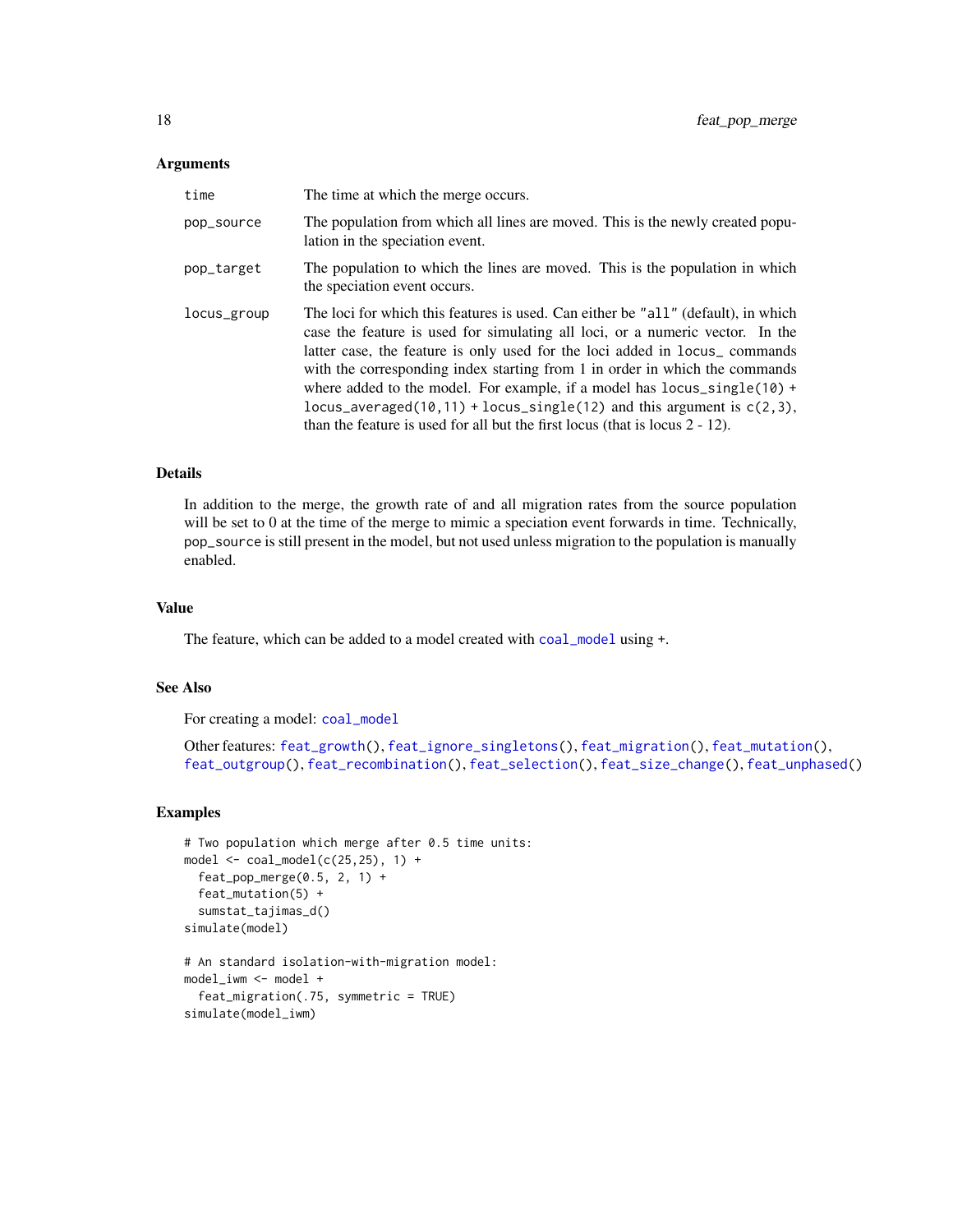<span id="page-18-1"></span><span id="page-18-0"></span>feat\_recombination *Feature: Recombination*

#### Description

This feature adds intra-locus recombination to a model. The rate is per locus for [unlinked loci](#page-24-2) and per trio for linked [locus trios.](#page-25-1) By default, the same recombination rate is used for all loci, but it is possible to change this with [par\\_variation](#page-28-1) and [par\\_zero\\_inflation](#page-29-1). Coala assumes that recombination events can occur between all neighboring bases.

#### Usage

```
feat_recombination(rate, locus_group = "all")
```
#### Arguments

| rate        | The recombination rate. Can be a numeric or a parameter. The rate is equal to<br>$4*N0*r$ , where r is the probability that a recombination event within the locus<br>occurs in one generation.                                                                                                                                                                                                                                                                                                                                                                                     |
|-------------|-------------------------------------------------------------------------------------------------------------------------------------------------------------------------------------------------------------------------------------------------------------------------------------------------------------------------------------------------------------------------------------------------------------------------------------------------------------------------------------------------------------------------------------------------------------------------------------|
| locus_group | The loci for which this features is used. Can either be "all" (default), in which<br>case the feature is used for simulating all loci, or a numeric vector. In the<br>latter case, the feature is only used for the loci added in locus_commands<br>with the corresponding index starting from 1 in order in which the commands<br>where added to the model. For example, if a model has locus_single(10) +<br>locus_averaged( $10, 11$ ) + locus_single( $12$ ) and this argument is $c(2,3)$ ,<br>than the feature is used for all but the first locus (that is locus $2 - 12$ ). |

## Value

The feature, which can be added to a model using '+'.

The feature, which can be added to a model created with [coal\\_model](#page-4-2) using +.

## See Also

For creating a model: [coal\\_model](#page-4-2)

For adding recombination: [feat\\_mutation](#page-13-1).

Other features: [feat\\_growth\(](#page-9-1)), [feat\\_ignore\\_singletons\(](#page-10-1)), [feat\\_migration\(](#page-11-1)), [feat\\_mutation\(](#page-13-1)), [feat\\_outgroup\(](#page-15-1)), [feat\\_pop\\_merge\(](#page-16-1)), [feat\\_selection\(](#page-19-1)), [feat\\_size\\_change\(](#page-21-1)), [feat\\_unphased\(](#page-22-1))

```
# Simulate a 1.5kb sequence for 10 individuals with recombination:
model <- coal_model(10, 2, 1500) +
  feat_recombination(1.5) +
  feat_mutation(5) +
  sumstat_sfs()
simulate(model)
```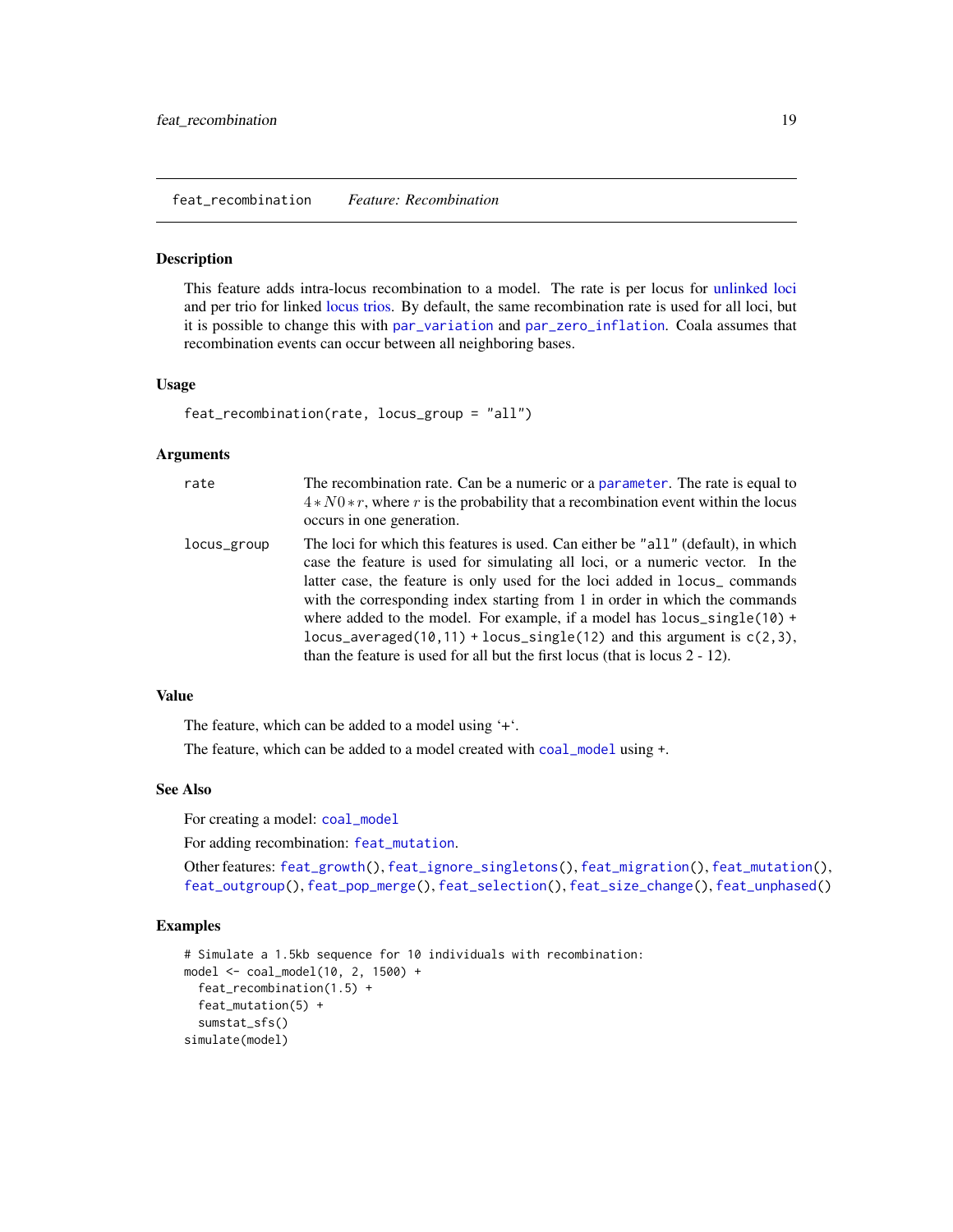<span id="page-19-0"></span>

## Description

Creates a feature that represents the sampling from one population

## Usage

```
feat_sample(individuals, ploidy = 1, time = "0")
```
## Arguments

| The number of individuals that are sampled per population, given as a numeric |
|-------------------------------------------------------------------------------|
|                                                                               |
|                                                                               |
|                                                                               |

<span id="page-19-1"></span>

| feat_selection |
|----------------|
|----------------|

## Description

This feature adds selection to a model. Only one site per locus can be under selection. Using this feature requires that msms is installed, see [activate\\_msms](#page-32-1).

## Usage

```
feat_selection(
  strength_AA = 0,
  strength_Aa = 0,
  strength_aa = 0,
  strength_A = NULL,
 population = "all",
  time,
  start = TRUE,
  start_frequency = 5e-04,
 Ne = 10000,
 position = 0.5,
 force_keep = TRUE,
  locus_group = "all"
\mathcal{E}
```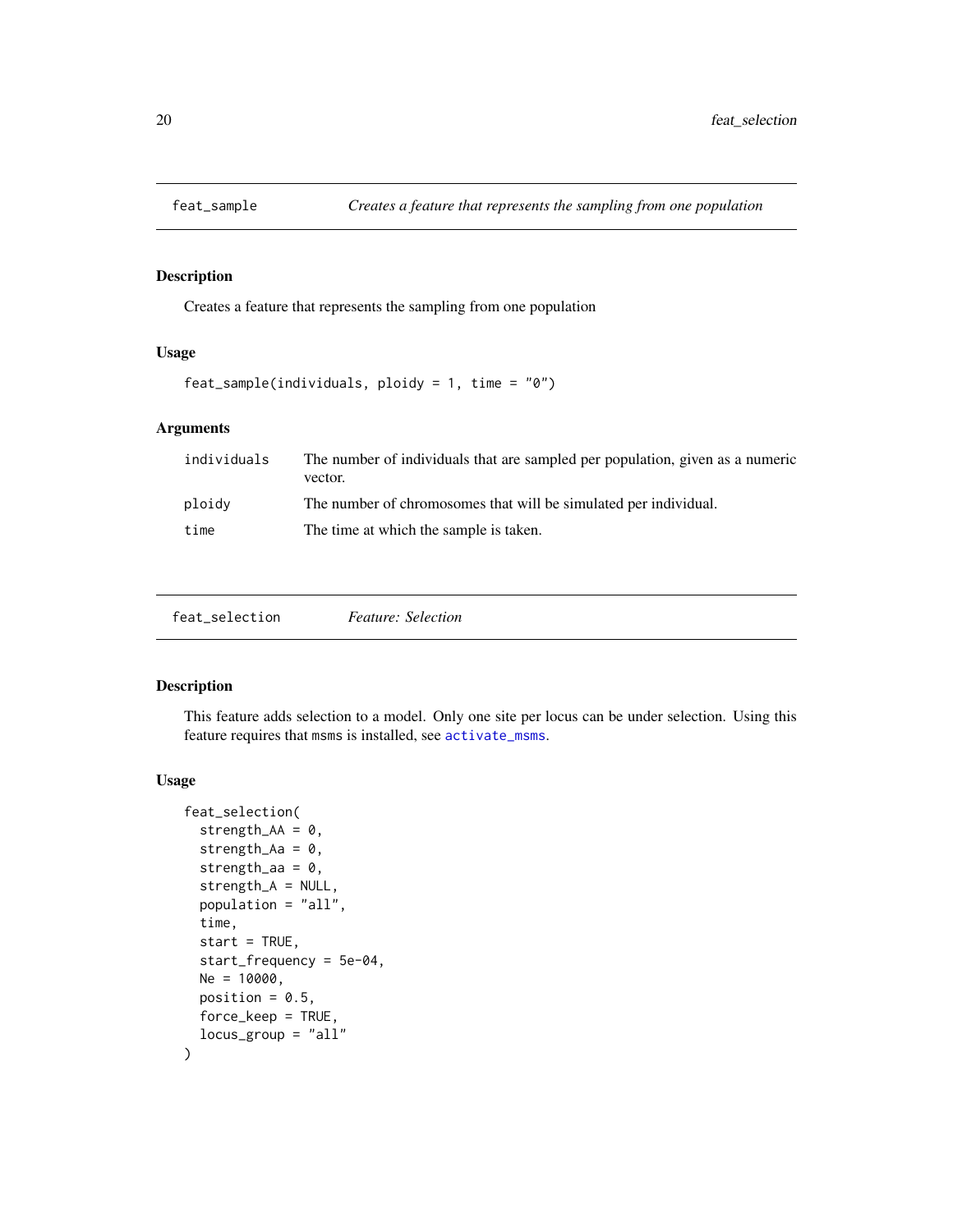## <span id="page-20-0"></span>feat\_selection 21

## Arguments

| strength_AA     | The selection strength for the selected homozygote. The parameter is valid for<br>the chosen population and the time further past-wards from either time 0 on<br>if start = TRUE, or from time onwards. The same applies for strength_Aa,<br>strength_aa and strength_A.                                                                                                                                                                                                                                                                                                   |
|-----------------|----------------------------------------------------------------------------------------------------------------------------------------------------------------------------------------------------------------------------------------------------------------------------------------------------------------------------------------------------------------------------------------------------------------------------------------------------------------------------------------------------------------------------------------------------------------------------|
| strength_Aa     | The selection strength for the heterozygote.                                                                                                                                                                                                                                                                                                                                                                                                                                                                                                                               |
| strength_aa     | The selection strength for the recessive homozygote.                                                                                                                                                                                                                                                                                                                                                                                                                                                                                                                       |
| strength_A      | This sets the strength for the selected allele in a haploid model or a diploid model<br>with additive selection. strength_AA, strength_Aa, strength_aa are ignored<br>when this is argument is given.                                                                                                                                                                                                                                                                                                                                                                      |
| population      | The population in which the allele is selected. Can either be all for all popula-<br>tion, or the number of a population.                                                                                                                                                                                                                                                                                                                                                                                                                                                  |
| time            | The time at which the selection starts if $start == TRUE$ (looking forwards in<br>time), or the time at which the selection strength changes if start == FALSE.<br>The new strength applies for the time period further into the past in this case.                                                                                                                                                                                                                                                                                                                        |
| start           | Whether selection should start at this time point. At this time, the selected allele<br>is introduced in the population with an initial starting frequency. This must<br>be set to TRUE for exactly one selection feature in the model. The values of<br>start_frequency, Ne, position and force_keep are used for the model. You<br>can add additional selection feature to the model to set the selection strength for<br>more demes or change it at different time points, but these need to have start<br>$=$ FALSE.                                                   |
| start_frequency |                                                                                                                                                                                                                                                                                                                                                                                                                                                                                                                                                                            |
|                 | The start frequency at which the selected allele is introduced at time. If the<br>model has multiple population, this can either be a numeric vector that contains<br>the initial frequency for each population or a single number. In the latter case,<br>the value is used for all population specified with populations, and 0 is used<br>for all other populations.                                                                                                                                                                                                    |
| Ne.             | The effective population size that is used for the forward simulations.                                                                                                                                                                                                                                                                                                                                                                                                                                                                                                    |
| position        | The position of the selected site, relative to the simulated sequence. Values<br>between 0 and 1 are within the simulated area, while smaller values are to the<br>left of it and larger ones to the right.                                                                                                                                                                                                                                                                                                                                                                |
| force_keep      | Whether to restart simulations in which the selected goes to extinction or not.                                                                                                                                                                                                                                                                                                                                                                                                                                                                                            |
| locus_group     | The loci for which this features is used. Can either be "all" (default), in which<br>case the feature is used for simulating all loci, or a numeric vector. In the<br>latter case, the feature is only used for the loci added in locus_commands<br>with the corresponding index starting from 1 in order in which the commands<br>where added to the model. For example, if a model has locus_single(10) +<br>locus_averaged(10,11) + locus_single(12) and this argument is $c(2,3)$ ,<br>than the feature is used for all but the first locus (that is locus $2 - 12$ ). |

## Value

The feature, which can be added to a model created with [coal\\_model](#page-4-2) using +.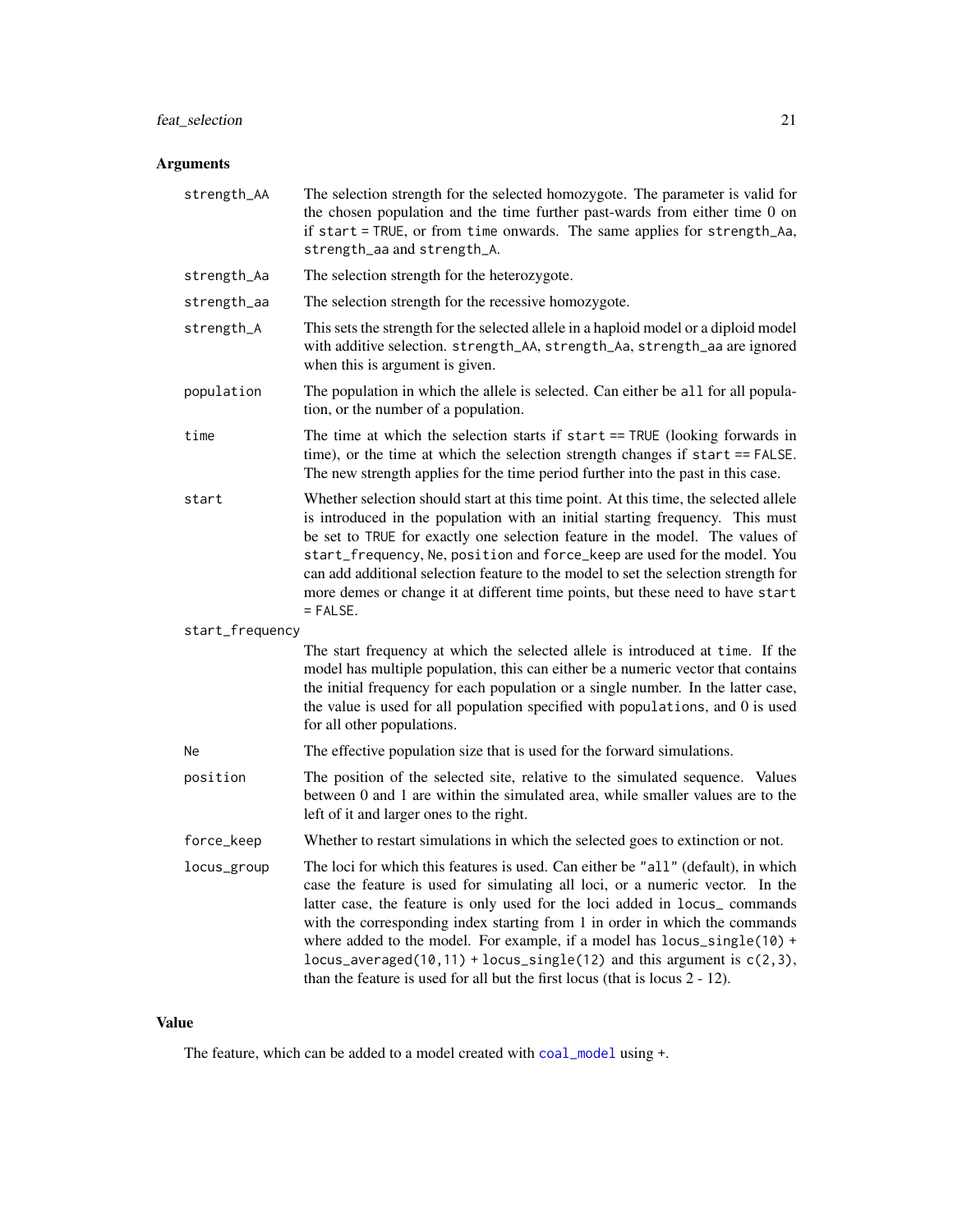## See Also

For using rates that variate between the loci in a model: [par\\_variation](#page-28-1), [par\\_zero\\_inflation](#page-29-1)

For summary statistics that are sensitive for selection: [sumstat\\_tajimas\\_d](#page-47-1), [sumstat\\_ihh](#page-38-1), [sumstat\\_omega](#page-43-1), [sumstat\\_mcmf](#page-41-1)

For creating a model: [coal\\_model](#page-4-2)

Other features: [feat\\_growth\(](#page-9-1)), [feat\\_ignore\\_singletons\(](#page-10-1)), [feat\\_migration\(](#page-11-1)), [feat\\_mutation\(](#page-13-1)), [feat\\_outgroup\(](#page-15-1)), [feat\\_pop\\_merge\(](#page-16-1)), [feat\\_recombination\(](#page-18-1)), [feat\\_size\\_change\(](#page-21-1)), [feat\\_unphased\(](#page-22-1))

## Examples

```
# Positive additive selection in population 2:
model <- coal_model(c(10, 13), 1, 10000) +
  feat\_pop\_merge(.5, 2, 1) +feat_selection(strength_A = 1000,
                 population = 2,
                 time = par_named("tau") +
  feat_mutation(100) +
  feat_recombination(10) +
  sumstat_tajimas_d(population = 2)
## Not run: simulate(model, pars = c(tau = 0.03))
```
<span id="page-21-1"></span>feat\_size\_change *Feature: Instantaneous Size Change*

#### Description

This feature changes the effective population size of one population. The change is performed at a given time point and applies to the time interval further on into the past from this point. The population size is set to a fraction of N0.

#### Usage

```
feat_size_change(new_size, population = 1, time = "0", locus_group = "all")
```
#### Arguments

| new_size    | A parameter giving the new size of the population, as a fraction of NO.                                                                                                                                                                                                                                                                                                                                                                                                                                                                                                                    |
|-------------|--------------------------------------------------------------------------------------------------------------------------------------------------------------------------------------------------------------------------------------------------------------------------------------------------------------------------------------------------------------------------------------------------------------------------------------------------------------------------------------------------------------------------------------------------------------------------------------------|
| population  | The number of the population whichs size changes. Can also be set to "all".<br>Then the size changes applies to all populations.                                                                                                                                                                                                                                                                                                                                                                                                                                                           |
| time        | The time at which the population's size is changed.                                                                                                                                                                                                                                                                                                                                                                                                                                                                                                                                        |
| locus_group | The loci for which this features is used. Can either be "all" (default), in which<br>case the feature is used for simulating all loci, or a numeric vector. In the<br>latter case, the feature is only used for the loci added in locus <sub>-</sub> commands<br>with the corresponding index starting from 1 in order in which the commands<br>where added to the model. For example, if a model has $locus\_single(10) +$<br>locus_averaged(10,11) + locus_single(12) and this argument is $c(2,3)$ ,<br>than the feature is used for all but the first locus (that is locus $2 - 12$ ). |

<span id="page-21-0"></span>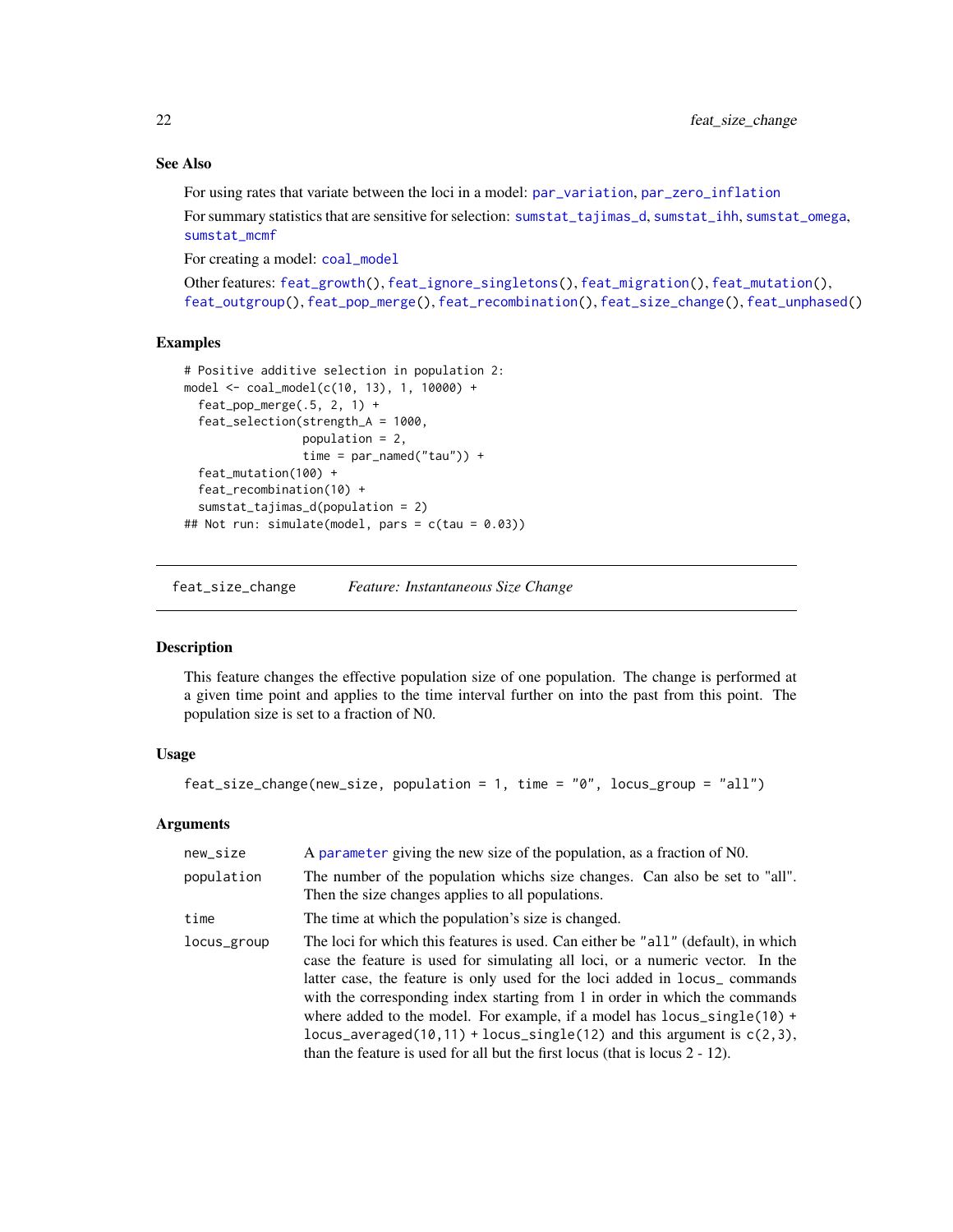## <span id="page-22-0"></span>Value

The feature, which can be added to a model using '+'.

The feature, which can be added to a model created with [coal\\_model](#page-4-2) using +.

#### See Also

For continuous size changes over time: [feat\\_growth](#page-9-1).

For creating a model: [coal\\_model](#page-4-2)

```
Other features: feat_growth(), feat_ignore_singletons(), feat_migration(), feat_mutation(),
feat_outgroup(), feat_pop_merge(), feat_recombination(), feat_selection(), feat_unphased()
```
#### Examples

```
# A model with one smaller population:
model \le coal_model(c(20, 5), 3) +
 feat_size_change(.1, population = 2) +
 feat_mutation(1.0) +
 feat_migration(0.5, 2, 1) +
 sumstat_sfs()
simulate(model)
# A model of one population that experienced a bottleneck:
model <- coal_model(10, 1) +
 feat\_size\_change(0.1, time = 0.3) +feat\_size\_change(1.0, time = 0.5) +feat_mutation(20) +
 sumstat_sfs()
simulate(model)
```
<span id="page-22-1"></span>feat\_unphased *Feature: Unphased Sequences*

## Description

This simulates unphased data by randomly mixing the sites within one individual. Each position is randomly taken from a phased chromosome..

#### Usage

```
feat_unphased(samples_per_ind, locus_group = "all")
```
#### Arguments

samples\_per\_ind

The number of pseudo-chromosomes that are created from the phased chromosomes for each individual.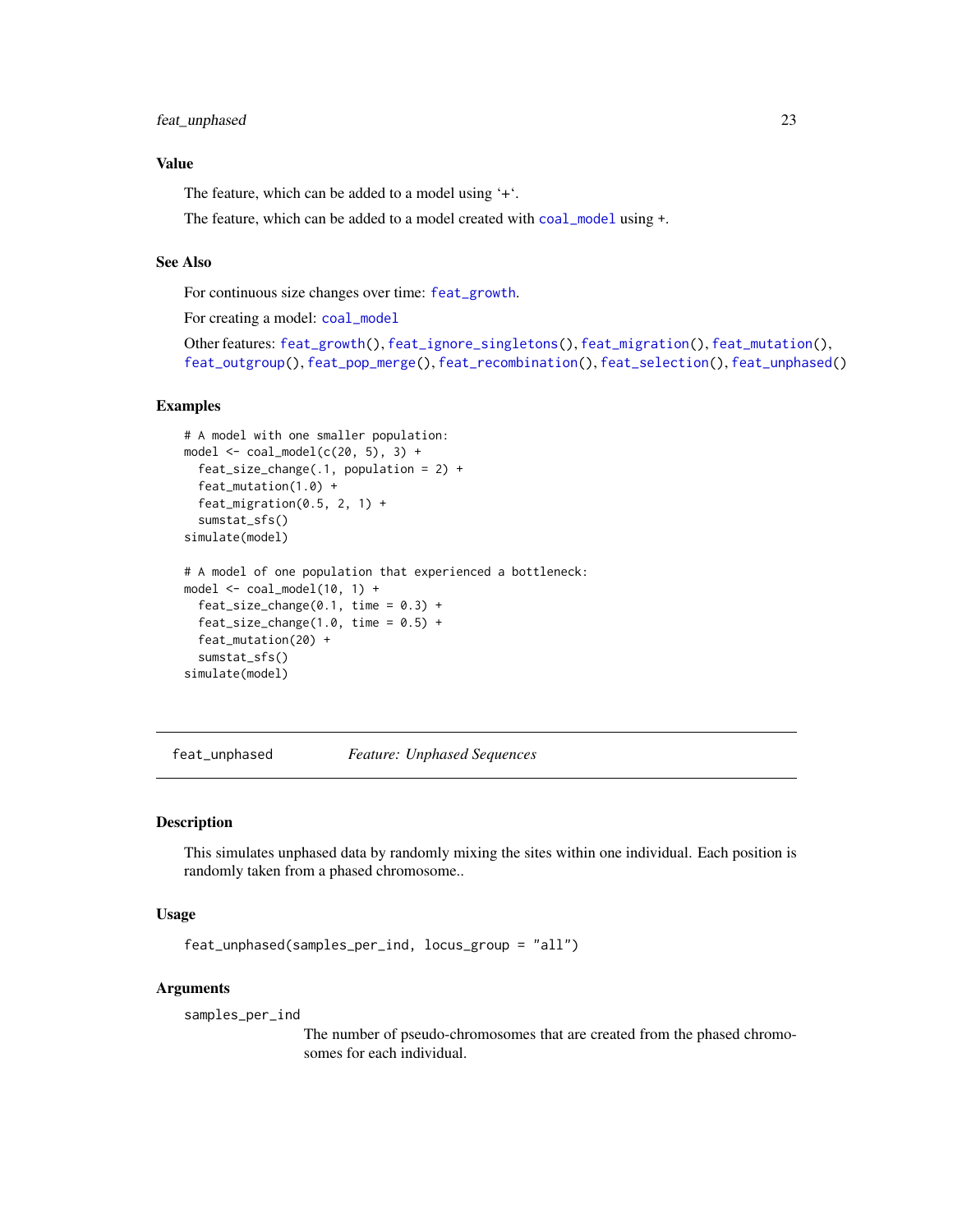<span id="page-23-0"></span>locus\_group The loci for which this features is used. Can either be "all" (default), in which case the feature is used for simulating all loci, or a numeric vector. In the latter case, the feature is only used for the loci added in locus\_ commands with the corresponding index starting from 1 in order in which the commands where added to the model. For example, if a model has locus\_single(10) + locus\_averaged(10,11) + locus\_single(12) and this argument is  $c(2,3)$ , than the feature is used for all but the first locus (that is locus 2 - 12).

## Details

For each individual, ploidy chromosomes are simulated, and samples\_per\_ind pseudo-chromosomes are created of these.

#### Value

The feature, which can be added to a model using '+'.

The feature, which can be added to a model created with [coal\\_model](#page-4-2) using +.

## See Also

For creating a model: [coal\\_model](#page-4-2)

Other features: [feat\\_growth\(](#page-9-1)), [feat\\_ignore\\_singletons\(](#page-10-1)), [feat\\_migration\(](#page-11-1)), [feat\\_mutation\(](#page-13-1)), [feat\\_outgroup\(](#page-15-1)), [feat\\_pop\\_merge\(](#page-16-1)), [feat\\_recombination\(](#page-18-1)), [feat\\_selection\(](#page-19-1)), [feat\\_size\\_change\(](#page-21-1))

#### Examples

```
# Simulate unphased data in a diploid population
model \le coal_model(10, 1, ploidy = 2) +
  feat_mutation(10) +
  feat_unphased(2) +
  sumstat_seg_sites()
simulate(model)
# The same as before, but return only one chromosome for
# each individual:
model \le coal_model(10, 1, ploidy = 2) +
  feat_mutation(10) +
  feat_unphased(1) +
  sumstat_seg_sites()
simulate(model)
```
<span id="page-23-1"></span>list\_simulators *Returns the available simulators*

#### Description

This functions returns the usable simulators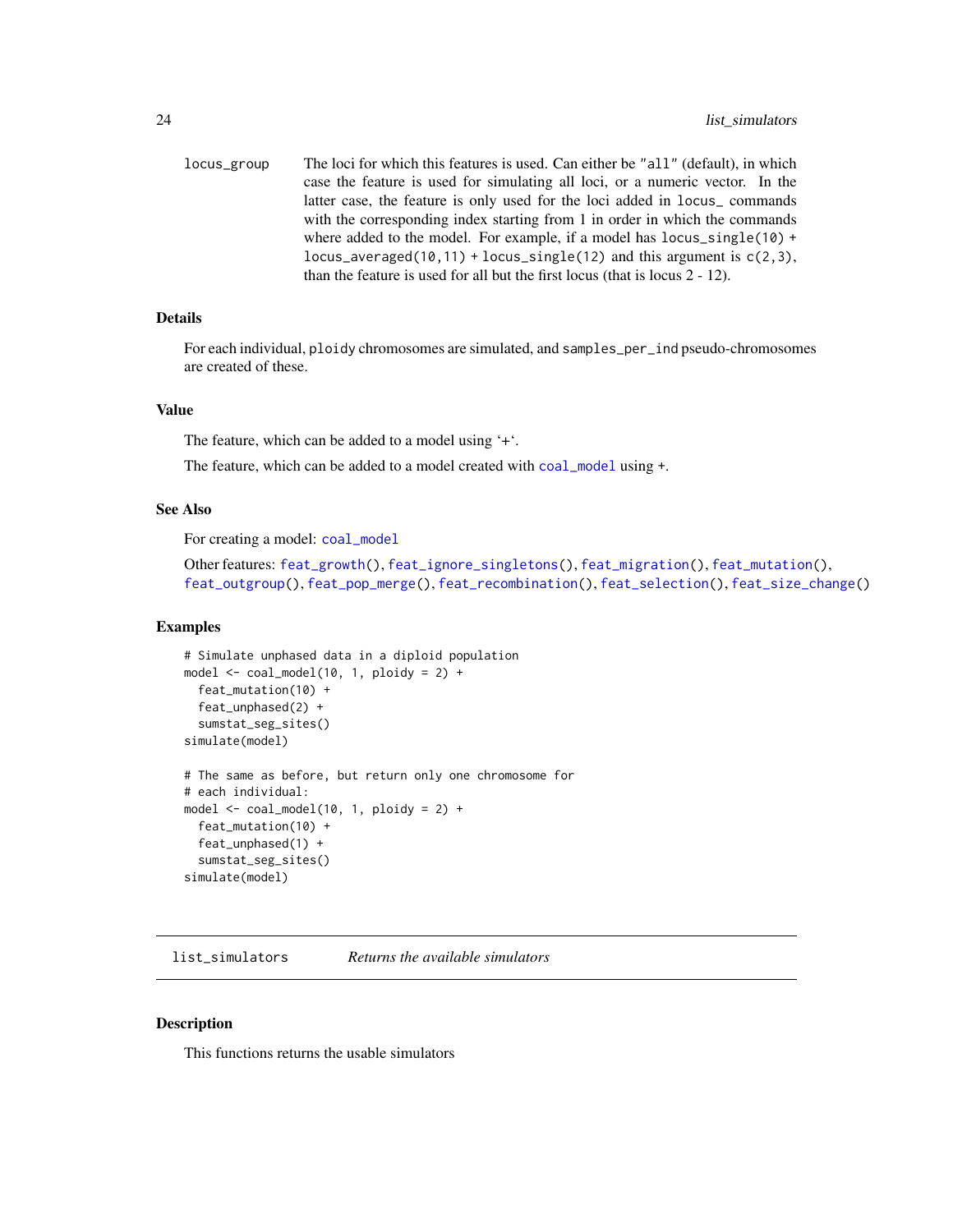#### <span id="page-24-0"></span>locus and the contract of the contract of the contract of the contract of the contract of the contract of the contract of the contract of the contract of the contract of the contract of the contract of the contract of the

## Usage

list\_simulators()

## Examples

list\_simulators()

<span id="page-24-2"></span>locus *Loci*

## <span id="page-24-1"></span>Description

This functions adds one or more loci to a model. A locus is a continuous stretch of DNA of a given length. All loci are simulated independently of each other, and are genetically unlinked. A model can contain a large number of different loci created with locus\_single. This will, however, slow down the simulation. For performance reasons, it is better to add the same number of loci with averaged length using locus\_averaged if this simplification is justifiable. Both can also be combined in a single model. In the results, the summary statistics for the loci are returned in order in which they are added to the model.

## Usage

locus\_single(length)

locus\_averaged(number, length)

#### Arguments

| length | The length of the locus in base pairs. |
|--------|----------------------------------------|
| number | The number of loci to add.             |

## Functions

- locus\_single: Adds a single locus.
- locus\_averaged: Adds multiple loci with equal length.

## See Also

For adding three loci which are linked to each other: [locus\\_trio](#page-25-1)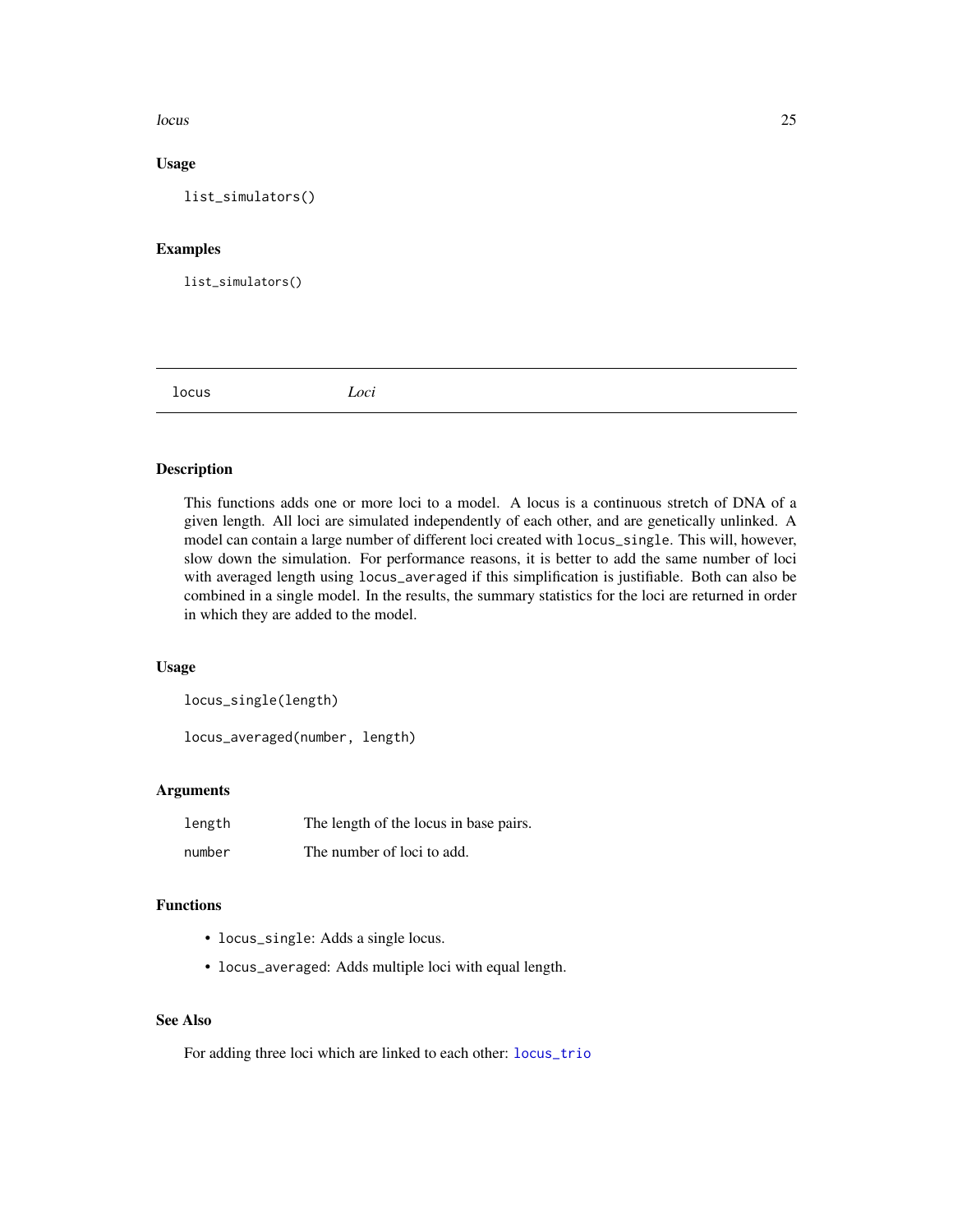## Examples

```
# A model with one locus of length 1005 bp:
coal_model(10) + locus_single(1005)
# This is equivalent to:
coal_model(10, 1, 1005)
# A model can contain multiple loci:
coal_model(5) + locus_single(100) + locus_single(200) + locus_single(300)
# Or more efficient with averaged length:
coal_model(5) + locus_averaged(3, 200)
# Or equivalently:
coal_model(5, 3, 200)
# Single and averaged loci can also be combined arbitrarily:
coal_model(15) + locus_averaged(10, 150) + locus_single(250)
coal_model(15, 10, 150) + locus_single(250) + locus_averaged(10, 350)
```

```
locus_trio Locus Trios
```
#### Description

This functions adds a group of three loci to the model that are genetically linked to each other. They are still unlinked to all other loci or locus trios in the model. Simulating linked loci that are far apart from each other can be very slow. Please mind that mutation and recombination rates for locus trios are rates per trio and not per locus, i.e. they account for mutations that occur on the tree loci and the sequences in-between them together.

## Usage

```
locus_trio(
  locus_length = c(left = 1000, middle = 1000, right = 1000),distance = c(left_middle = 500, middle\_right = 500),
  number = 1)
```
## Arguments

| locus_length | An integer vector of length 3, giving the length of each of the three loci (left,<br>middle and right).    |
|--------------|------------------------------------------------------------------------------------------------------------|
| distance     | A vector of two, giving the distance between left and middle, and middle an<br>right locus, in base pairs. |
| number       | The number of loci to add.                                                                                 |

## See Also

For adding unlinked loci: [locus](#page-24-2)

<span id="page-25-0"></span>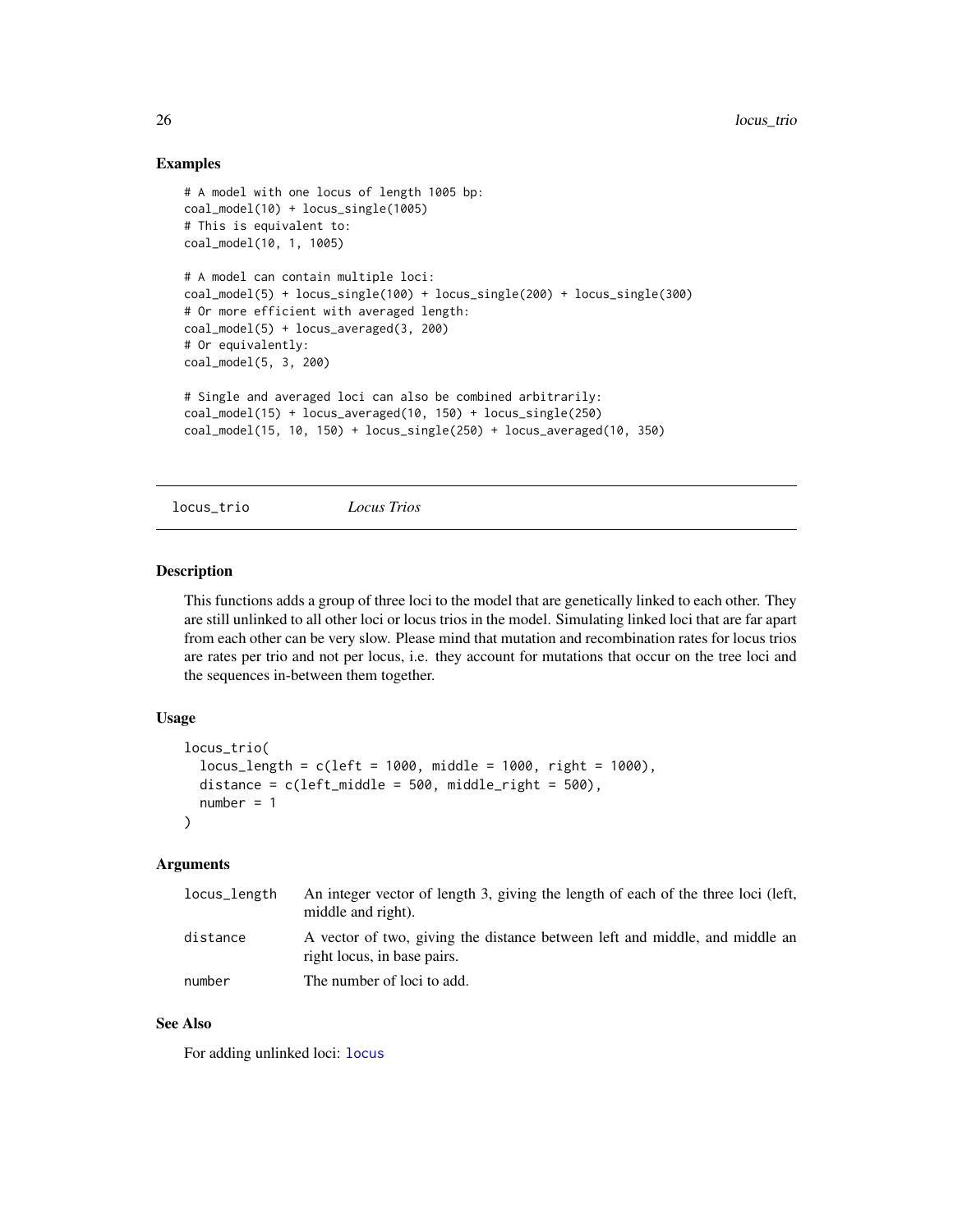#### <span id="page-26-0"></span>parameter 27

#### Examples

```
# A model with one locus trio
coal_model(25) +
  locus_trio(locus_length=c(1250, 1017, 980), distance=c(257, 814))
# Ten identical locus trios:
coal_model(25) +
  locus_trio(locus_length=c(1250, 1017, 980), distance=c(257, 814), number = 10)
# Two different ones:
coal_model(25) +locus_trio(locus_length=c(1000, 500, 900), distance=c(200, 400)) +
  locus_trio(locus_length=c(700, 500, 800), distance=c(350, 150))
```

```
parameter Model Parameters
```
## <span id="page-26-2"></span>Description

These functions add parameters to a model. Parameters can either be used in features, or added directly to a model using the plus operator. The value of parameters can be specified in the simulation command (for par\_named and par\_range), sampled from a prior distribution (par\_prior) or can be derived from other parameters (par\_expr).

#### Usage

```
par_expr(expr)
par_const(constant)
par_named(name)
par_range(name, lower, upper)
par_prior(name, prior)
```
#### Arguments

| expr     | An R expression. This allows to define a parameter using an R expression. It can<br>contain other named parameters (e.g. $2 * a$ will create an parameter that is twice<br>the value of an existing parameter a). Make sure that the expression always<br>evaluates to a valid parameter value (a single numeric in almost all cases). |
|----------|----------------------------------------------------------------------------------------------------------------------------------------------------------------------------------------------------------------------------------------------------------------------------------------------------------------------------------------|
| constant | An R expression. The constant value of the parameter. Different to expr, the<br>expression is evaluated immediately and can not depend on other named param-<br>eters.                                                                                                                                                                 |
| name     | Character. The name of the parameter. Must be unique in a model.                                                                                                                                                                                                                                                                       |
| lower    | A numeric. The lower boundary of the parameter's range.                                                                                                                                                                                                                                                                                |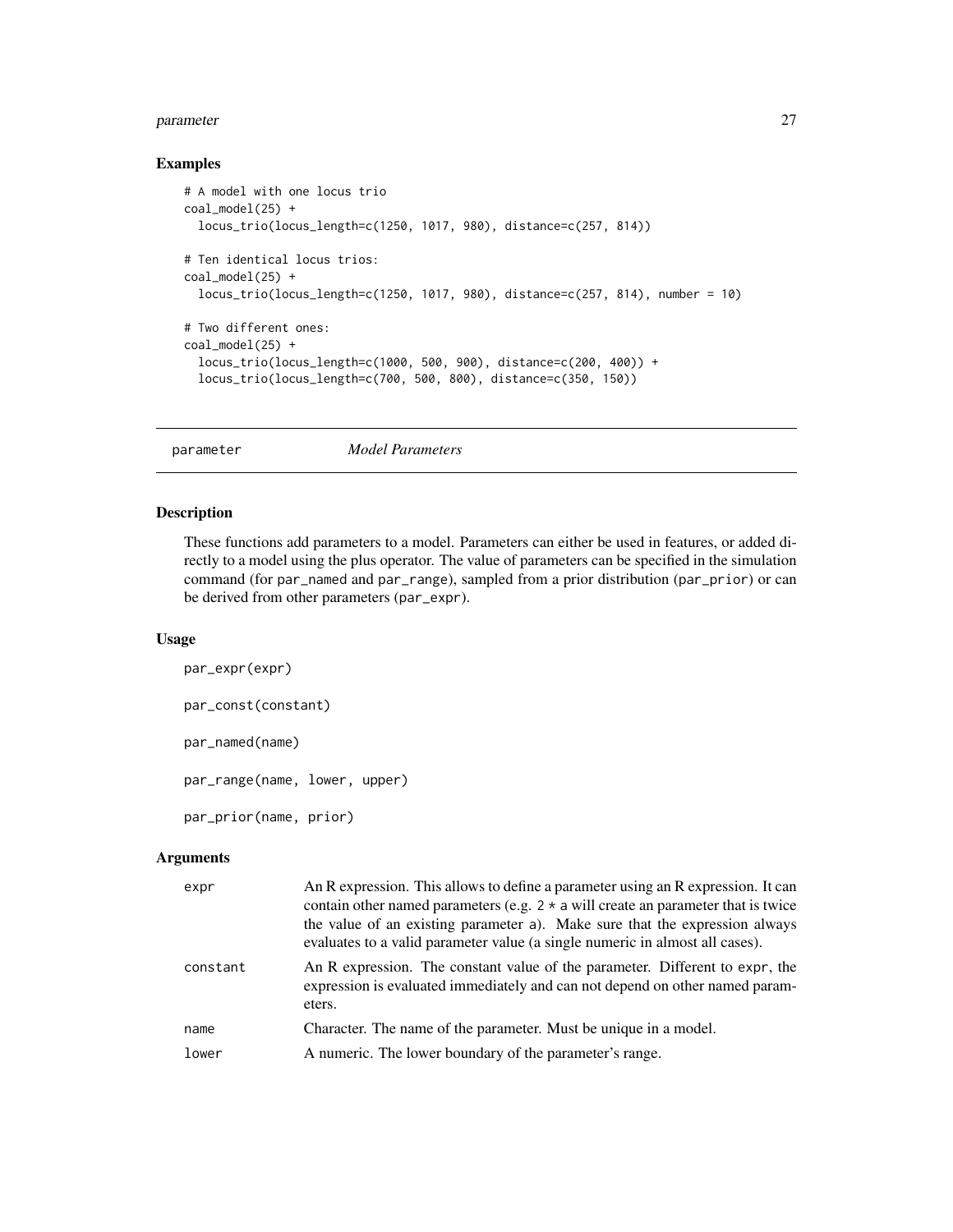<span id="page-27-0"></span>28 parameter and the contract of the contract of the contract of the contract of the contract of the contract of the contract of the contract of the contract of the contract of the contract of the contract of the contract

| upper | A numeric. The upper boundary of the parameter's range.                                                                                                      |
|-------|--------------------------------------------------------------------------------------------------------------------------------------------------------------|
| prior | An expression. Evaluation this expression should give a sample from the prior<br>distribution you want for the parameter. For example using rnorm(1) gives a |
|       | standard normal prior.                                                                                                                                       |

#### Functions

- par\_expr: Creates a parameter with value determined by evaluating an expression.
- par\_const: Creates an parameter that is equal to a fixed value. Different to par\_expr, the value is evaluated on parameter creation.
- par\_named: Creates an parameter whose value is specified via the pars argument in [simulate.coalmodel](#page-30-1).
- par\_range: Creates an parameter that can take a range of possible values. Similar to [par\\_named](#page-26-2), the value of the parameter used in a simulation is set via the pars argument. This is primarily intended for creating model parameters for jaatha.
- par\_prior: Creates a named parameter with a prior distribution. Before each simulation, the expression for the prior is evaluated. The resulting value can be used in [par\\_expr](#page-26-2) under the chosen name.

#### Author(s)

Paul Staab

## See Also

For parameters that variate between the loci in a model: [par\\_variation](#page-28-1), [par\\_zero\\_inflation](#page-29-1)

```
# A parameter (here for the mutation rate) that is always
# equal to '5':
model_base <- coal_model(20, 1) +
 sumstat_nucleotide_div()
model <- model_base +
 feat_mutation(par_const(5))
simulate(model)
# With using a prior:
model <- model_base +
 feat_mutation(par_prior("theta", rnorm(1, 5, .1)))
simulate(model)
# Using a named parater:
model <- model_base +
 feat_mutation(par_named("theta"))
simulate(model, pars = c(theta = 5))
# or similarly a ranged parameter:
model <- model_base +
 feat_mutation(par_range("theta", 1, 10))
```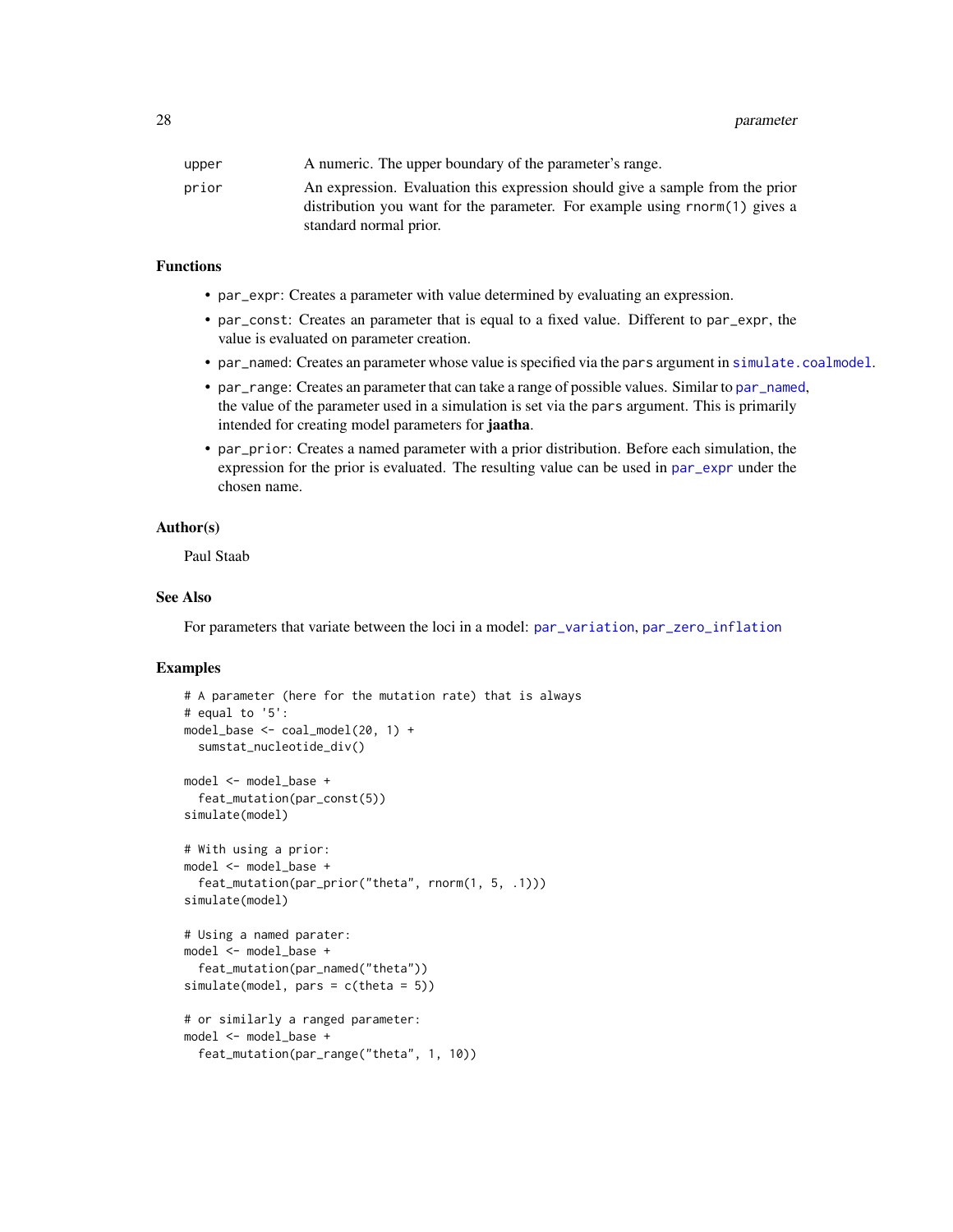## <span id="page-28-0"></span>par\_variation 29

```
simulate(model, pars = c(theta = 5))# Expressions can be used to derive parameters from
# other parameters:
model <- model_base +
  par_named("theta_half") +
  feat_mutation(par_expr(theta_half * 2))
simulate(model, pars = c(theta_half = 2.5))
model <- model_base +
  par_named("theta_log") +
  feat_mutation(par_expr(exp(theta_log)))
simulate(model, pars = c(theta_log = log(5)))
```
<span id="page-28-1"></span>par\_variation *Variable Parameters*

## **Description**

This function can be used to let the values of a parameter vary between the different loci. When used, the values for the enclosed parameter will follow a gamma distribution with mean of the parameters original value, and the variance specified as argument variance. This requires that the original value is positive. When using this, the simulators are called separately for each locus, which can dramatically increase the time needed to simulate models with many loci.

#### Usage

```
par_variation(par, variance)
```
#### Arguments

| par      | A parameter which is value will be made variable between the loci.                           |
|----------|----------------------------------------------------------------------------------------------|
| variance | The variance of the gamma distribution, which the values used for simulation<br>will follow. |

## See Also

For parameters that are identical for all loci: [parameter](#page-26-1)

```
model \le coal_model(5, 10) +
  feat_mutation(par_variation(par_const(5), 10)) +
  sumstat_nucleotide_div()
simulate(model)
```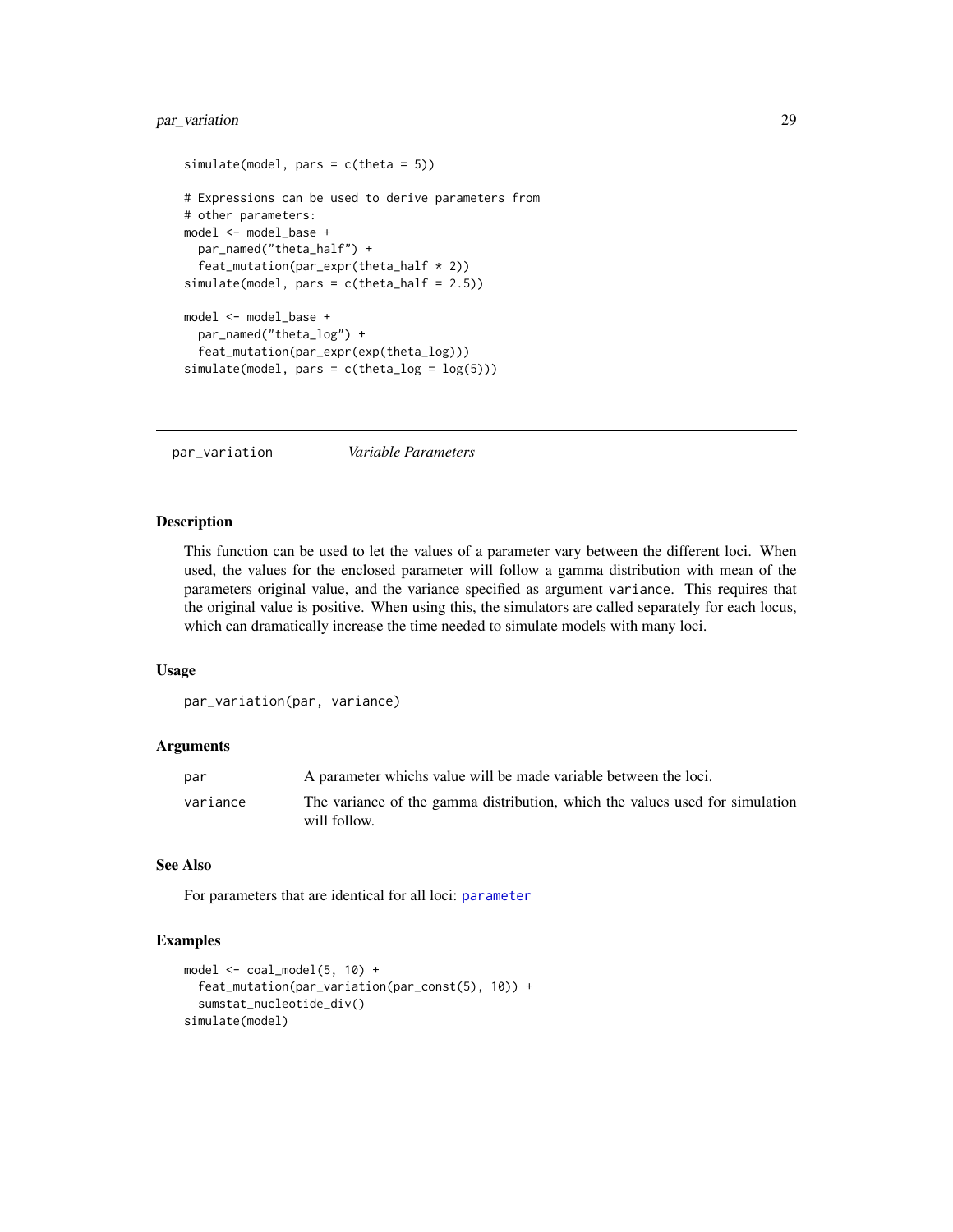## <span id="page-29-1"></span><span id="page-29-0"></span>Description

This adds a zero inflation to the distribution of a parameter for the different loci. When using this, each locus will be simulated with a parameter value of 0 with probability prob, or with parameter's original value in the remaining cases. are called separately for each locus, which can dramatically increase the time needed to simulate models with many loci.

#### Usage

par\_zero\_inflation(par, prob, random = TRUE)

#### Arguments

| par    | A parameter which will be set to 0 for part of the loci.                                                                                                                                              |
|--------|-------------------------------------------------------------------------------------------------------------------------------------------------------------------------------------------------------|
| prob   | The probability that the parameters value will be set to $0i$ for each locus if<br>random is TRUE. Otherwise, it's the fixed fraction of loci which will have a pa-<br>rameter value of $0^{\circ}$ . |
| random | Whether the number of loci which are simulated with a value of '0' should be<br>random (TRUE) or a fixed fraction (FALSE). See prob for details.                                                      |

#### See Also

For parameters that are identical for all loci: [parameter](#page-26-1)

#### Examples

```
# Simulate half of the loci with recomination and the other half without it:
model \le coal_model(4, 4) +
  feat_recombination(par_zero_inflation(par_named("rho"), .5, random = FALSE)) +
  sumstat_trees()
simulate(model, pars = c(rho = 1))
# Use a zero inflated gamma distribution:
model \le coal_model(4, 4) +
```

```
feat_recombination(par_zero_inflation(par_variation(1, 10), .3)) +
sumstat_trees()
```
simulate(model)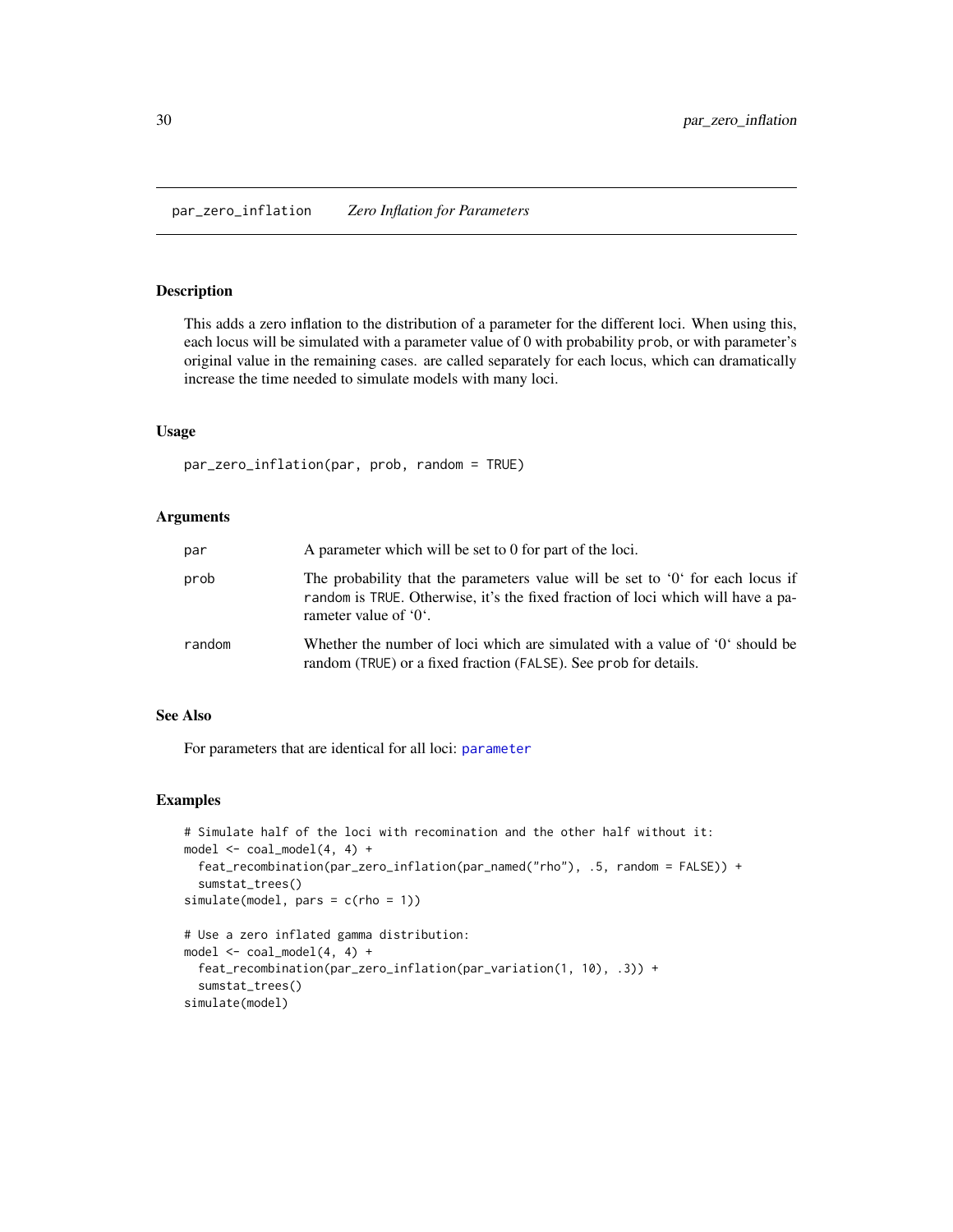## <span id="page-30-0"></span>Description

This function reduces the number of loci in all averaged loci by a certain factor. Non-averaged loci as created with [locus\\_single](#page-24-1) are not modified in any way. This function is primarily designed for jaatha, and might be unsuitable for other purposes.

#### Usage

scale\_model(model, scaling\_factor)

#### Arguments

| model | The model to downscale                                                                      |
|-------|---------------------------------------------------------------------------------------------|
|       | scaling factor. The factor by which the number of loci are reduced. A value of 2 changes to |
|       | numbers to half their value (rounded), a value of 3 to a third an so on.                    |

#### Examples

```
model <- coal_model(10, loci_number = 10) + locus_single(100)
model
# Group 1: 10 loci; group 2: 1 locus
model <- scale_model(model, 3)
model
# Group 1: 3 loci; group 2: 1 locus
```
<span id="page-30-1"></span>simulate.coalmodel *Simulate Data According to a Demographic Model*

## Description

This function simulates a model created with [coal\\_model](#page-4-2). The model can be extended with features, [parameters](#page-26-1) and loci. Read the 'coala-introduction' vignette for detailed instructions on creating and simulating such models.

#### Usage

```
## S3 method for class 'coalmodel'
simulate(object, nsim = 1, seed, ..., pars = numeric(0), cores = 1)
```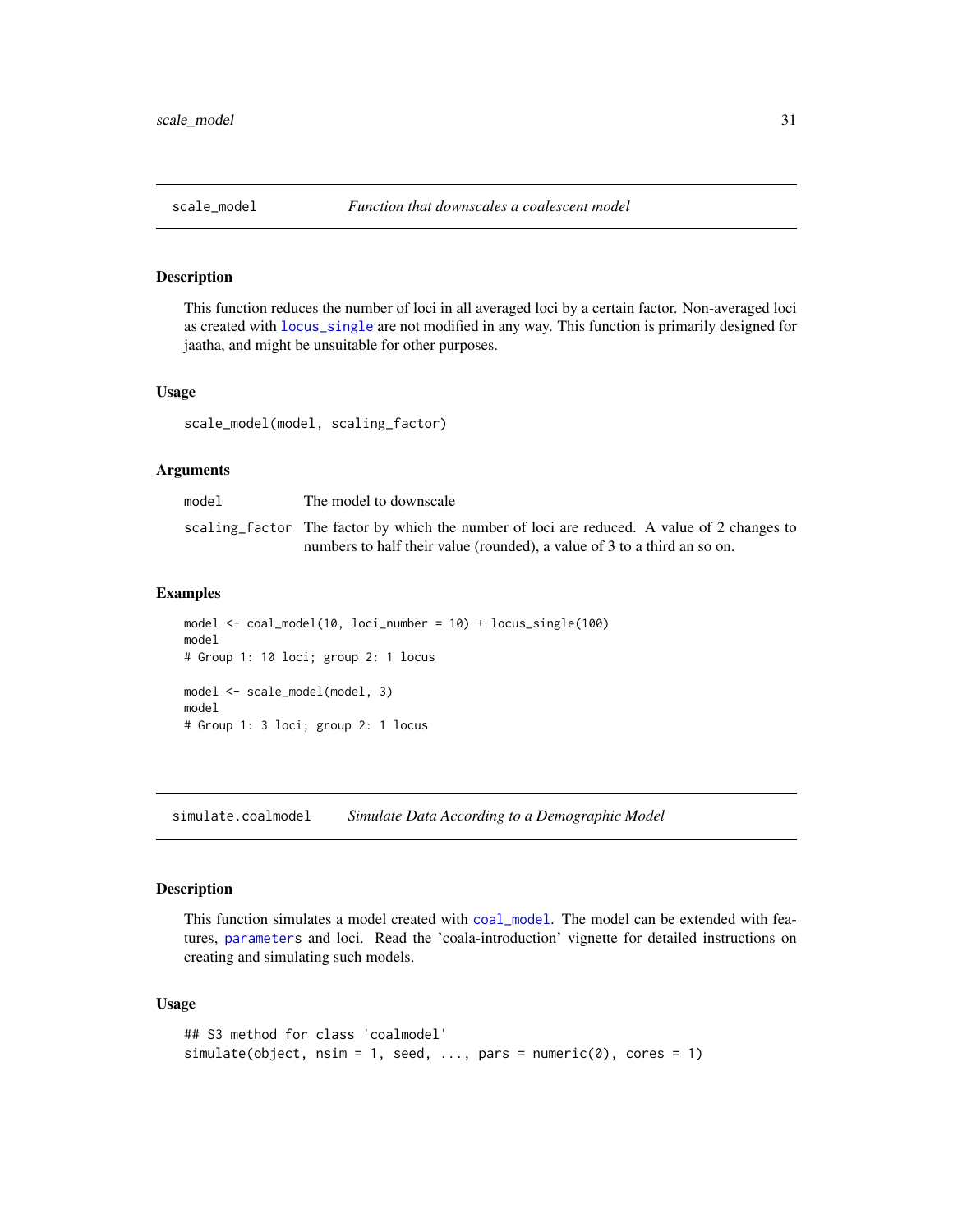## <span id="page-31-0"></span>Arguments

| object   | The coalescent model to be simulated                                                                                                                                                                |
|----------|-----------------------------------------------------------------------------------------------------------------------------------------------------------------------------------------------------|
| nsim     | currently unused                                                                                                                                                                                    |
| seed     | A random seed that is set before simulation.                                                                                                                                                        |
| $\cdots$ | currently unused                                                                                                                                                                                    |
| pars     | Values for parameters specified with par_named or par_range. Should be a<br>named numeric vector.                                                                                                   |
| cores    | The number of cores that the independent repetitions from nsim will be dis-<br>tributed on. Must be 1 on Windows, and should also be 1 when using $R$ in a<br>graphical environment (e.g. Rstudio). |

## Value

A list of summary statistics.

## Examples

```
model \leq - coal_model(10, 3) +feat_mutation(5) +
  sumstat_sfs() +
  sumstat_tajimas_d()
simulate(model, nsim = 2)
model \le coal_model(c(5,10), 20) +
  feat_pop_merge(par_range('tau', 0.01, 5), 2, 1) +
  feat_mutation(par_range('theta', 1, 10)) +
  sumstat_jsfs()
simulate(model, pars=c(tau = 1, theta = 5))
```
<span id="page-31-1"></span>simulator\_ms *Simulator: ms*

#### Description

This function adds the simulator 'ms' to the list of available simulators. In order to use 'ms', you need to install the CRAN package phyclust. By default, 'scrm' will be preferred over 'ms'. Raise the priority of 'ms' to change this behavior.

## Usage

activate\_ms(priority = 300)

#### Arguments

priority The priority for this simulator. If multiple simulators can simulate a model, the one with the highest priority will be used.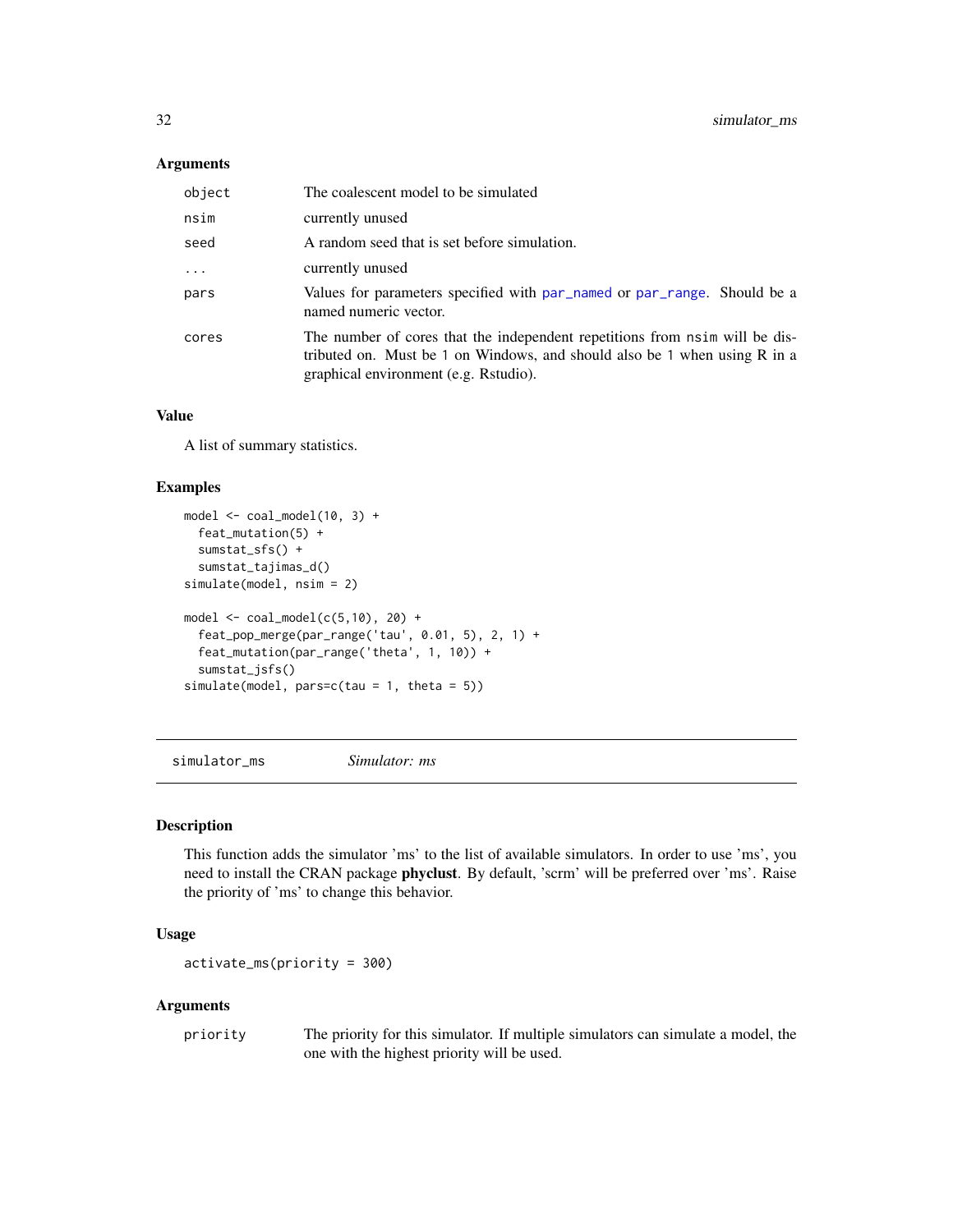## <span id="page-32-0"></span>simulator\_msms 33

#### References

Richard R. Hudson. Generating samples under a Wright-Fisher neutral model of genetic variation. Bioinformatics (2002) 18 (2): 337-338 doi:10.1093/bioinformatics/18.2.337

#### See Also

Other simulators: [simulator\\_msms](#page-32-2), [simulator\\_scrm](#page-33-1), [simulator\\_seqgen](#page-33-2)

#### Examples

```
# To prefer ms to scrm:
## Not run: activate_ms(priority = 500)
```
<span id="page-32-2"></span>simulator\_msms *Simulator: msms*

## <span id="page-32-1"></span>Description

This adds the simulator 'msms' to the list of available simulators. To add msms, you need to download the jar file and have Java installed on your system.

## Usage

activate\_msms(jar = NULL, java = NULL, priority = 200, download = FALSE)

#### Arguments

| jar      | The path of the msms jar file.                                                                                                   |
|----------|----------------------------------------------------------------------------------------------------------------------------------|
| java     | The path of the java executable on your system.                                                                                  |
| priority | The priority for this simulator. If multiple simulators can simulate a model, the<br>one with the highest priority will be used. |
| download | If set to TRUE, coala will try to download the msms jar file. In that case, the jar<br>argument is not required.                 |

#### References

Gregory Ewing and Joachim Hermisson. MSMS: a coalescent simulation program including recombination, demographic structure and selection at a single locus. Bioinformatics (2010) 26 (16): 2064-2065 doi:10.1093/bioinformatics/btq322

## See Also

Other simulators: [simulator\\_ms](#page-31-1), [simulator\\_scrm](#page-33-1), [simulator\\_seqgen](#page-33-2)

```
# Download and activate msms (requires Java)
## Not run: activate_msms(download = TRUE)
```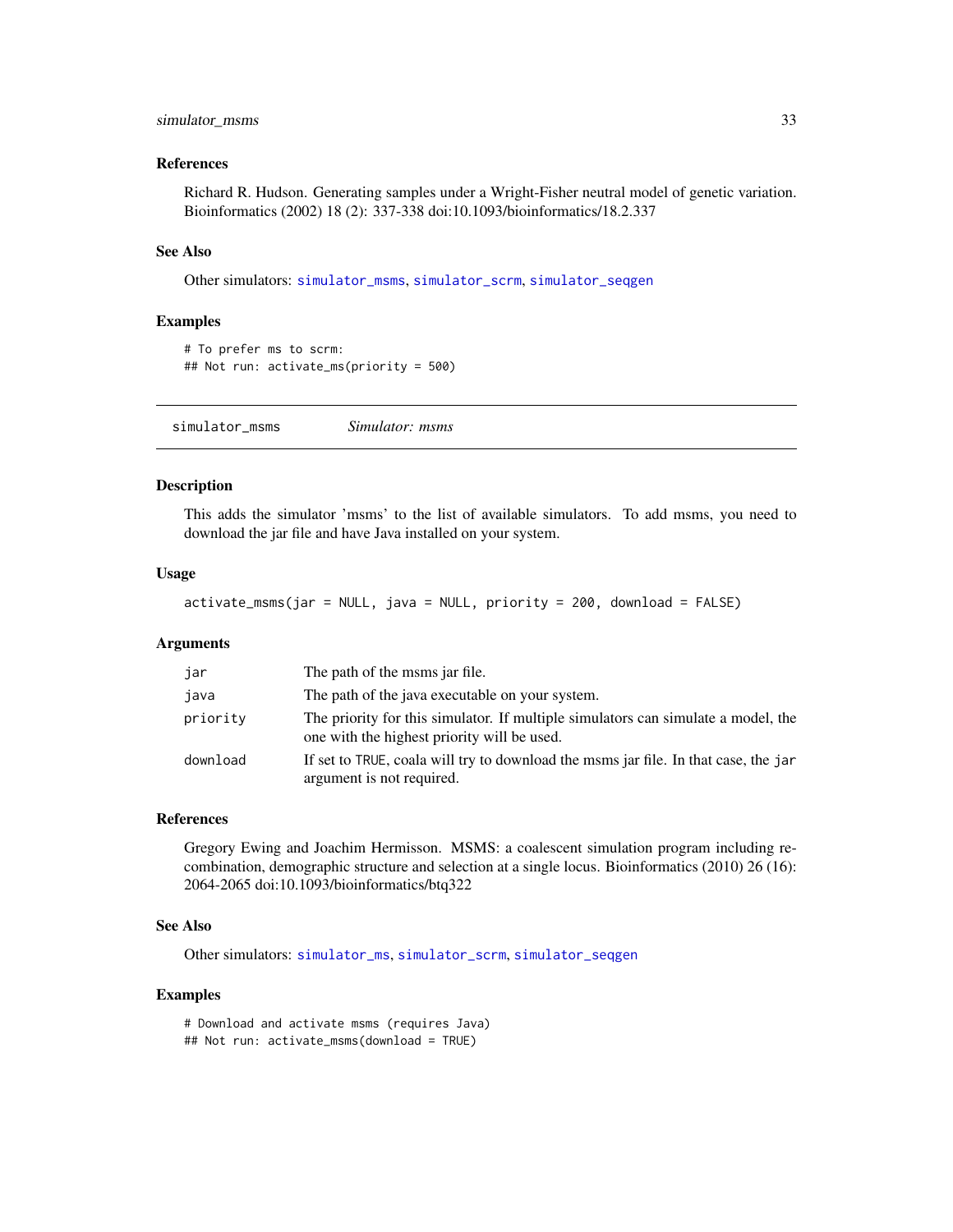<span id="page-33-1"></span><span id="page-33-0"></span>simulator\_scrm *Simulator: scrm*

#### Description

This function adds the simulator 'scrm' to the list of available simulators. It is provided via the CRAN package scrm and should be always installed alongside with coala. It should be activated automatically, and this function is only needed to change it priority.

#### Usage

```
activate_scrm(priority = 400)
```
#### Arguments

priority The priority for this simulator. If multiple simulators can simulate a model, the one with the highest priority will be used.

#### References

Paul R. Staab, Sha Zhu, Dirk Metzler and Gerton Lunter (2015). "scrm: efficiently simulating long sequences using the approximated coalescent with recombination." Bioinformatics, 31(10), pp. 1680-1682. http://dx.doi.org/10.1093/bioinformatics/btu861

## See Also

Other simulators: [simulator\\_msms](#page-32-2), [simulator\\_ms](#page-31-1), [simulator\\_seqgen](#page-33-2)

#### Examples

```
# Change scrm's priority
model \leq coal_model(10, 1) + feat_mutation(5)
model # scrm is used by default
activate_scrm(250)
model # Now ms is used instead (if installed)
activate_scrm(550)
model # Now scrm is used again
```
<span id="page-33-2"></span>simulator\_seqgen *Simulator: seq-gen*

#### Description

This allows you to use seq-gen to simulate finite sites mutation models. When using seq-gen, coala will simulate ancestral tress using the other simulators, and call seq-gen to simulate finite sites mutations using the trees. Seq-gen has a low priority, but will always be used when finite sites mutation models are used.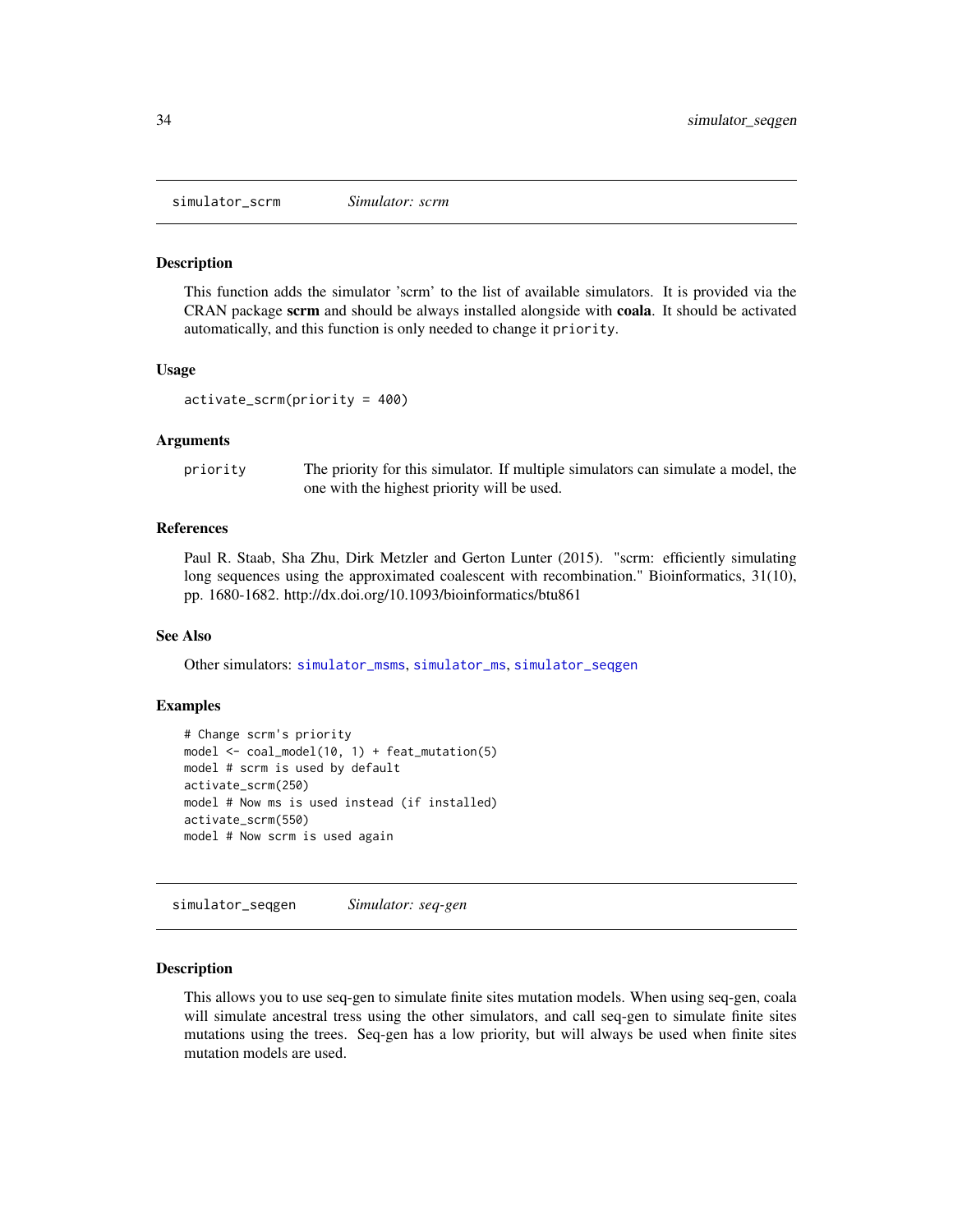## <span id="page-34-0"></span>sumstat\_dna 35

#### Usage

activate\_seqgen(binary = NULL, priority = 100)

#### Arguments

| binary   | The path of the sequen binary that will be used for simulations. If none is pro-<br>vided, coala will look for a binary called 'sequen' or 'seq-gen' using the PATH<br>variable. |
|----------|----------------------------------------------------------------------------------------------------------------------------------------------------------------------------------|
| priority | The priority for this simulator. If multiple simulators can simulate a model, the<br>one with the highest priority will be used.                                                 |

## Installation

You need to download the program from <http://tree.bio.ed.ac.uk/software/seqgen/> and compile the binary prior to invoking this function. On Debian-based systems, you can alternatively install the package 'seg-gen'.

#### References

Andrew Rambaut and Nicholas C. Grassly. Seq-Gen: an application for the Monte Carlo simulation of DNA sequence evolution along phylogenetic trees. Comput Appl Biosci (1997) 13 (3): 235-238 doi:10.1093/bioinformatics/13.3.235

## See Also

Other simulators: [simulator\\_msms](#page-32-2), [simulator\\_ms](#page-31-1), [simulator\\_scrm](#page-33-1)

## Examples

## Not run: activate\_seqgen("./bin/seqgen")

<span id="page-34-1"></span>sumstat\_dna *Summary Statistic: DNA*

#### Description

This summary statistic returns the actual DNA sequences from finite sites simulations. It can not be calculated together with other summary statistics or when assuming an infinite sites mutation model. No outgroup is needed for it, and the outgroup sequences will also be returned if present.

#### Usage

```
sumstat_dna(name = "dna", transformation = identity)
```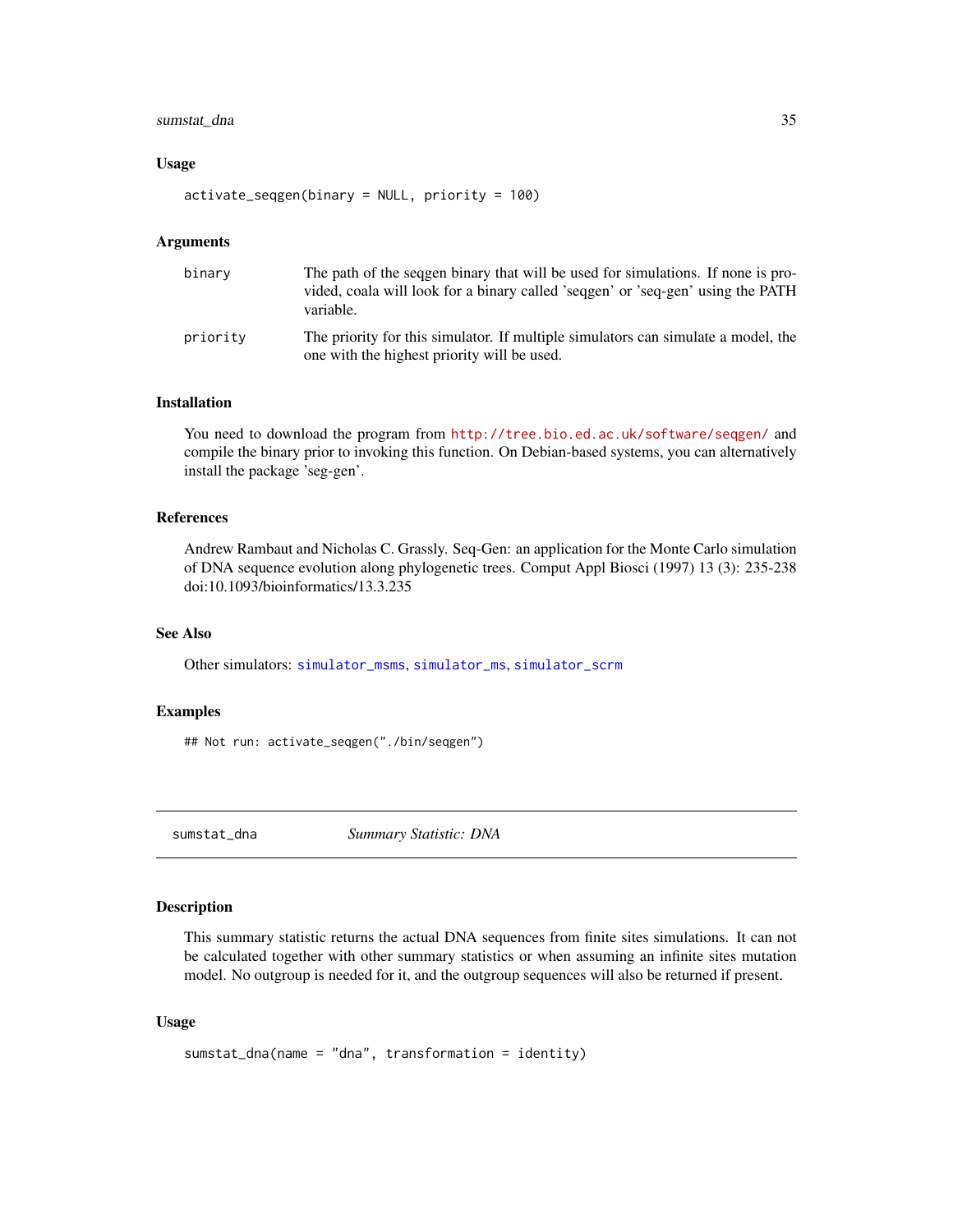#### <span id="page-35-0"></span>**Arguments**

| name | The name of the summary statistic. When simulating a model, the value of the                                                                                                       |
|------|------------------------------------------------------------------------------------------------------------------------------------------------------------------------------------|
|      | statistics are written to an entry of the returned list with this name. Summary<br>statistic names must be unique in a model.                                                      |
|      | transformation An optional function for transforming the results of the statistic. If specified, the<br>results of the transformation are returned instead of the original values. |

#### Value

A list of sequences for each locus. Each entries is a character matrix decoding the sequences. Each row is an individual, and each column is a genetic position.

## See Also

To create a demographic model: [coal\\_model](#page-4-2)

To calculate this statistic from data: [calc\\_sumstats\\_from\\_data](#page-3-1)

```
Other summary statistics: sumstat_file(), sumstat_four_gamete(), sumstat_ihh(), sumstat_jsfs(),
sumstat_mcmf(), sumstat_nucleotide_div(), sumstat_omega(), sumstat_seg_sites(), sumstat_sfs(),
sumstat_tajimas_d(), sumstat_trees()
```
#### Examples

```
model \le coal_model(5, 1, 10) +
feat_mutation(5, model = "GTR", gr_rates = rep(1, 6)) +sumstat_dna()
## Not run: simulate(model)$dna
```
<span id="page-35-1"></span>sumstat\_file *Summary Statistic: Files*

#### Description

This "summary statistic" returns files with the raw results of the simulation. Multiple files are returned in case coala needs multiple calls to simulators to simulate the model. These files do not contain any post processing of the results done by coala, e.g. [feat\\_unphased](#page-22-1) and [feat\\_ignore\\_singletons](#page-10-1).

#### Usage

sumstat\_file(folder)

#### Arguments

folder The path to a folder. The files will be created there.

## Value

A character vector containing the files in order in which they where created.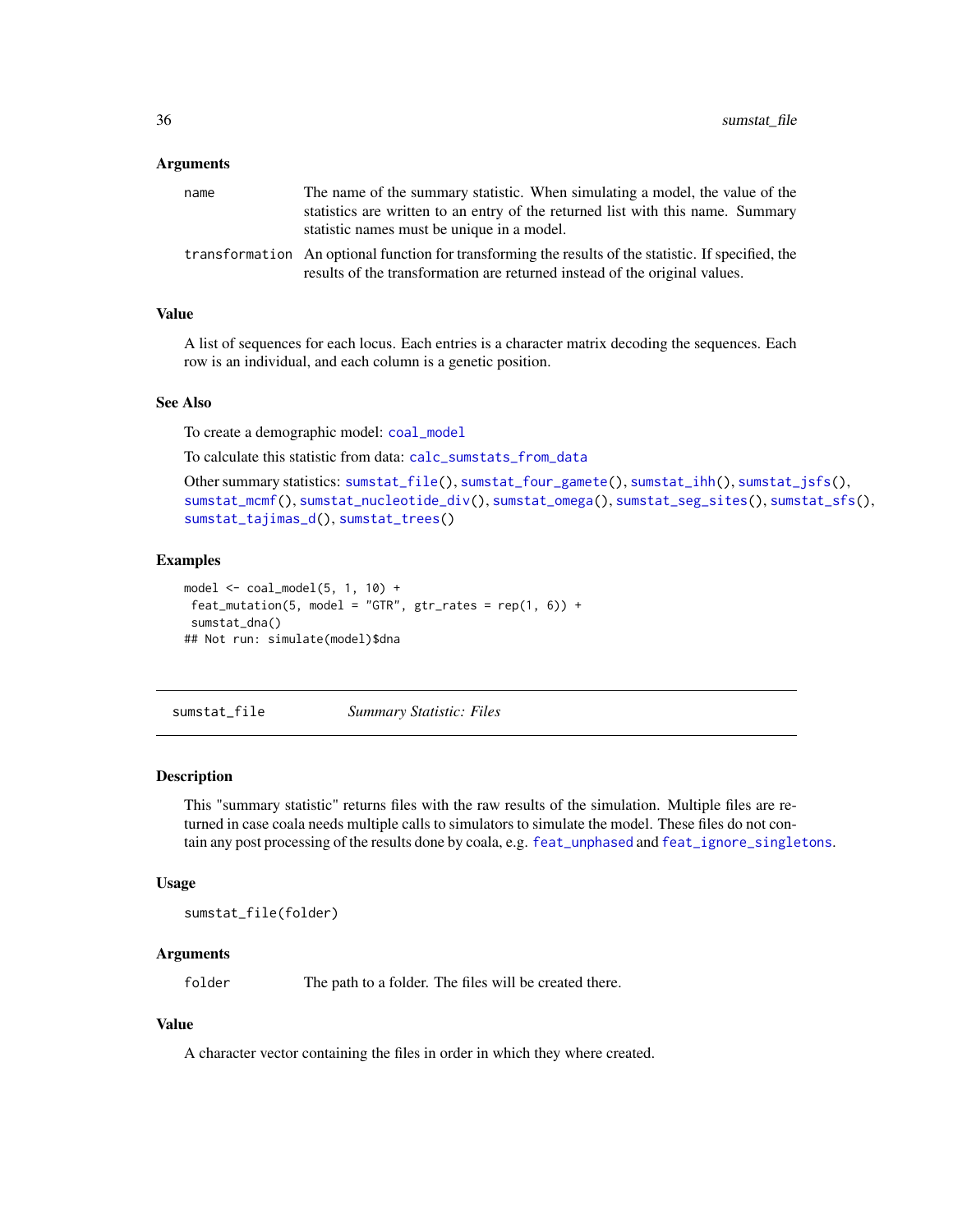#### <span id="page-36-0"></span>See Also

To create a demographic model: [coal\\_model](#page-4-2)

To calculate this statistic from data: [calc\\_sumstats\\_from\\_data](#page-3-1)

```
Other summary statistics: sumstat_dna(), sumstat_four_gamete(), sumstat_ihh(), sumstat_jsfs(),
sumstat_mcmf(), sumstat_nucleotide_div(), sumstat_omega(), sumstat_seg_sites(), sumstat_sfs(),
sumstat_tajimas_d(), sumstat_trees()
```
## Examples

```
folder <- tempfile("coala-test")
model <- coal_model(10, 1) +
  feat_mutation(5) +
  sumstat_file(folder)
simulate(model)$file
unlink(folder, recursive = TRUE) # Clean up
```
<span id="page-36-1"></span>sumstat\_four\_gamete *Summary Statistic: Four-Gamete-Condition*

#### Description

This summary statistic calculates a number of values (see 'Value') related to the Four-Gamete-Condition (see 'Details'). It is sensitive for recombination and particularly useful when estimating recombination rates with jaatha or Approximate Bayesian Computation.

#### Usage

```
sumstat_four_gamete(
 name = "four_gamete",
 population = 1,
  transformation = identity
)
```
#### Arguments

| name       | The name of the summary statistic. When simulating a model, the value of the<br>statistics are written to an entry of the returned list with this name. Summary<br>statistic names must be unique in a model. |
|------------|---------------------------------------------------------------------------------------------------------------------------------------------------------------------------------------------------------------|
| population | The population for which the statistic is calculated. Can also be "all" to calculate<br>it from all populations.                                                                                              |
|            | transformation An optional function for transforming the results of the statistic. If specified, the<br>results of the transformation are returned instead of the original values.                            |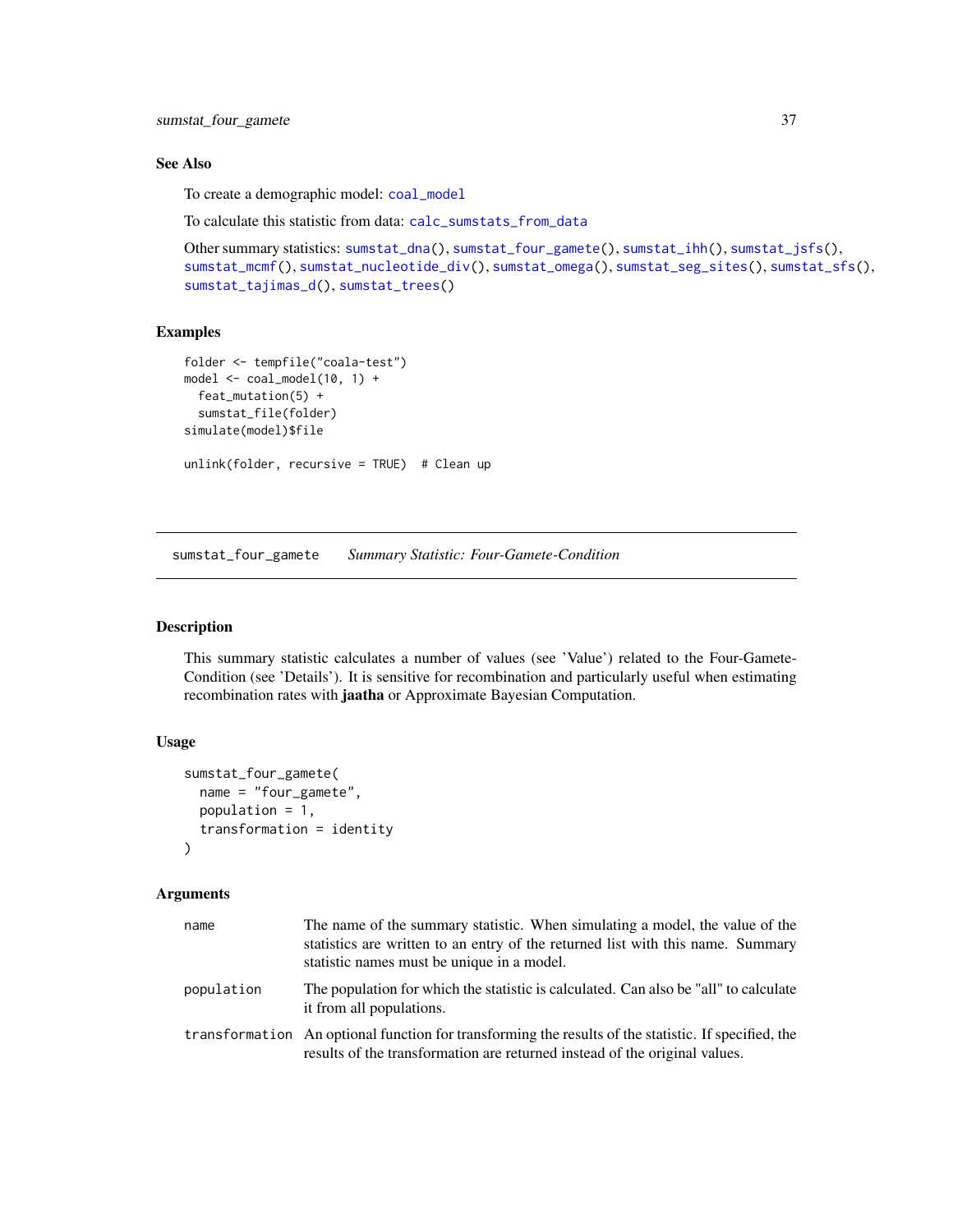#### <span id="page-37-0"></span>Details

The Four-Gamete-Condition for two SNPs is violated if all four combinations of derived and ancestral alleles at the SNPs are observed in a gamete/a haplotype. Under an Infinite-Sites mutation model, a violation indicates that there must have been at least one recombination event between the SNPs.

#### Value

The statistic generates a matrix where each row represents one locus, and the columns give the statistic for different classes of pairs of SNPs:

- mid\_near The value for all pairs of SNPs that are close together, that is within 10 percent of the locus" length. If locus trios are used, only pairs of SNPs were both SNPs are on the middle locus are considered.
- mid\_far Same as mid\_near, but for pairs of SNPs that are more that 10 percent of the locus" length apart.
- outer Only when using locus trios. The statistic for pairs where both SNPs are on the same outer locus.
- between Only when using locus trios. The statistic for pairs where one SNPs is on the middle locus, and the other is on an outer one.
- mid The value for all pairs on the middle locus or all pairs when not using trios.
- perc\_polym The percentage of positions that are polymorpic.

#### Unphased Data

For unphased data, the four gamete condition is only counted as violated if it is violated for all possible phasing of the data.

#### See Also

To create a demographic model: [coal\\_model](#page-4-2)

To calculate this statistic from data: [calc\\_sumstats\\_from\\_data](#page-3-1)

```
Other summary statistics: sumstat_dna(), sumstat_file(), sumstat_ihh(), sumstat_jsfs(),
sumstat_mcmf(), sumstat_nucleotide_div(), sumstat_omega(), sumstat_seg_sites(), sumstat_sfs(),
sumstat_tajimas_d(), sumstat_trees()
```

```
model \leq - coal_model(5, 2) +feat_mutation(50) +
feat_recombination(10) +
sumstat_four_gamete()
stats <- simulate(model)
print(stats$four_gamete)
```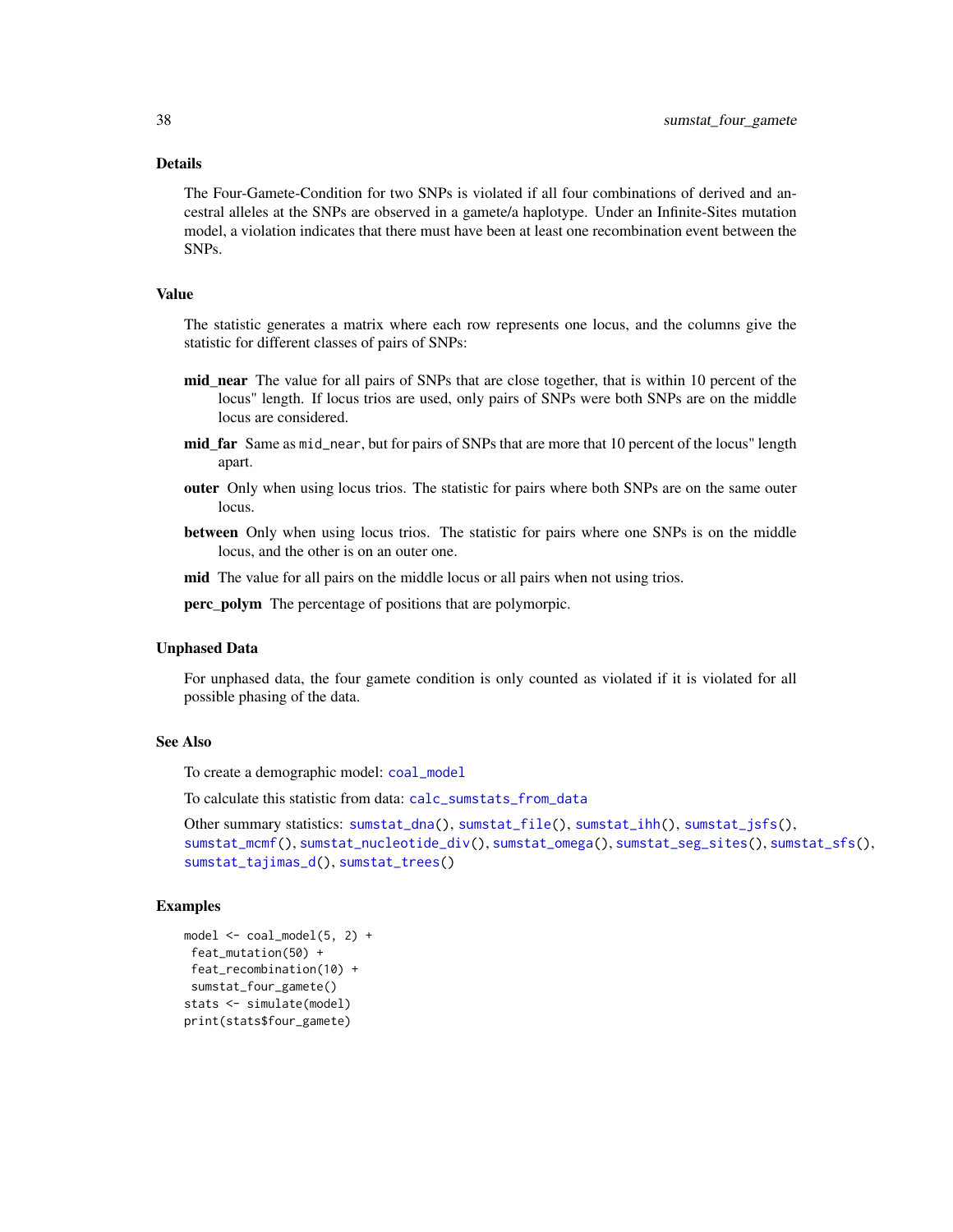<span id="page-38-1"></span><span id="page-38-0"></span>

#### Description

This summary statistic calculates a number of values based on extended haplotype homozygosity (EHH), including iHH, iES and optionally iHS. Coala relies on [scan\\_hh](#page-0-0) from package rehh to calculate this statistic. Please refer to their documentation for detailed information on the implementation. Please cite the corresponding publication (see below) if you use the statistic for a publication.

## Usage

```
sumstat_ihh(
  name = "ihh",population = 1,
 max_{snps} = 1000,
 calc_ihs = FALSE,
  transformation = identity
)
```
## Arguments

| name       | The name of the summary statistic. When simulating a model, the value of the<br>statistics are written to an entry of the returned list with this name. Summary<br>statistic names must be unique in a model. |
|------------|---------------------------------------------------------------------------------------------------------------------------------------------------------------------------------------------------------------|
| population | The population for which the statistic is calculated. Can also be "all" to calculate<br>it from all populations.                                                                                              |
| max_snps   | The maximal number of SNPs per locus that are used for the calculation. If a<br>locus has more SNPs, only a random subset of them will be used to increase<br>performance. Set to Inf to use all SNPs.        |
| $calc_ihs$ | If set to TRUE, additionally standardized iHS is calculated.                                                                                                                                                  |
|            | transformation An optional function for transforming the results of the statistic. If specified, the<br>results of the transformation are returned instead of the original values.                            |

## Value

If calc\_ihs = FALSE, a data.frame with values for iHH and iES is returned. Otherwise, a list of two data frames are returned, one for IHH and IES values and the other one for IHS values.

In all 'data.frames' rows are SNPs and the columns present the following values for each SNP:

- CHR: The SNP's locus
- POSITION: The SNP's absolute position on its locus
- FREQ\_A: The frequency of the ancestral allele
- FREQ\_D: The frequency of the derived allele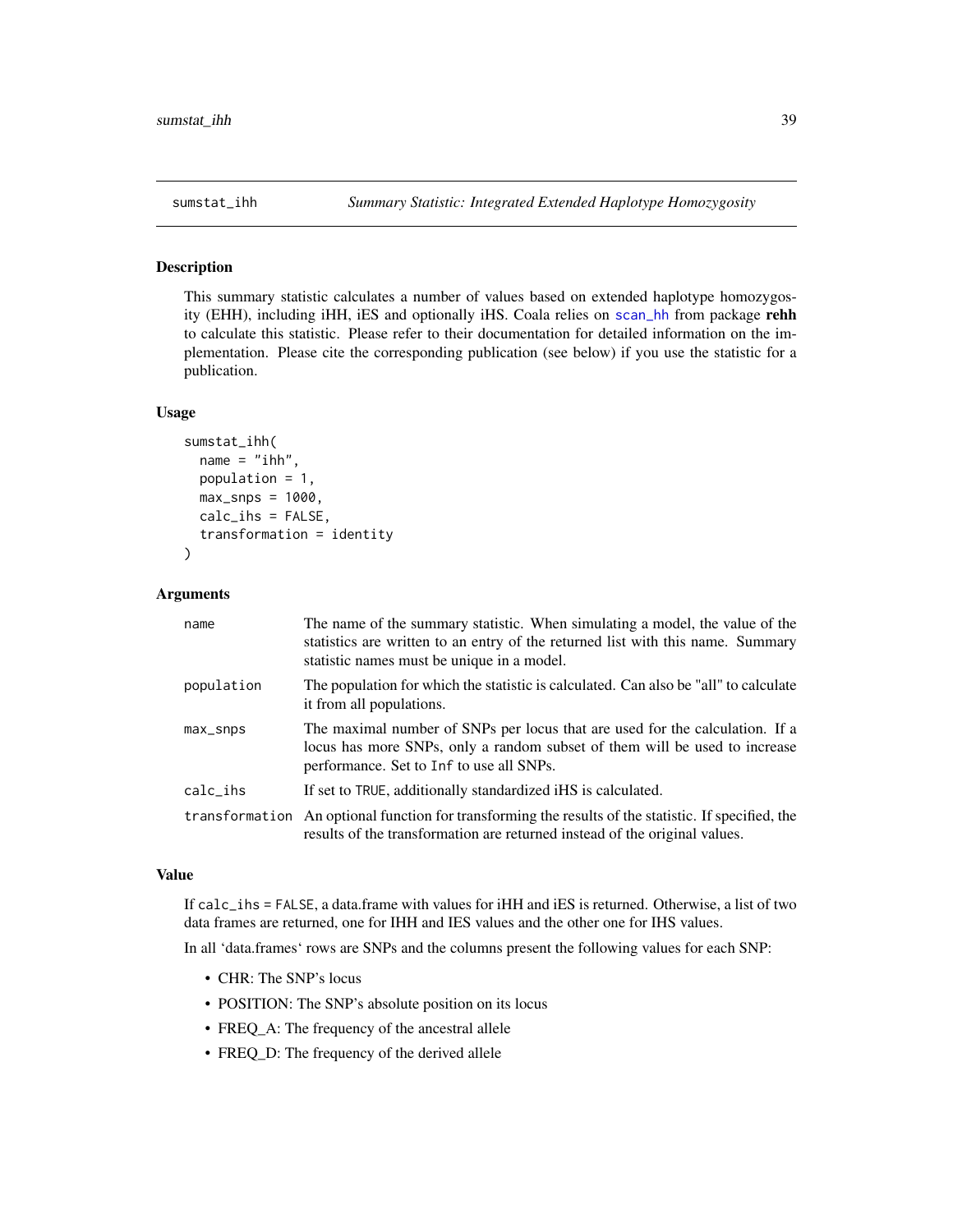- <span id="page-39-0"></span>• IHH\_A: integrated EHH for the ancestral allele
- IHH\_D: integrated EHH for the derived allele
- IES: integrated EHHS
- INES: integrated normalized EHHS
- IHS: iHS, normalized over all loci.

## References

- Mathieu Gautier and Renaud Vitalis, rehh: an R package to detect footprints of selection in genome-wide SNP data from haplotype structure. Bioinformatics (2012) 28 (8): 1176-1177 first published online March 7, 2012 doi:10.1093/bioinformatics/bts115
- Voight et al., A map of recent positive selection in the human genome. PLoS Biol, 4(3):e72, Mar 2006.

#### Author(s)

Paul Staab

## See Also

To create a demographic model: [coal\\_model](#page-4-2)

To calculate this statistic from data: [calc\\_sumstats\\_from\\_data](#page-3-1)

```
Other summary statistics: sumstat_dna(), sumstat_file(), sumstat_four_gamete(), sumstat_jsfs(),
sumstat_mcmf(), sumstat_nucleotide_div(), sumstat_omega(), sumstat_seg_sites(), sumstat_sfs(),
sumstat_tajimas_d(), sumstat_trees()
```
#### Examples

```
model <- coal_model(20, 1, 1000) +
   feat_mutation(1000) +
   sumstat_ihh()
## Not run:
   stat <- simulate(model)
   print(stat$ihh)
## End(Not run)
```
<span id="page-39-1"></span>sumstat\_jsfs *Summary Statistic: Joint Site Frequency Spectrum*

#### Description

The summary statistic calculates the joint site frequency spectrum (JSFS) for multiple populations.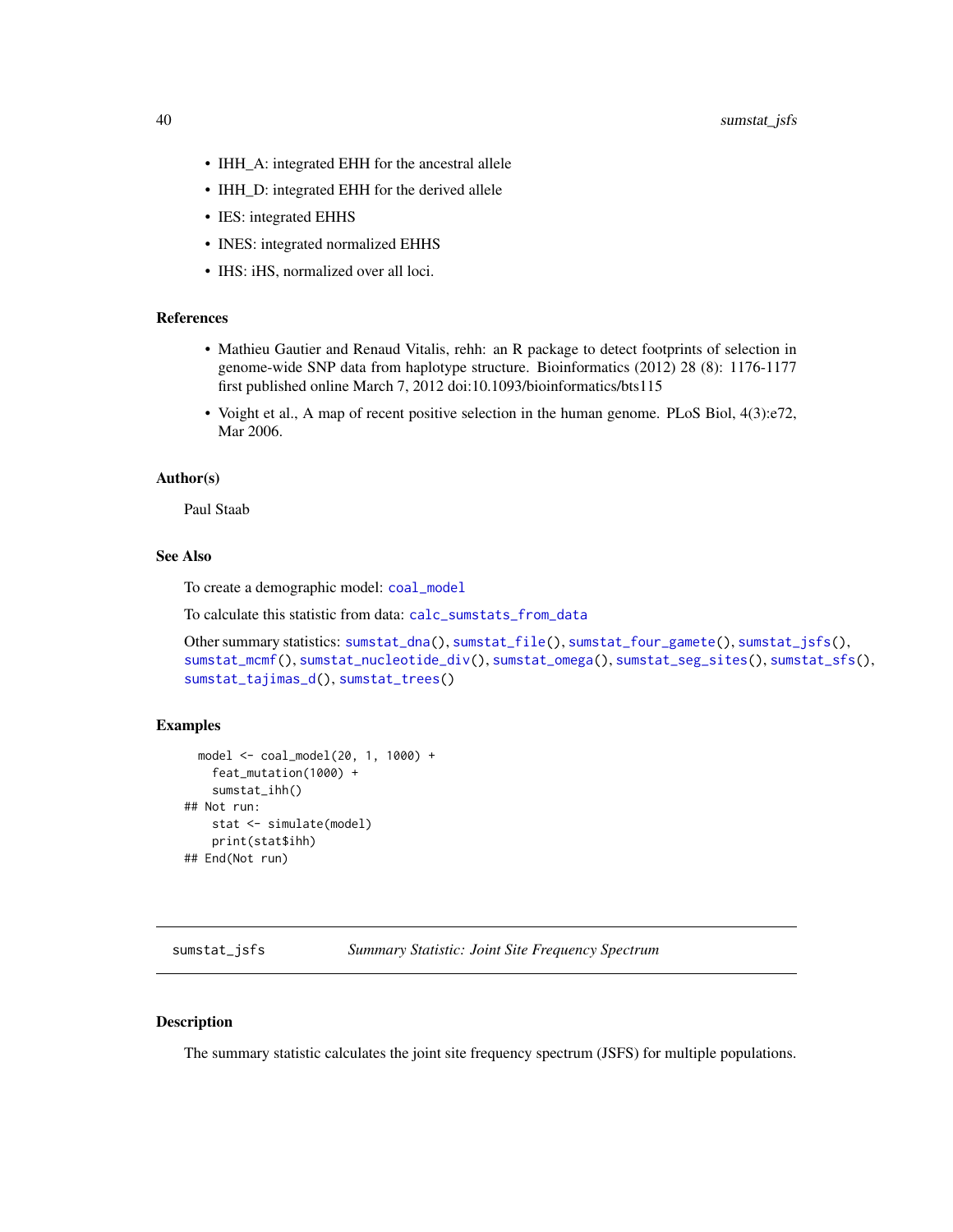## <span id="page-40-0"></span>sumstat\_jsfs 41

#### Usage

```
sumstat_jsfs(
 name = "jsfs",
 populations = c(1, 2),
 per_locus = FALSE,
 transformation = identity
)
```
## Arguments

| name        | The name of the summary statistic. When simulating a model, the value of the<br>statistics are written to an entry of the returned list with this name. Summary<br>statistic names must be unique in a model. |
|-------------|---------------------------------------------------------------------------------------------------------------------------------------------------------------------------------------------------------------|
| populations | An integer vector containing the populations for which the JSFS is generated.                                                                                                                                 |
| per_locus   | If TRUE, the JSFS is returned for each locus instead of globally. In this case, the<br>result is a list, where each entry is the JSFS for the corresponding locus.                                            |
|             | transformation An optional function for transforming the results of the statistic. If specified, the<br>results of the transformation are returned instead of the original values.                            |

## Value

The JSFS, given as an array. The dimensions correspond to the populations as given in the populations argument.

#### See Also

To create a demographic model: [coal\\_model](#page-4-2)

To calculate this statistic from data: [calc\\_sumstats\\_from\\_data](#page-3-1)

```
Other summary statistics: sumstat_dna(), sumstat_file(), sumstat_four_gamete(), sumstat_ihh(),
sumstat_mcmf(), sumstat_nucleotide_div(), sumstat_omega(), sumstat_seg_sites(), sumstat_sfs(),
sumstat_tajimas_d(), sumstat_trees()
```

```
model \le coal_model(c(2, 3, 4), 2) +
  feat_mutation(5) +
  feat_migration(1, symmetric = TRUE) +
  sumstat_jsfs("jsfs_12", populations = c(1, 2)) +
  sumstat_jsfs("jsfs_123", populations = c(1, 2, 3))
stats <- simulate(model)
print(stats$jsfs_12)
print(stats$jsfs_123)
```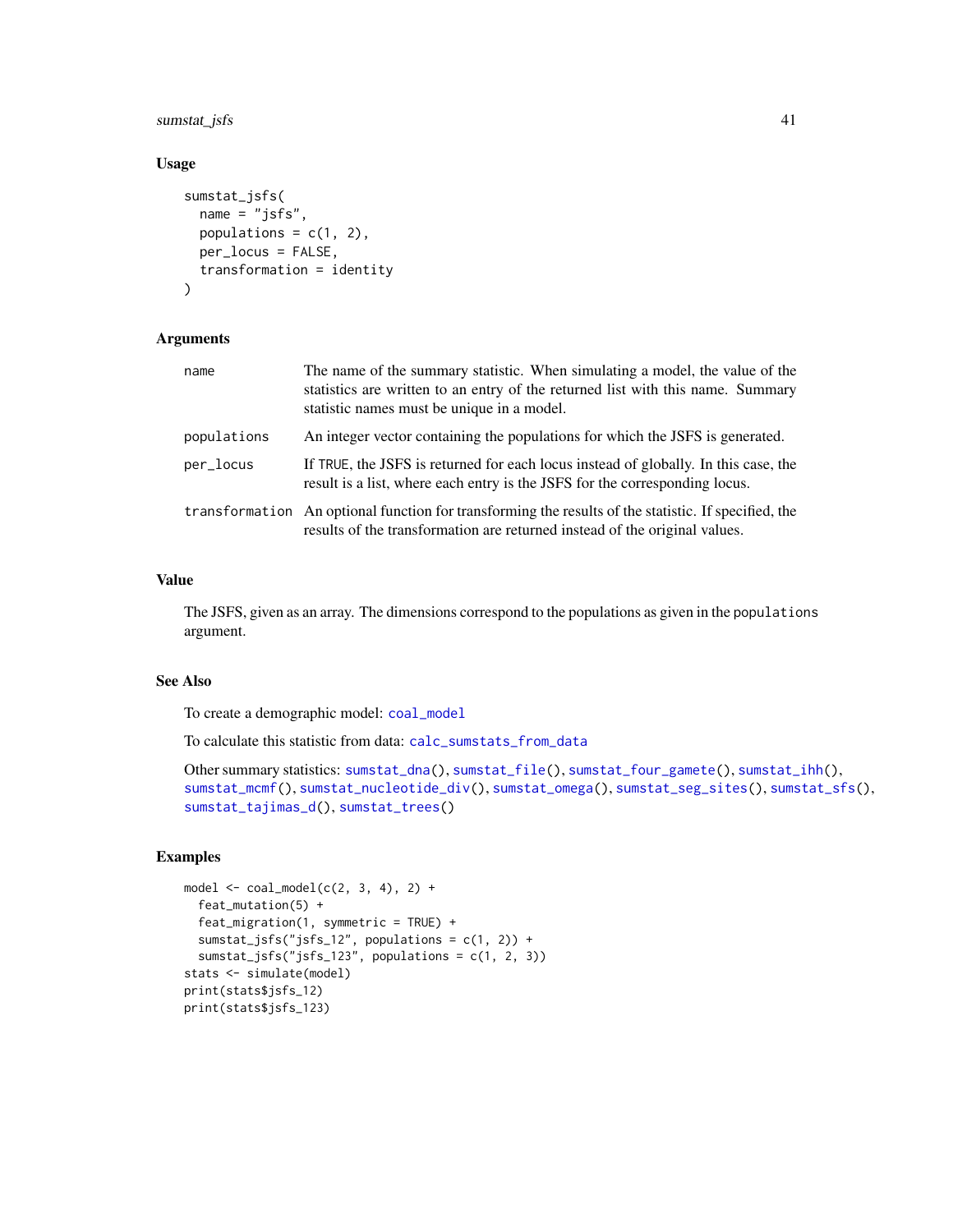#### Description

This summary statistic calculates the observed frequency of the mutational pattern that is observed most often in the data.

#### Usage

```
sumstat_mcmf(
  name = "mcmf"population = 1,
  transformation = identity,
  expand_mcmf = FALSE,
  type\_expand = 1)
```
## Arguments

| name        | The name of the summary statistic. When simulating a model, the value of the<br>statistics are written to an entry of the returned list with this name. Summary<br>statistic names must be unique in a model. |
|-------------|---------------------------------------------------------------------------------------------------------------------------------------------------------------------------------------------------------------|
| population  | The population for which the statistic is calculated. Can also be "all" to calculate<br>it from all populations.                                                                                              |
|             | transformation An optional function for transforming the results of the statistic. If specified, the<br>results of the transformation are returned instead of the original values.                            |
| expand_mcmf | Whether to use or not the expanded MCMF. See Details                                                                                                                                                          |
| type_expand | Specifies the type of expanded MCMF to be used. See Details                                                                                                                                                   |

## Details

The expand\_mcmf = FALSE calculates the mcmf per locus and returns a vector. The expand\_mcmf  $=$  TRUE and type\_expand  $= 1$  returns the same results as the first column of a Matrix. The expand\_mcmf = TRUE and type\_expand = 2 adds the frequency of derived alleles in the most frequently observed mutational pattern as a second column. The expand\_mcmf = TRUE and type\_expand = 3 adds the percentage of positions that are polymorpic. When expanded\_mcmf = TRUE results are returned as a matrix.

#### Value

A numeric vector or matrix containing MCMF for each locus.

mcmf The observed frequency of the mutational pattern that is observed most often in the data.

bal The frequency of derived alleles in the most frequently observed mutational pattern.

perc\_poly The percentage of positions that are polymorpic.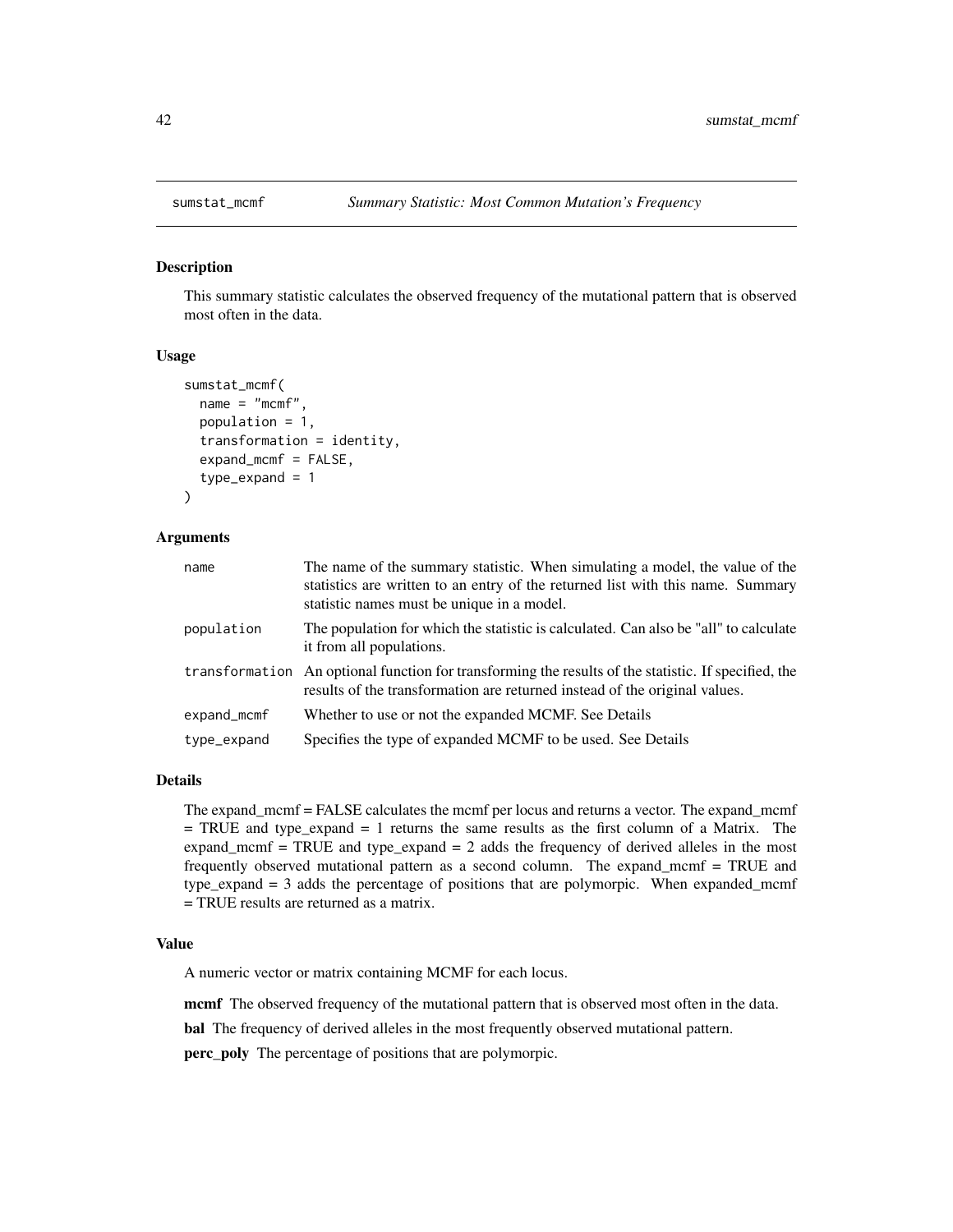#### <span id="page-42-0"></span>See Also

To create a demographic model: [coal\\_model](#page-4-2)

To calculate this statistic from data: [calc\\_sumstats\\_from\\_data](#page-3-1)

```
Other summary statistics: sumstat_dna(), sumstat_file(), sumstat_four_gamete(), sumstat_ihh(),
sumstat_jsfs(), sumstat_nucleotide_div(), sumstat_omega(), sumstat_seg_sites(), sumstat_sfs(),
sumstat_tajimas_d(), sumstat_trees()
```
## Examples

```
# Calculate MCMF for a panmictic population
model \leq - coal_model(10, 2) +feat_mutation(50) +
  sumstat_mcmf()
simulate(model)
```
<span id="page-42-1"></span>sumstat\_nucleotide\_div

*Summary Statistic: Nucleotide Diversity*

#### Description

The summary statistic calculates the nucleotide diversity  $(\pi)$  per locus, which is the mean number of pairwise difference for two individuals. It is a commonly used estimator for the scaled mutation rate  $\theta$ .

#### Usage

```
sumstat_nucleotide_div(name = "pi", population = 1, transformation = identity)
```
#### Arguments

| name       | The name of the summary statistic. When simulating a model, the value of the<br>statistics are written to an entry of the returned list with this name. Summary<br>statistic names must be unique in a model. |
|------------|---------------------------------------------------------------------------------------------------------------------------------------------------------------------------------------------------------------|
| population | The population for which the statistic is calculated. Can also be "all" to calculate<br>it from all populations.                                                                                              |
|            | transformation An optional function for transforming the results of the statistic. If specified, the<br>results of the transformation are returned instead of the original values.                            |

## Details

The nucleotide diversity was introduced by

Nei and Li (1979). "Mathematical Model for Studying Genetic Variation in Terms of Restriction Endonucleases". PNAS 76 (10): 5269-73. doi:10.1073/pnas.76.10.5269.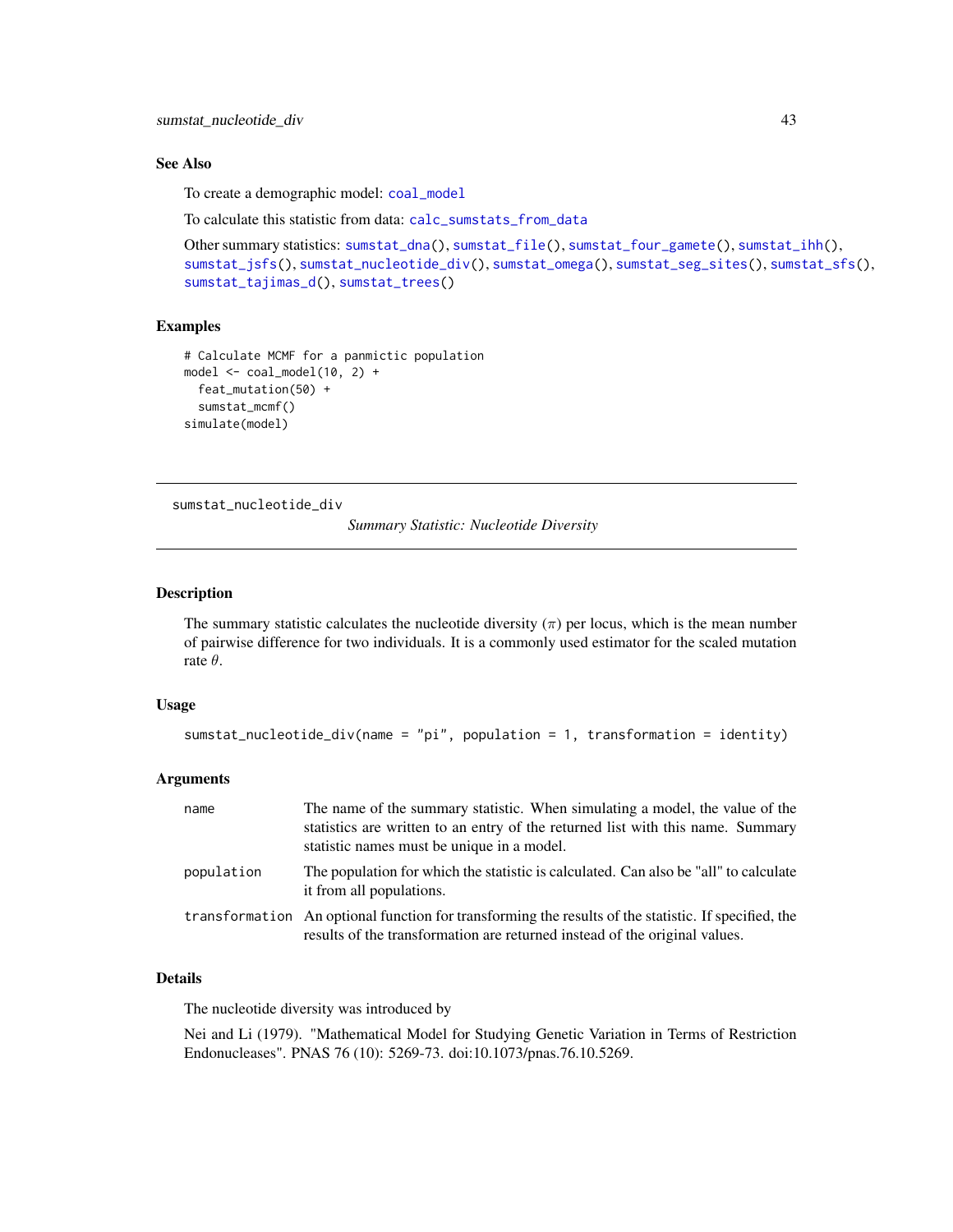## <span id="page-43-0"></span>Value

On simulation, this returns a vector with the value of pi for each locus.

#### See Also

To create a demographic model: [coal\\_model](#page-4-2)

To calculate this statistic from data: [calc\\_sumstats\\_from\\_data](#page-3-1)

```
Other summary statistics: sumstat_dna(), sumstat_file(), sumstat_four_gamete(), sumstat_ihh(),
sumstat_jsfs(), sumstat_mcmf(), sumstat_omega(), sumstat_seg_sites(), sumstat_sfs(),
sumstat_tajimas_d(), sumstat_trees()
```
#### Examples

```
model \leq col_model(5, 2) +feat_mutation(5) +
 sumstat_nucleotide_div()
stats <- simulate(model)
print(stats$pi)
```
<span id="page-43-1"></span>sumstat\_omega *Summary Statistic: Omega*

#### Description

Calculates the Omega Statistic introduced by Kim & Nielsen (2004) from the simulated data. The statistic is sensitive for hard selective sweeps. To calculate the statistic, coala relies on the command line program [OmegaPlus,](http://sco.h-its.org/exelixis/web/software/omegaplus/index.html) which needs to be downloaded and compiled manually in order to use the statistic.

#### Usage

```
sumstat_omega(
  name = "omega",
  min\_win = 100,
  max\_win = 1000,
  grid = 1000,binary = "automatic",
  transformation = identity
)
```
#### Arguments

| name    | The name of the summary statistic. When simulating a model, the value of the    |
|---------|---------------------------------------------------------------------------------|
|         | statistics are written to an entry of the returned list with this name. Summary |
|         | statistic names must be unique in a model.                                      |
| min_win | The minimum distance from the grid point that a SNP must have to be included    |
|         | in the calculation of omega.                                                    |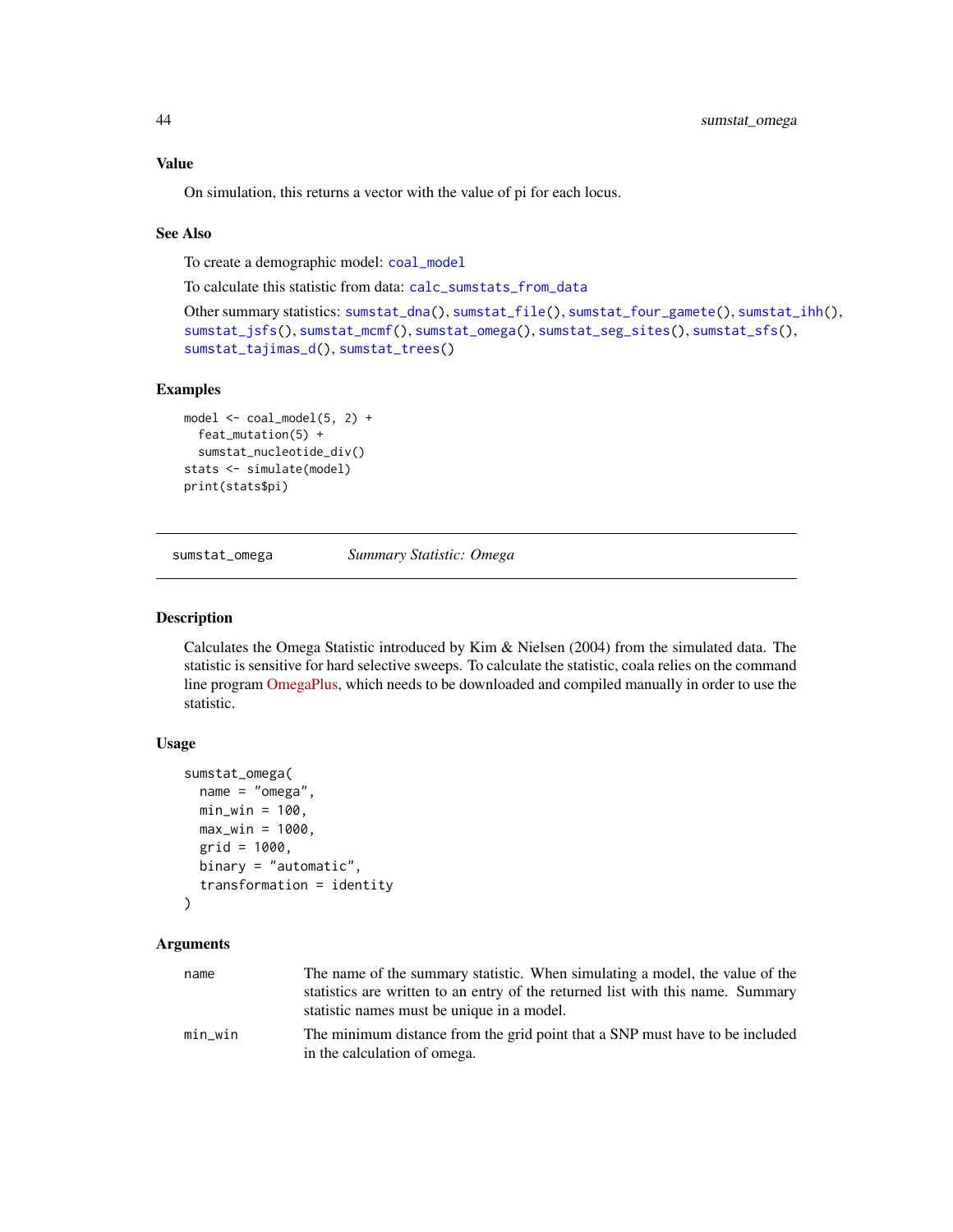<span id="page-44-0"></span>

| max_win | The maximum distance from the grid point that a SNP must have to be included<br>in the calculation of omega.                                                                       |
|---------|------------------------------------------------------------------------------------------------------------------------------------------------------------------------------------|
| grid    | The number of points for which omega is calculated on each locus. Should be<br>significantly lower than the locus length.                                                          |
| binary  | The path of the binary for OmegaPlus. If set to "automatic", coala will try to<br>find a binary called "OmegaPlus" using the PATH environment variable.                            |
|         | transformation An optional function for transforming the results of the statistic. If specified, the<br>results of the transformation are returned instead of the original values. |

#### Value

A data frame listing of locus, genetic position and the calculated omega value.

## References

Linkage disequilibrium as a signature of selective sweeps. Y. Kim and R. Nielsen (2004). Genetics, 167, 1513-1524.

OmegaPlus: a scalable tool for rapid detection of selective sweeps in whole-genome datasets. N. Alachiotis, A. Stamatakis and P. Pavlidis (2012). Bioinformatics Vol. 28 no. 17 2012, pages 2274- 2275 doi:10.1093/bioinformatics/bts419

#### See Also

To create a demographic model: [coal\\_model](#page-4-2)

To calculate this statistic from data: [calc\\_sumstats\\_from\\_data](#page-3-1)

```
Other summary statistics: sumstat_dna(), sumstat_file(), sumstat_four_gamete(), sumstat_ihh(),
sumstat_jsfs(), sumstat_mcmf(), sumstat_nucleotide_div(), sumstat_seg_sites(), sumstat_sfs(),
sumstat_tajimas_d(), sumstat_trees()
```

```
## Not run:
model <- coal_model(20, 1, 50000) +
  feat_recombination(50) +
  feat_mutation(1000) +
  feat\_selection(Stringth_A = 1000, time = 0.03) +sumstat_omega()
stats <- simulate(model)
plot(stats$omega$omega, type = "l")
## End(Not run)
```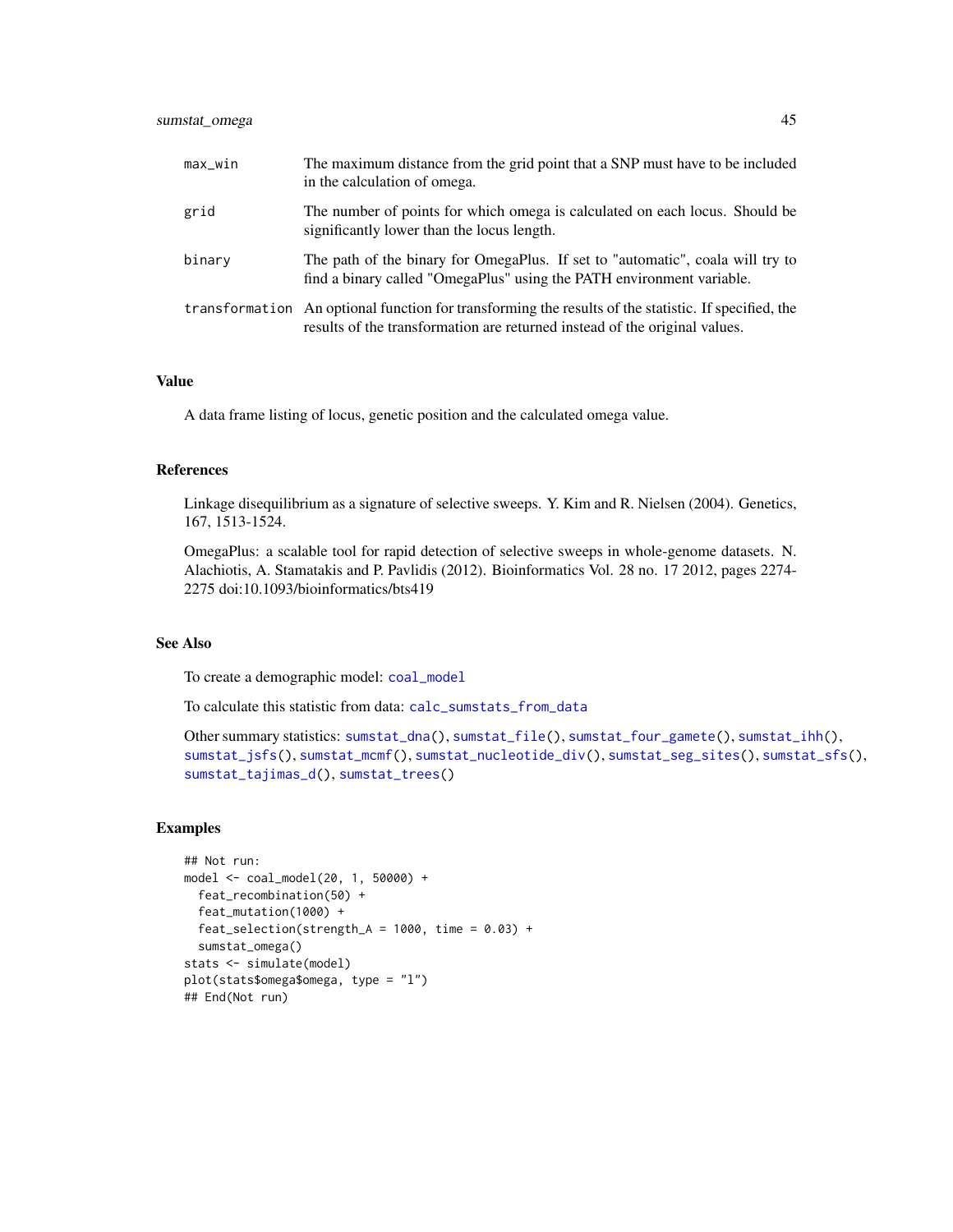<span id="page-45-1"></span><span id="page-45-0"></span>sumstat\_seg\_sites *Summary Statistic: Segregating Sites*

## Description

This summary statistics generates a matrix of segregating sites. This is useful for calculating summary statistics that coala does not support..

#### Usage

```
sumstat_seg_sites(name = "seg_sites", transformation = identity)
```
#### Arguments

| name | The name of the summary statistic. When simulating a model, the value of the<br>statistics are written to an entry of the returned list with this name. Summary<br>statistic names must be unique in a model. |
|------|---------------------------------------------------------------------------------------------------------------------------------------------------------------------------------------------------------------|
|      | transformation An optional function for transforming the results of the statistic. If specified, the<br>results of the transformation are returned instead of the original values.                            |

#### Value

A list of [segsites](#page-7-1) objects. These can be treated as a matrix for most applications. Rows are individuals, columns are SNPs.

## See Also

For a description of the segregating sites class: [create\\_segsites](#page-7-1)

To create a demographic model: [coal\\_model](#page-4-2)

To calculate this statistic from data: [calc\\_sumstats\\_from\\_data](#page-3-1)

```
Other summary statistics: sumstat_dna(), sumstat_file(), sumstat_four_gamete(), sumstat_ihh(),
sumstat_jsfs(), sumstat_mcmf(), sumstat_nucleotide_div(), sumstat_omega(), sumstat_sfs(),
sumstat_tajimas_d(), sumstat_trees()
```

```
model <- coal_model(5, 1) +
  feat_mutation(5) +
  sumstat_seg_sites("segsites")
stats <- simulate(model)
print(stats$segsites)
```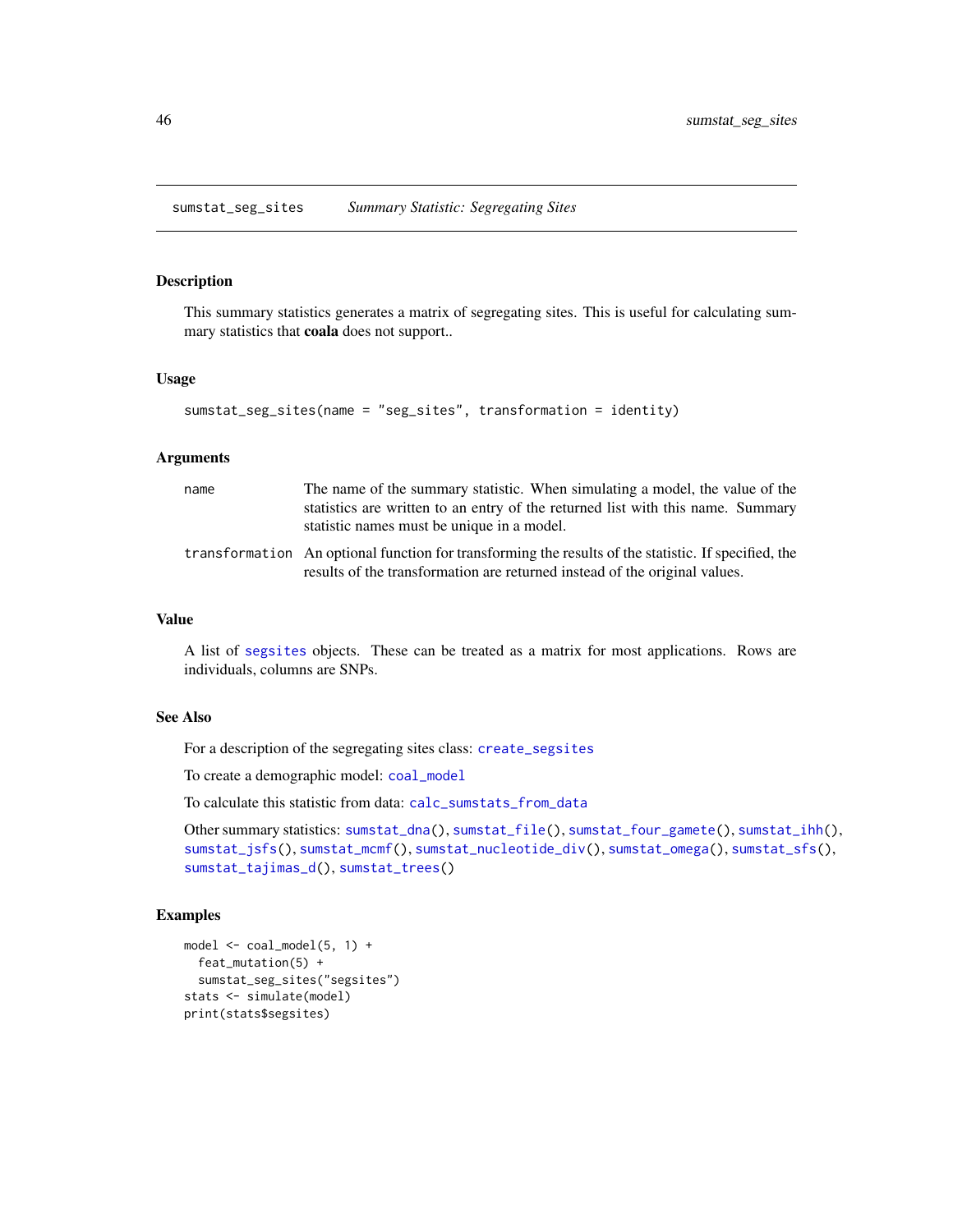<span id="page-46-1"></span><span id="page-46-0"></span>

#### Description

The Site Frequency Spectrum (SFS) counts how many SNPs are in a sample according to their number of derived alleles.

## Usage

```
sumstat_sfs(name = "sfs", population = "all", transformation = identity)
```
## Arguments

| name       | The name of the summary statistic. When simulating a model, the value of the<br>statistics are written to an entry of the returned list with this name. Summary<br>statistic names must be unique in a model. |
|------------|---------------------------------------------------------------------------------------------------------------------------------------------------------------------------------------------------------------|
| population | The population for which the statistic is calculated. Can also be "all" to calculate<br>it from all populations.                                                                                              |
|            | transformation An optional function for transforming the results of the statistic. If specified, the<br>results of the transformation are returned instead of the original values.                            |

## See Also

To create a demographic model: [coal\\_model](#page-4-2)

To calculate this statistic from data: [calc\\_sumstats\\_from\\_data](#page-3-1)

Other summary statistics: [sumstat\\_dna\(](#page-34-1)), [sumstat\\_file\(](#page-35-1)), [sumstat\\_four\\_gamete\(](#page-36-1)), [sumstat\\_ihh\(](#page-38-1)), [sumstat\\_jsfs\(](#page-39-1)), [sumstat\\_mcmf\(](#page-41-1)), [sumstat\\_nucleotide\\_div\(](#page-42-1)), [sumstat\\_omega\(](#page-43-1)), [sumstat\\_seg\\_sites\(](#page-45-1)), [sumstat\\_tajimas\\_d\(](#page-47-1)), [sumstat\\_trees\(](#page-48-1))

```
model \le coal_model(20, 500) +
  feat_mutation(2) +
  sumstat_sfs()
stats <- simulate(model)
barplot(stats$sfs)
```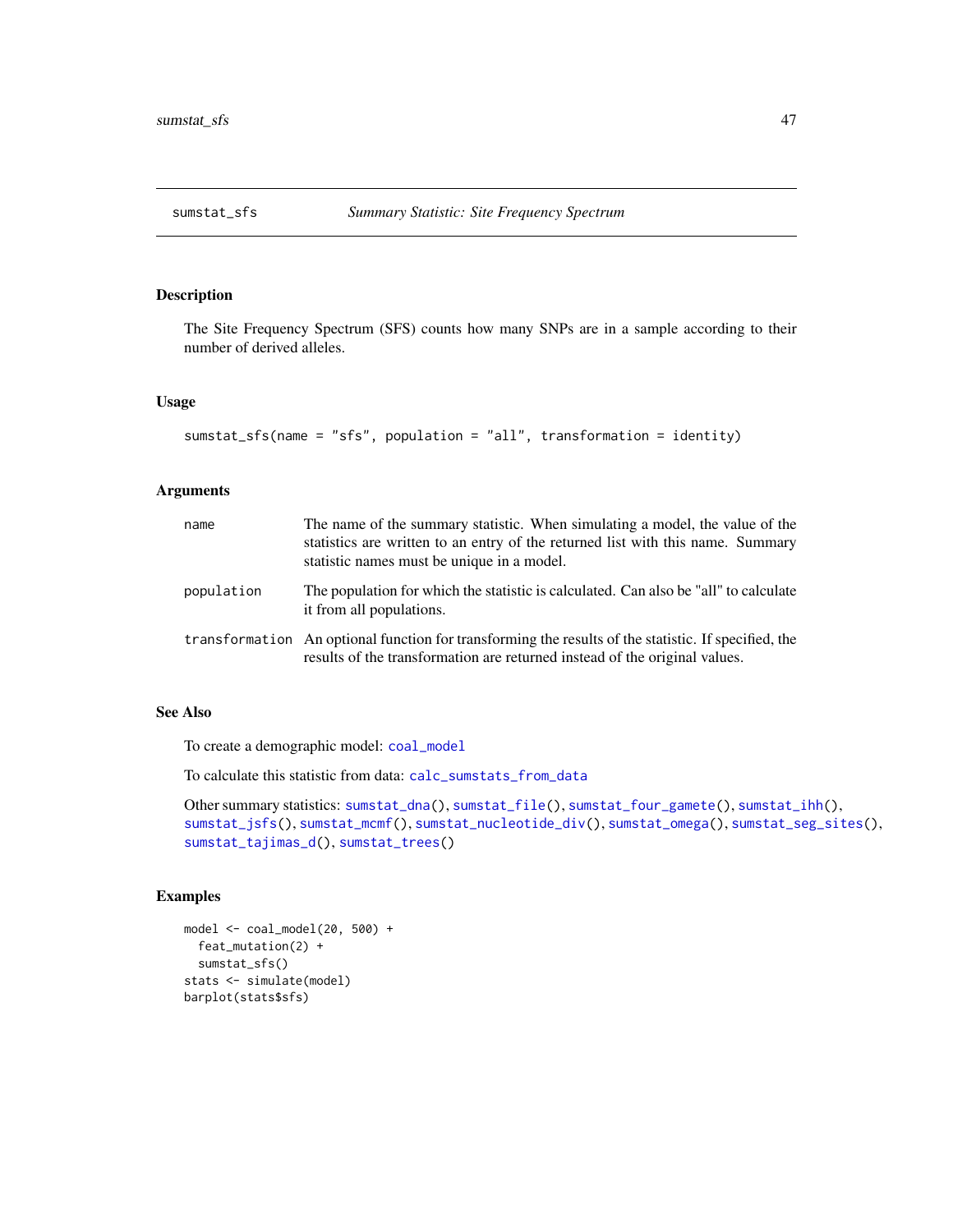#### <span id="page-47-1"></span><span id="page-47-0"></span>Description

This statistic calculates Tajima's D from the simulation results when added to a model. Tajima's D primarily measures an deviation of singletons from the neutral expectation of an equilibrium model. Negative values indicate an excess of singletons, while positive values code a depletion of them.

#### Usage

```
sumstat_tajimas_d(
  name = "tajimas_d",
 population = "all",
  transformation = identity
)
```
#### Arguments

| name       | The name of the summary statistic. When simulating a model, the value of the<br>statistics are written to an entry of the returned list with this name. Summary<br>statistic names must be unique in a model. |
|------------|---------------------------------------------------------------------------------------------------------------------------------------------------------------------------------------------------------------|
| population | The population for which the statistic is calculated. Can also be "all" to calculate<br>it from all populations.                                                                                              |
|            | transformation An optional function for transforming the results of the statistic. If specified, the<br>results of the transformation are returned instead of the original values.                            |

#### Value

On simulation, this returns a vector with the value of Tajima's D for each locus.

#### References

Tajima, F. (1989). "Statistical method for testing the neutral mutation hypothesis by DNA polymorphism.". Genetics 123 (3): 585-95.

## See Also

To create a demographic model: [coal\\_model](#page-4-2)

To calculate this statistic from data: [calc\\_sumstats\\_from\\_data](#page-3-1)

Other summary statistics: [sumstat\\_dna\(](#page-34-1)), [sumstat\\_file\(](#page-35-1)), [sumstat\\_four\\_gamete\(](#page-36-1)), [sumstat\\_ihh\(](#page-38-1)), [sumstat\\_jsfs\(](#page-39-1)), [sumstat\\_mcmf\(](#page-41-1)), [sumstat\\_nucleotide\\_div\(](#page-42-1)), [sumstat\\_omega\(](#page-43-1)), [sumstat\\_seg\\_sites\(](#page-45-1)), [sumstat\\_sfs\(](#page-46-1)), [sumstat\\_trees\(](#page-48-1))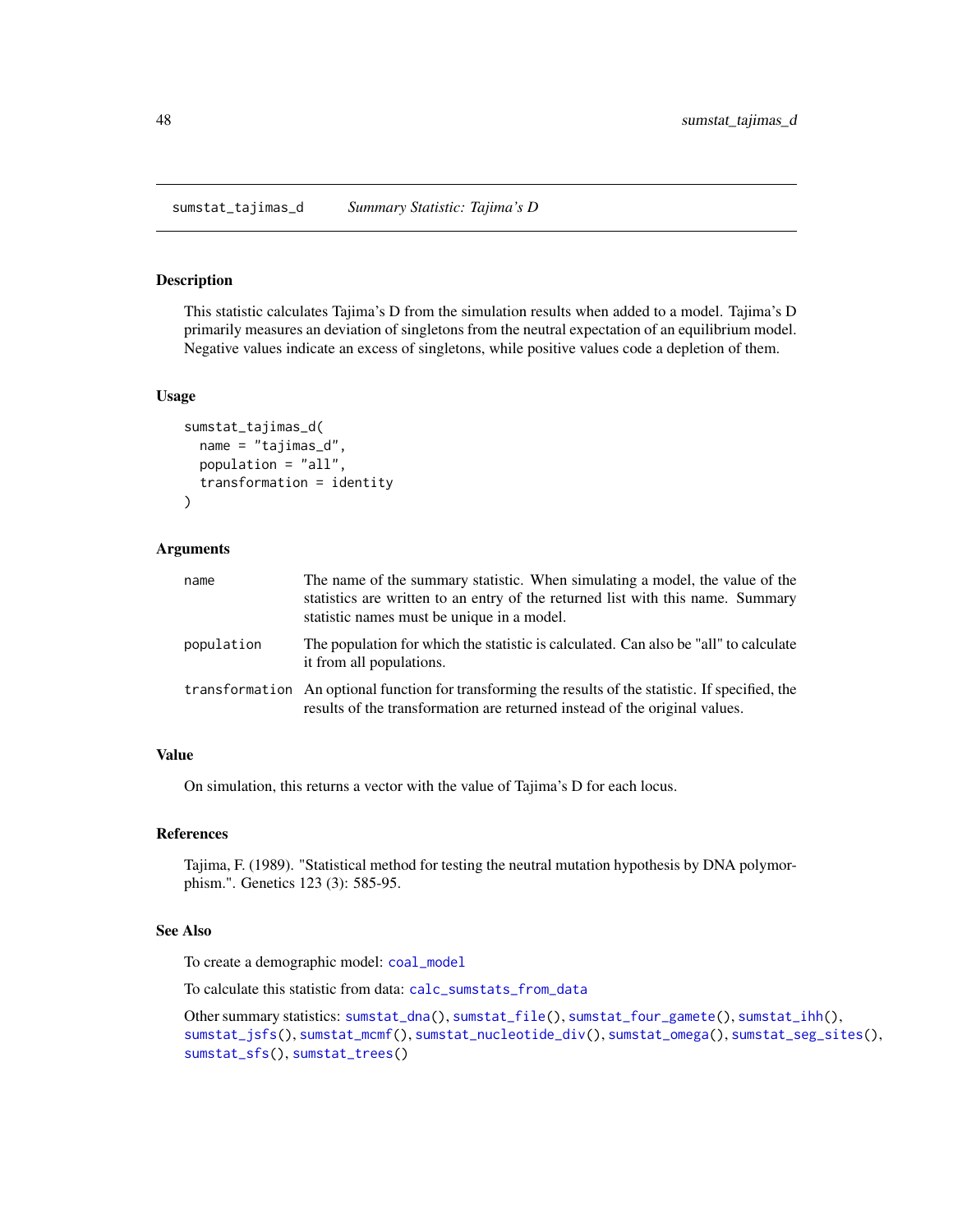## <span id="page-48-0"></span>sumstat\_trees 49

#### Examples

```
# A neutral model that should yield values close to zero:
model \le coal_model(5, 2) +
  feat_mutation(20) +
 feat recombination(10) +
  sumstat_tajimas_d("taji_d")
stats <- simulate(model)
print(stats$taji_d)
```
<span id="page-48-1"></span>sumstat\_trees *Summary Statistic: Ancestral Trees*

#### Description

This statistic returns ancestral tress in NEWICK format.

#### Usage

sumstat\_trees(name = "trees")

## Arguments

name The name of the summary statistic. When simulating a model, the value of the statistics are written to an entry of the returned list with this name. Summary statistic names must be unique in a model.

#### See Also

To create a demographic model: [coal\\_model](#page-4-2)

To calculate this statistic from data: [calc\\_sumstats\\_from\\_data](#page-3-1)

```
Other summary statistics: sumstat_dna(), sumstat_file(), sumstat_four_gamete(), sumstat_ihh(),
sumstat_jsfs(), sumstat_mcmf(), sumstat_nucleotide_div(), sumstat_omega(), sumstat_seg_sites(),
sumstat_sfs(), sumstat_tajimas_d()
```

```
# Without recombination:
model <- coal_model(4, 2) + sumstat_trees()
stats <- simulate(model)
print(stats$trees)
# With recombination:
```

```
model <- model + feat_recombination(5)
stats <- simulate(model)
print(stats$trees)
```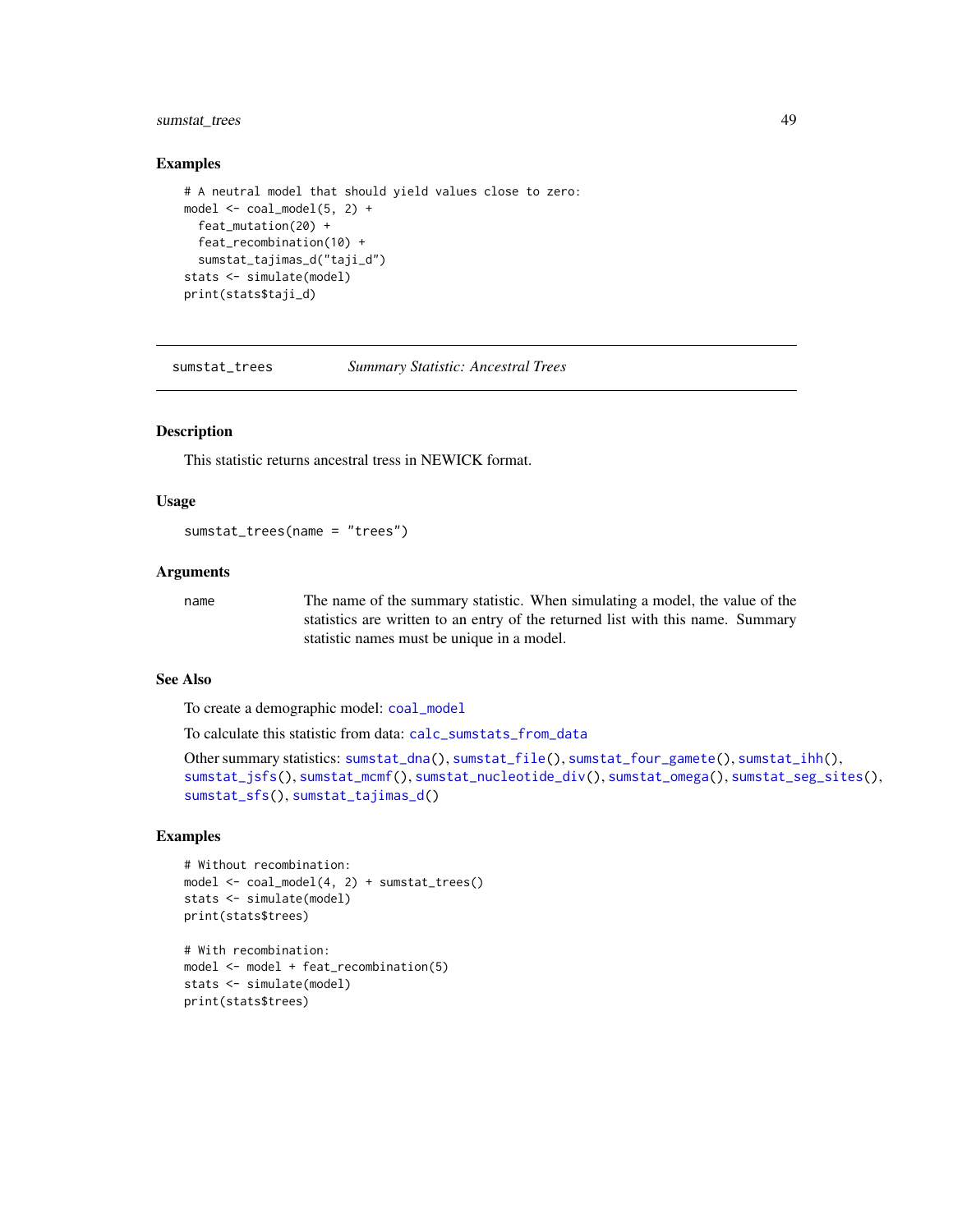# <span id="page-49-0"></span>**Index**

∗ features feat\_growth, [10](#page-9-0) feat\_ignore\_singletons, [11](#page-10-0) feat\_migration, [12](#page-11-0) feat\_mutation, [14](#page-13-0) feat\_outgroup, [16](#page-15-0) feat\_pop\_merge, [17](#page-16-0) feat\_recombination, [19](#page-18-0) feat\_selection, [20](#page-19-0) feat\_size\_change, [22](#page-21-0) feat\_unphased, [23](#page-22-0) ∗ interna feat\_sample, [20](#page-19-0) ∗ simulators simulator\_ms, [32](#page-31-0) simulator\_msms, [33](#page-32-0) simulator\_scrm, [34](#page-33-0) simulator\_seqgen, [34](#page-33-0) ∗ summary statistics sumstat\_dna, [35](#page-34-0) sumstat\_file, [36](#page-35-0) sumstat\_four\_gamete, [37](#page-36-0) sumstat\_ihh, [39](#page-38-0) sumstat\_jsfs, [40](#page-39-0) sumstat\_mcmf, [42](#page-41-0) sumstat\_nucleotide\_div, [43](#page-42-0) sumstat\_omega, [44](#page-43-0) sumstat\_seg\_sites, [46](#page-45-0) sumstat\_sfs, [47](#page-46-0) sumstat\_tajimas\_d, [48](#page-47-0) sumstat\_trees, [49](#page-48-0) abc, *[7,](#page-6-0) [8](#page-7-0)* activate\_ms *(*simulator\_ms*)*, [32](#page-31-0) activate\_msms, *[20](#page-19-0)* activate\_msms *(*simulator\_msms*)*, [33](#page-32-0) activate\_scrm *(*simulator\_scrm*)*, [34](#page-33-0) activate\_seqgen *(*simulator\_seqgen*)*, [34](#page-33-0)

calc\_sumstats\_from\_data, [4,](#page-3-0) *[36–](#page-35-0)[38](#page-37-0)*, *[40,](#page-39-0) [41](#page-40-0)*,

*[43](#page-42-0)[–49](#page-48-0)* check\_model, [5,](#page-4-0) *[6](#page-5-0)* coal\_model, [5,](#page-4-0) *[11](#page-10-0)[–13](#page-12-0)*, *[15](#page-14-0)*, *[17](#page-16-0)[–19](#page-18-0)*, *[21](#page-20-0)[–24](#page-23-0)*, *[31](#page-30-0)*, *[36](#page-35-0)[–38](#page-37-0)*, *[40,](#page-39-0) [41](#page-40-0)*, *[43](#page-42-0)[–49](#page-48-0)* coala *(*coala-package*)*, [3](#page-2-0) coala-package, [3](#page-2-0) coalmodelpart *(*coal\_model*)*, [5](#page-4-0) create\_abc\_param, [6,](#page-5-0) *[8](#page-7-0)* create\_abc\_sumstat, *[7](#page-6-0)*, [7](#page-6-0) create\_locus\_trio *(*create\_segsites*)*, [8](#page-7-0) create\_segsites, *[4](#page-3-0)*, [8,](#page-7-0) *[46](#page-45-0)* feat\_growth, [10,](#page-9-0) *[12,](#page-11-0) [13](#page-12-0)*, *[15](#page-14-0)*, *[17](#page-16-0)[–19](#page-18-0)*, *[22](#page-21-0)[–24](#page-23-0)* feat\_ignore\_singletons, *[11](#page-10-0)*, [11,](#page-10-0) *[13](#page-12-0)*, *[15](#page-14-0)*, *[17](#page-16-0)[–19](#page-18-0)*, *[22](#page-21-0)[–24](#page-23-0)*, *[36](#page-35-0)* feat\_migration, *[11,](#page-10-0) [12](#page-11-0)*, [12,](#page-11-0) *[15](#page-14-0)*, *[17](#page-16-0)[–19](#page-18-0)*, *[22](#page-21-0)[–24](#page-23-0)* feat\_mutation, *[6](#page-5-0)*, *[11](#page-10-0)[–13](#page-12-0)*, [14,](#page-13-0) *[17](#page-16-0)[–19](#page-18-0)*, *[22](#page-21-0)[–24](#page-23-0)* feat\_outgroup, *[11](#page-10-0)[–13](#page-12-0)*, *[15](#page-14-0)*, [16,](#page-15-0) *[18,](#page-17-0) [19](#page-18-0)*, *[22](#page-21-0)[–24](#page-23-0)* feat\_pop\_merge, *[11](#page-10-0)[–13](#page-12-0)*, *[15](#page-14-0)*, *[17](#page-16-0)*, [17,](#page-16-0) *[19](#page-18-0)*, *[22](#page-21-0)[–24](#page-23-0)* feat\_recombination, *[11](#page-10-0)[–13](#page-12-0)*, *[15](#page-14-0)*, *[17,](#page-16-0) [18](#page-17-0)*, [19,](#page-18-0) *[22](#page-21-0)[–24](#page-23-0)* feat\_sample, [20](#page-19-0) feat\_selection, *[11](#page-10-0)[–13](#page-12-0)*, *[15](#page-14-0)*, *[17–](#page-16-0)[19](#page-18-0)*, [20,](#page-19-0) *[23,](#page-22-0) [24](#page-23-0)* feat\_size\_change, *[11](#page-10-0)[–13](#page-12-0)*, *[15](#page-14-0)*, *[17](#page-16-0)[–19](#page-18-0)*, *[22](#page-21-0)*, [22,](#page-21-0) *[24](#page-23-0)* feat\_unphased, *[11](#page-10-0)[–13](#page-12-0)*, *[15](#page-14-0)*, *[17](#page-16-0)[–19](#page-18-0)*, *[22,](#page-21-0) [23](#page-22-0)*, [23,](#page-22-0) *[36](#page-35-0)* get\_positions *(*create\_segsites*)*, [8](#page-7-0) get\_snps *(*create\_segsites*)*, [8](#page-7-0) get\_trio\_locus *(*create\_segsites*)*, [8](#page-7-0) is\_segsites *(*create\_segsites*)*, [8](#page-7-0) list\_simulators, *[5](#page-4-0)*, [24](#page-23-0) loci *(*locus*)*, [25](#page-24-0) locus, [25,](#page-24-0) *[26](#page-25-0)* locus trios, *[14](#page-13-0)*, *[19](#page-18-0)* locus\_averaged, *[6](#page-5-0)*

locus\_averaged *(*locus*)*, [25](#page-24-0)